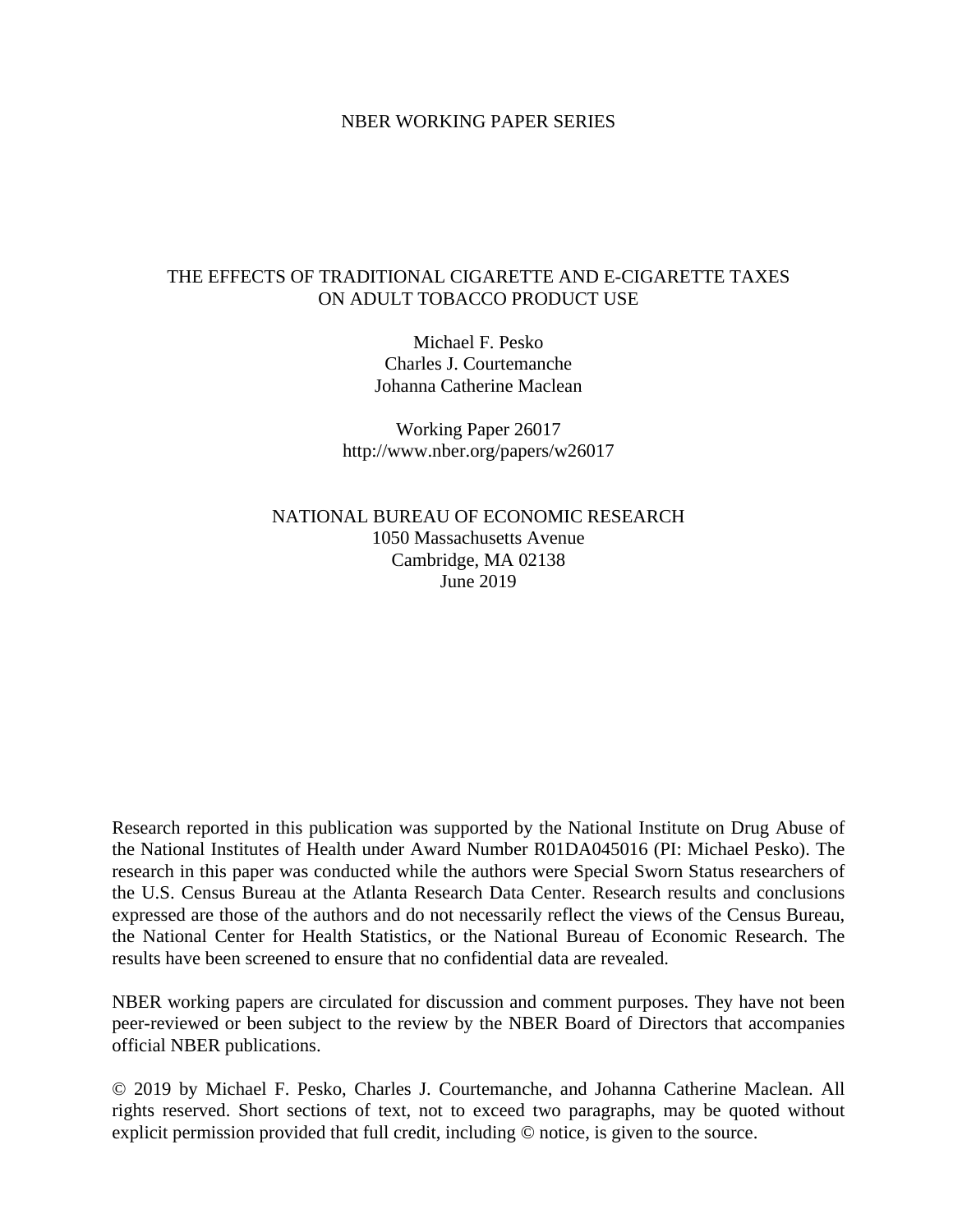The Effects of Traditional Cigarette and E-Cigarette Taxes on Adult Tobacco Product Use Michael F. Pesko, Charles J. Courtemanche, and Johanna Catherine Maclean NBER Working Paper No. 26017 June 2019 JEL No. H2,I12,I18

# **ABSTRACT**

We study the effects of traditional cigarette tax rate changes and e-cigarette tax adoption on use of these products among U.S. adults. Data are drawn from the Behavioral Risk Factor Surveillance System and National Health Interview Survey data over the period 2011 to 2017. Using a differences-in-differences model, we find that higher traditional cigarette taxes reduce adult traditional cigarette use and increase adult e-cigarette use, suggesting that the products are economic substitutes. E-cigarette tax adoption reduces e-cigarette use, with some heterogeneity across groups, and dilutes the own-tax responsiveness of traditional cigarettes.

Michael F. Pesko Department of Economics Andrew Young School of Policy Studies PO Box 3992 Atlanta, GA 30302-3992 Georgia mpesko@gsu.edu

Johanna Catherine Maclean Department of Economics Temple University Ritter Annex 869 Philadelphia, PA 19122 and NBER catherine.maclean@temple.edu

Charles J. Courtemanche Department of Economics Gatton College of Business and Economics University of Kentucky Lexington, KY 40506-0034 and NBER courtemanche@uky.edu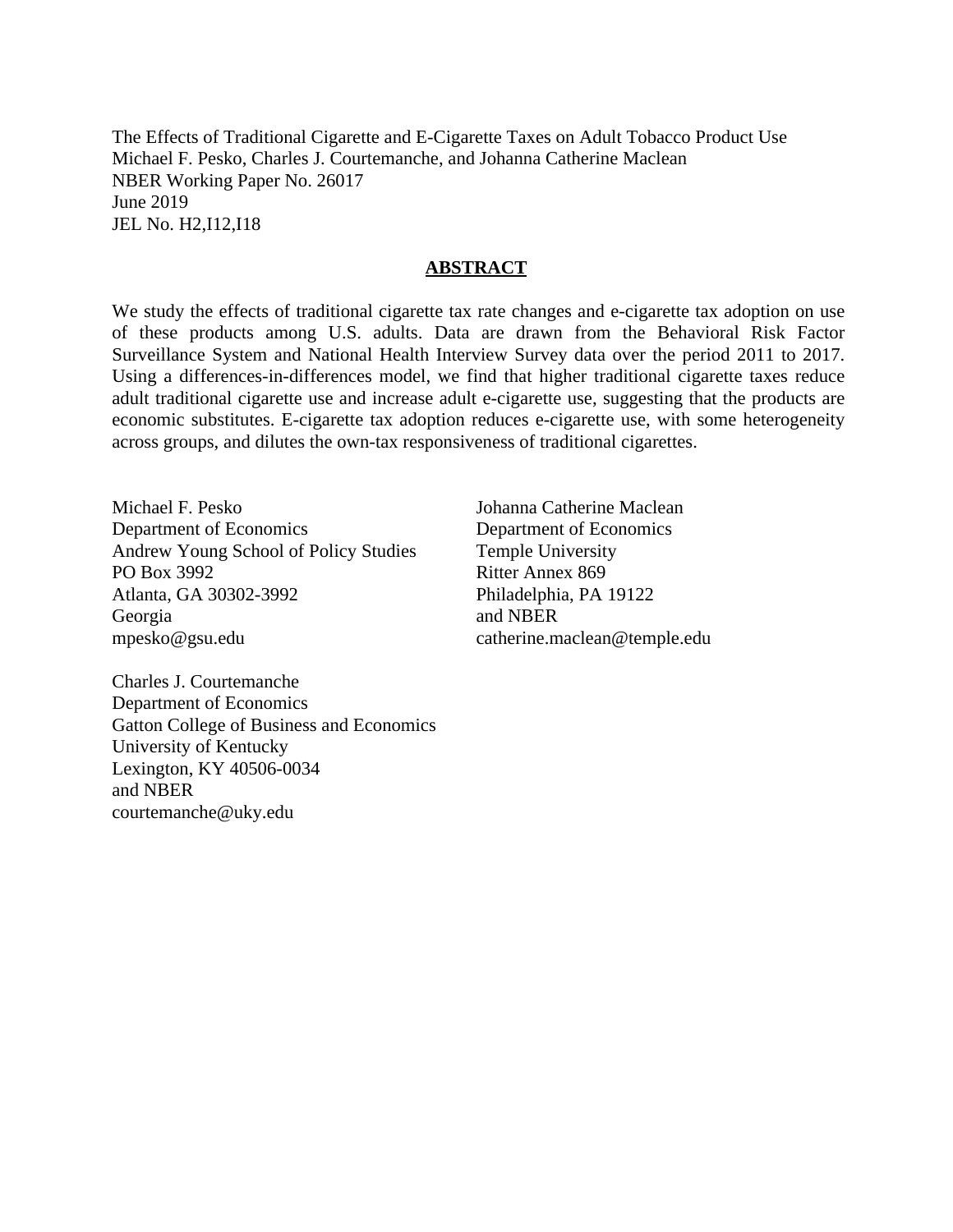## **1. Introduction**

 $\overline{\phantom{a}}$ 

As of 2017, 34.4 million adults (14.0%) in the United States smoked traditional cigarettes and 6.9 million (2.8%) used electronic cigarettes ('e-cigarettes'), which include electronic cigarettes and other 'vaping' (i.e., using an e-cigarette<sup>[1](#page-2-0)</sup>) devices delivering nicotine (Wang et al.  $2018$  $2018$ ).<sup>2</sup> E-cigarettes may represent a healthier alternative to traditional cigarettes for smokers who cannot quit, by delivering nicotine (the addictive ingredient in tobacco products) without carcinogens and other toxicants found in traditional cigarettes. The U.S. Surgeon General has concluded that, while e-cigarettes are not harmless, these products contain fewer toxicants than traditional cigarettes (U.S. Department of Health and Human Services 2016).

The potential substitutability of traditional cigarettes and e-cigarettes presents a unique challenge to policymakers. On one hand, taxing and restricting access to e-cigarettes may help to reduce overall nicotine intake within the population. On the other hand, such measures may be detrimental to the health of those who smoke by discouraging them from switching to a less harmful source of nicotine (i.e., e-cigarettes) or using e-cigarettes as a cessation device (Hajek et al. 2019). Localities within the U.S. have taken a variety of approaches toward e-cigarette regulation. Early regulations focused on youth access and curtailing use in some public places. More recent regulations include taxes. As of the end of 2018 all but two states have prohibited youth from purchasing e-cigarettes,<sup>[3](#page-2-2)</sup> 15 states have banned the use of e-cigarettes in some public

<span id="page-2-1"></span><span id="page-2-0"></span><sup>&</sup>lt;sup>1</sup> We note that individuals can vape products besides e-cigarettes, but we refer to the act of vaping as exclusive to ecigarette use throughout the paper. We also refer to the act of smoking as exclusive to traditional cigarette use.  $2^{2}$  E-cigarettes are also referred to as e-cigs, vapes, e-hookahs, vape pens, electronic nicotine delivery systems, and ENDS. There are three types of e-cigarettes: disposable single use products, kits that include a rechargeable device and cartridges containing liquid nicotine, and tank or mod systems used to vaporize liquid nicotine. In this paper, we follow the U.S. Surgeon General's convention in referring to all of these products as e-cigarettes (U.S. Department of Health and Human Services 2016). While most vaping devices include nicotine, we note that some vaping products do not include this ingredient.

<span id="page-2-2"></span><sup>&</sup>lt;sup>3</sup> Regardless of state law, we note that the Food and Drug Administration's 2016 Deeming Rule established a federal minimum legal sales age of 18 in that year.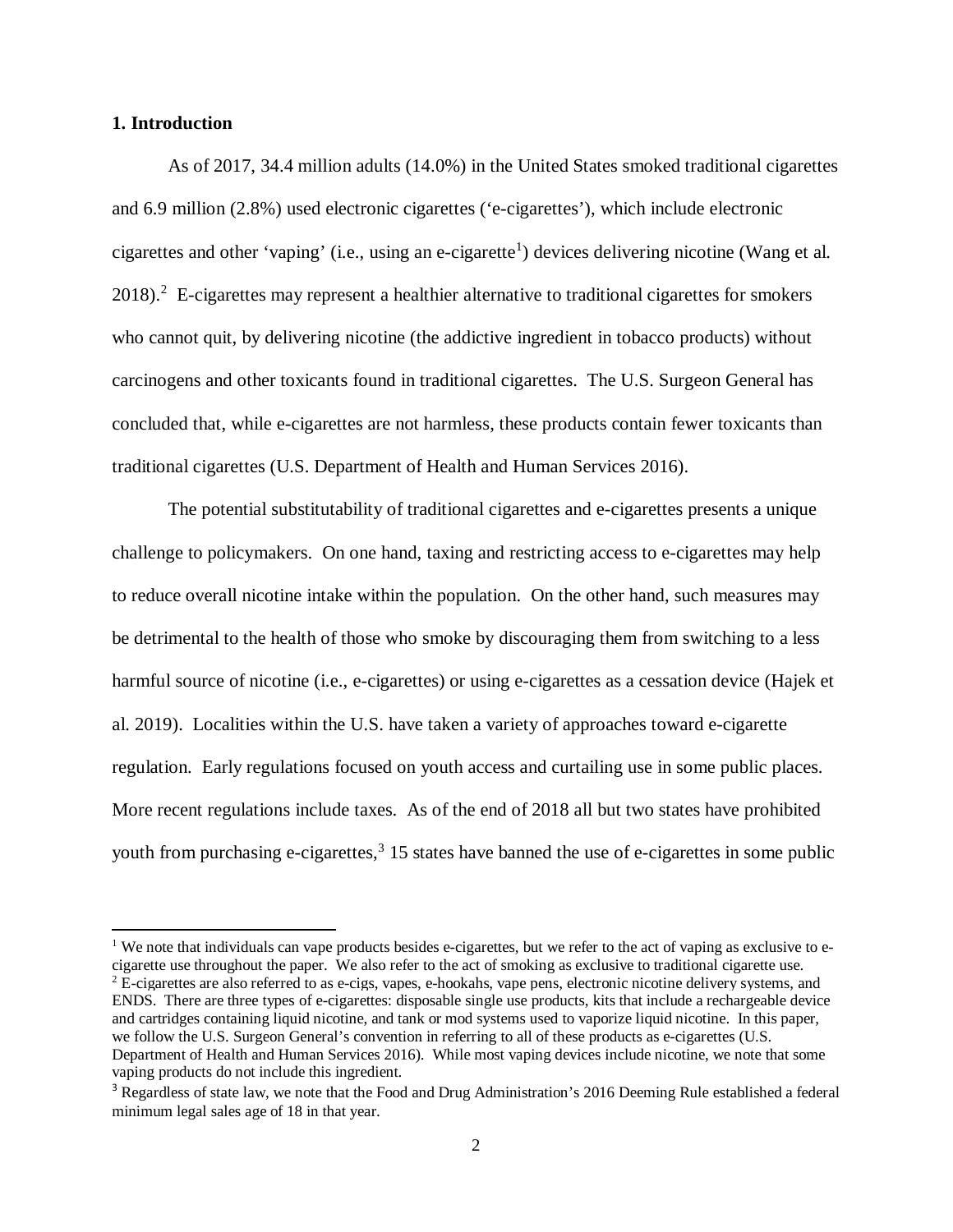places, and nine states have passed e-cigarette excise taxes (Centers for Disease Control and Prevention 2019).

In this study, we leverage cross-state over-time variation in traditional cigarette excise tax rate increases in 18 states that occurred between 2011 and 2017, as well as the implementation of e-cigarette taxes in eight states and two counties, to examine own- and cross-product tax responsiveness. We utilize two national large-scale health survey data sources – the Behavioral Risk Factor Surveillance System and National Health Interview Survey – that include detailed information on both smoking and vaping. We have several key findings. First, traditional cigarette taxes reduce smoking among adults over the period of 2011 to 2017. Second, traditional cigarette taxes increase e-cigarette use among adults, suggesting that the products are economic substitutes. Third, we find some evidence that e-cigarette taxes reduce e-cigarette use, particularly for males. Fourth, the introduction of an e-cigarette tax appears to *reduce* traditional cigarette own tax-elasticity. This could be because increasing the price of e-cigarettes disincentivizes smokers from trying to quit by using e-cigarettes as a smoking cessation device or transitioning to e-cigarettes as a source of nicotine, which are less harmful, when faced with a traditional cigarette tax rate increase. This finding implies that policymakers attempting to develop an overall tobacco control strategy that involves targeting both traditional cigarettes and e-cigarettes should carefully consider spillovers from one policy to another.

The paper proceeds as follows. Section 2 offers a review of the related literature. Data and variables are described in Section 3, and our methods are discussed in Section 4. Results are reported in Section 5. Finally, Section 6 concludes.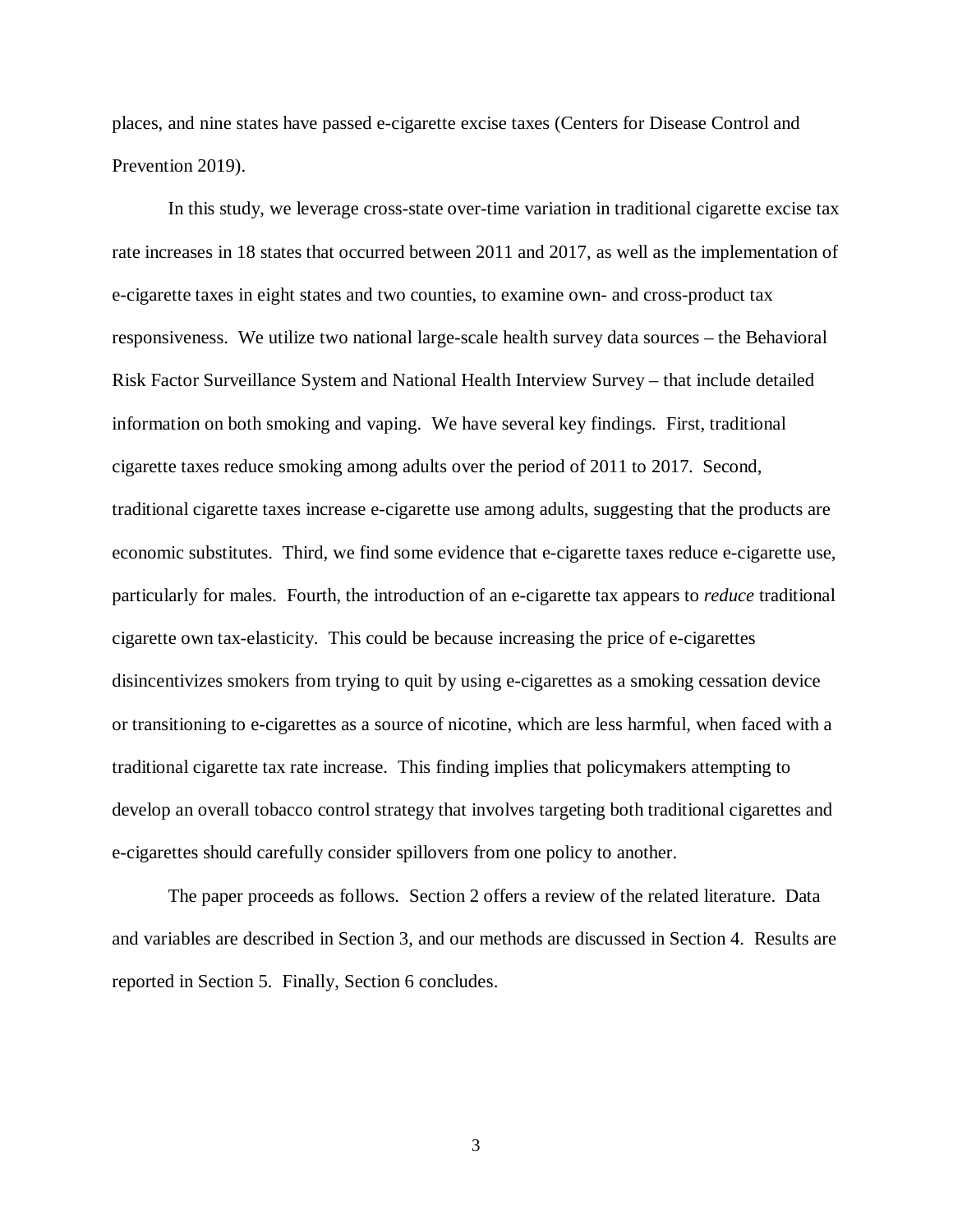## **2. Related literature**

l

Our paper builds on the existing bodies of work on the own- and cross-price elasticities of traditional cigarettes and e-cigarettes among U.S. adults. $4$  Below we discuss the existing literature on these topics as well as our specific contributions.

## *2.1 Own-price elasticity of traditional cigarettes*

A voluminous economics literature estimates the price elasticity of traditional cigarettes across various countries and time periods. Chaloupka and Warner (2000) review studies prior to 2000, concluding that smoking is responsive to price but relatively inelastic, with most estimated price elasticities of total demand falling in the -0.3 to -0.5 range for adults. A more recent review by the Community Preventive Services Task Force (2014) estimates a traditional cigarette total demand price elasticity of -0.37 for adults, which is approximately equally split by effects on the extensive and intensive smoking margins.

The endogeneity of traditional cigarette prices is a potential concern with these estimates, as prices are determined by changes in demand and supply factors, which could lead to omitted variable bias in regression coefficient estimates and associated elasticity calculations (Gruber and Köszegi 2001, Gruber and Frakes 2006). A large number of more recent economics studies use traditional cigarette *taxes* rather than *prices* to reduce these endogeneity concerns. [5](#page-4-1) In 2018, state taxes represented 23% of the weighted retail price for traditional cigarettes (Orzechowski and Walker 2018), suggesting that an adult price elasticity of demand of -0.40 converts to a statelevel tax elasticity of demand of approximately -0.10.

<span id="page-4-1"></span><span id="page-4-0"></span><sup>&</sup>lt;sup>4</sup> There is also a literature on the effects of various e-cigarette policies, particularly minimum age laws, on youth smoking (Dave, Feng, and Pesko 2019, Friedman 2015, Pesko and Currie 2019, Pesko, Hughes, and Faisal 20 <sup>5</sup> While tax rates are not as directly determined by demand as prices, they are nonetheless established within the state's political economy and thus not purely exogenous (Besley and Case 2000).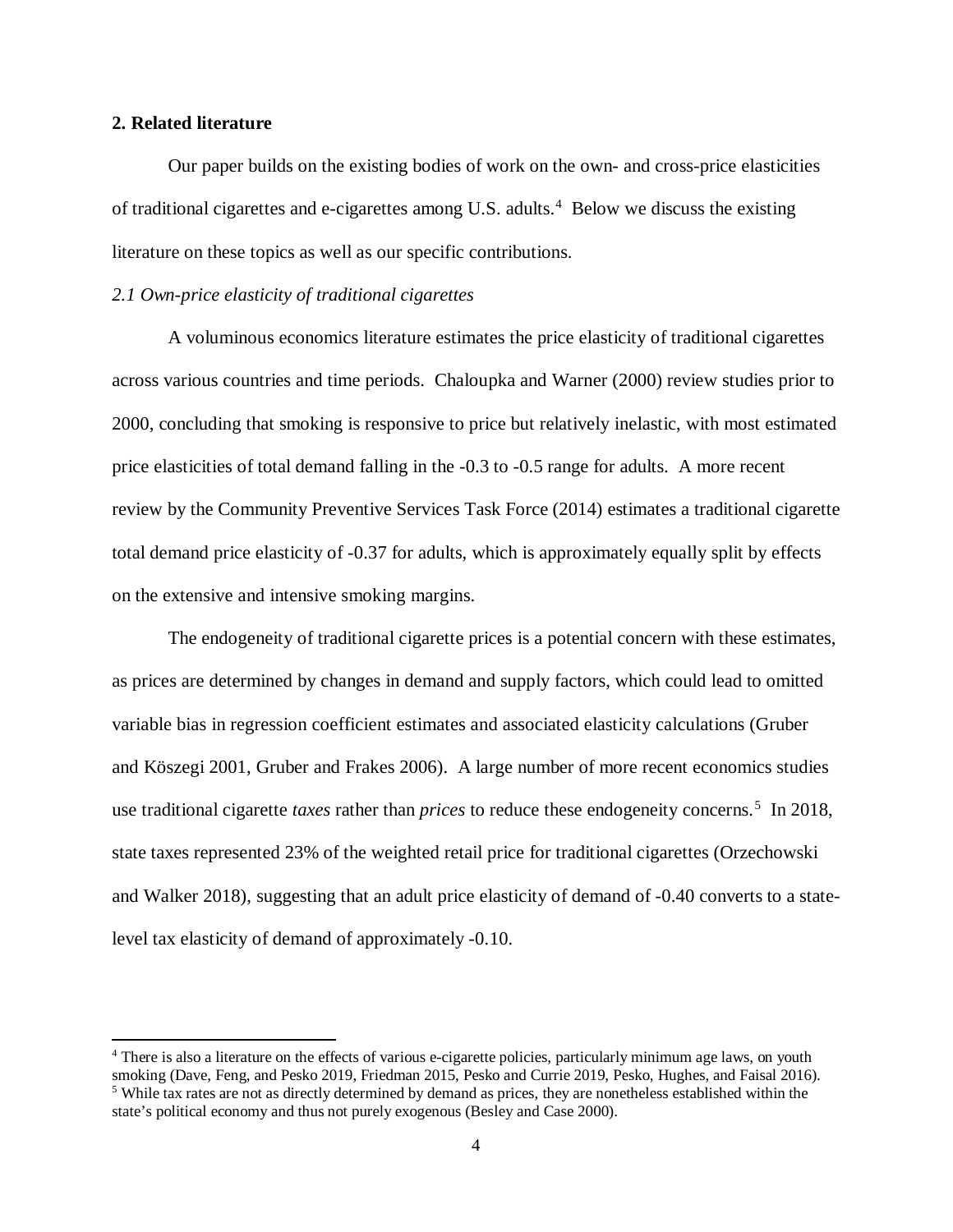Our contribution to the literature on the own-price elasticity of demand for traditional cigarettes is to calculate an adult smoking participation tax elasticity during the period of time in which e-cigarettes were widely available. Given this objective, benchmarking adult traditional cigarette tax responsiveness for comparison with our findings is important. [6](#page-5-0) We identify several studies calculating traditional cigarette tax rate responsiveness for adults using nationally representative U.S. data just prior to the wide availability of e-cigarettes. We contend that these studies are the most relevant to our own work while acknowledging that they do not reflect the universe of studies estimating traditional cigarette demand equations.

Cotti, Nesson, and Tefft (2016) use household scanner data from 2004 to 2012 to calculate a tax elasticity of -0.16. Similarly, Nesson (2017) finds an elasticity of -0.15 using the 1988 to 2012 National Health and Nutrition Examination Surveys, Bishop (2018) documents an elasticity of -0.18 using 1999 to 2012 Behavioral Risk Factor Surveillance System data, and Callison and Kaestner (2014) estimate an elasticity range from -0.06 to -0.03 using data from the 1995 to 2007 Current Population Survey Tobacco Use Supplements. By examining more recent data, we explore whether the introduction of e-cigarettes into U.S. tobacco product markets may have altered traditional cigarette tax responsiveness by providing smokers with a popular smoking cessation product. The availability of a close substitute lowers the disutility from quitting smoking, perhaps enabling some smokers to quit smoking or switch to e-cigarettes as a nicotine source as cigarette taxes rise when they would not have been able to do so otherwise.

l

<span id="page-5-0"></span><sup>&</sup>lt;sup>6</sup> Though our focus here is on prime age adults, we note that there is also a literature using quasi-experimental methods to estimate the tax elasticity of cigarettes among youth (DeCicca, Kenkel, and Mathios 2002, Carpenter and Cook 2008, Hansen, Sabia, and Rees 2017, Courtemanche and Feng 2018) and older adults (DeCicca and McLeod 2008, Maclean, Kessler, and Kenkel 2016).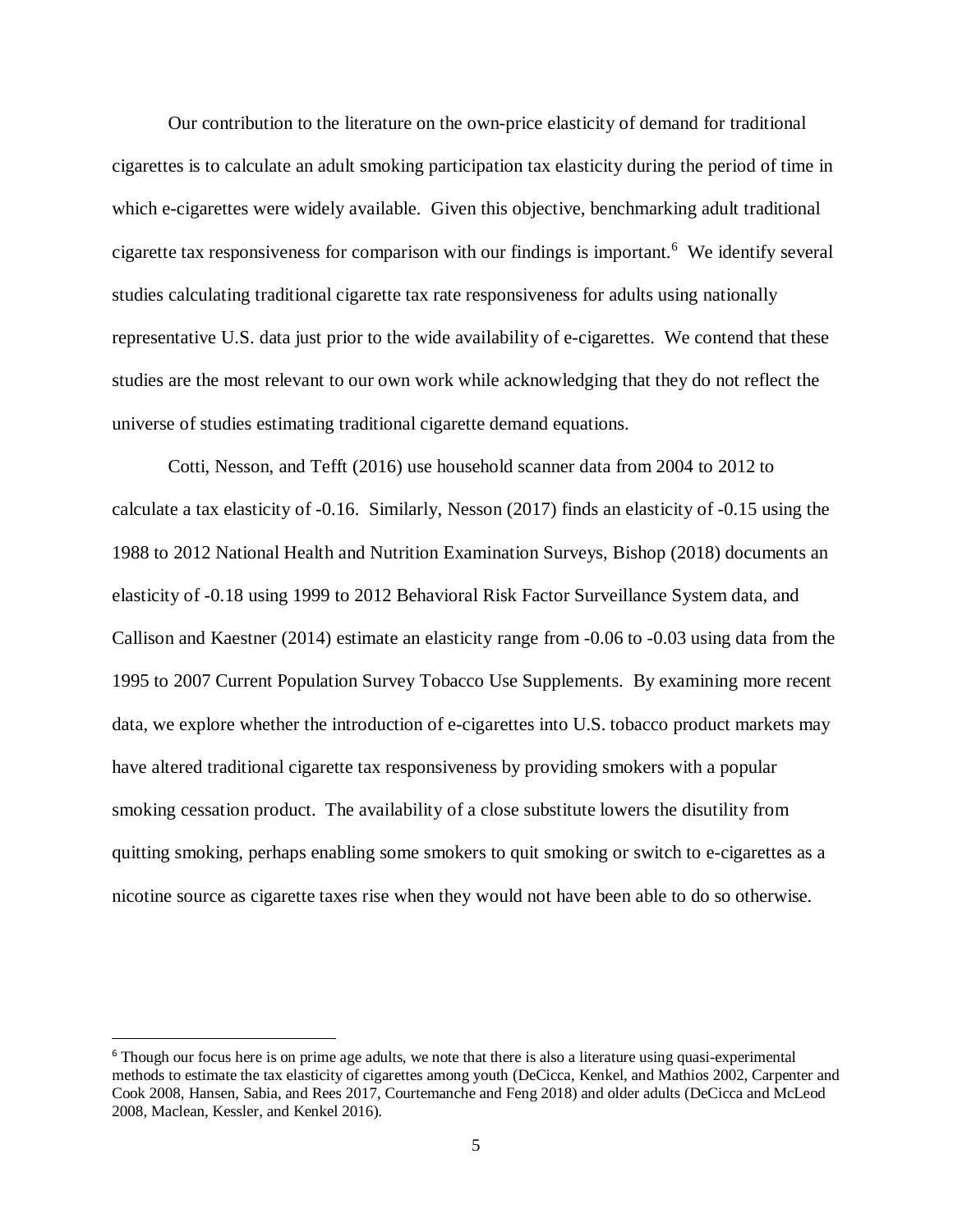*2.2 Own-price elasticity of e-cigarettes, and cross-price elasticity between traditional cigarettes and e-cigarettes*

Several recent studies estimate the own-price elasticity of e-cigarettes along with the cross-price elasticity between traditional cigarettes and e-cigarettes. To the best of our knowledge, all studies use e-cigarette *prices* generated from retail scanner data; that is, researchers construct aggregated, area-level price measures based on prices that retailers in that area scan at purchase.<sup>[7](#page-6-0)</sup> As we discuss later in the manuscript, localities in the U.S. have only recently implemented e-cigarette taxes, thus earlier studies were not able to exploit this source of plausibly exogenous variation and instead relied on prices, which are likely vulnerable to similar endogeneity concerns noted by Gruber and Köszegi (2001) and Gruber and Frakes (2006) in the context of traditional cigarette prices.

Three studies evaluate the effect of these e-cigarette prices on traditional cigarette and ecigarettes sales. Huang et al. (2018) use data from 2007 to 2014 to estimate e-cigarette ownprice elasticities for rechargeable e-cigarettes of -1.4 and for disposable e-cigarettes of -1.6. Zheng et al. (2017) use data from 2009 to 2013 and document an e-cigarette own-price elasticity of demand of -2.1, a cross-price elasticity of traditional cigarette prices on e-cigarettes sales of 1.9, and a cross-price elasticity of e-cigarette prices on traditional cigarette sales of 0.004. Stoklosa, Drope, and Chaloupka (2016) use European data from 2011 to 2014 to estimate an ecigarette own-price elasticity of demand of -0.8 and a cross-price elasticity of traditional cigarette prices on e-cigarette sales of 4.6.

Survey data has also been used in four studies to estimate the effect of e-cigarette prices on e-cigarette use. Saffer et al. (2018) use data on adults from the 2014 to 2015 Tobacco Use

 $\overline{\phantom{a}}$ 

<span id="page-6-0"></span><sup>7</sup> These prices include excise taxes but do not include sales taxes.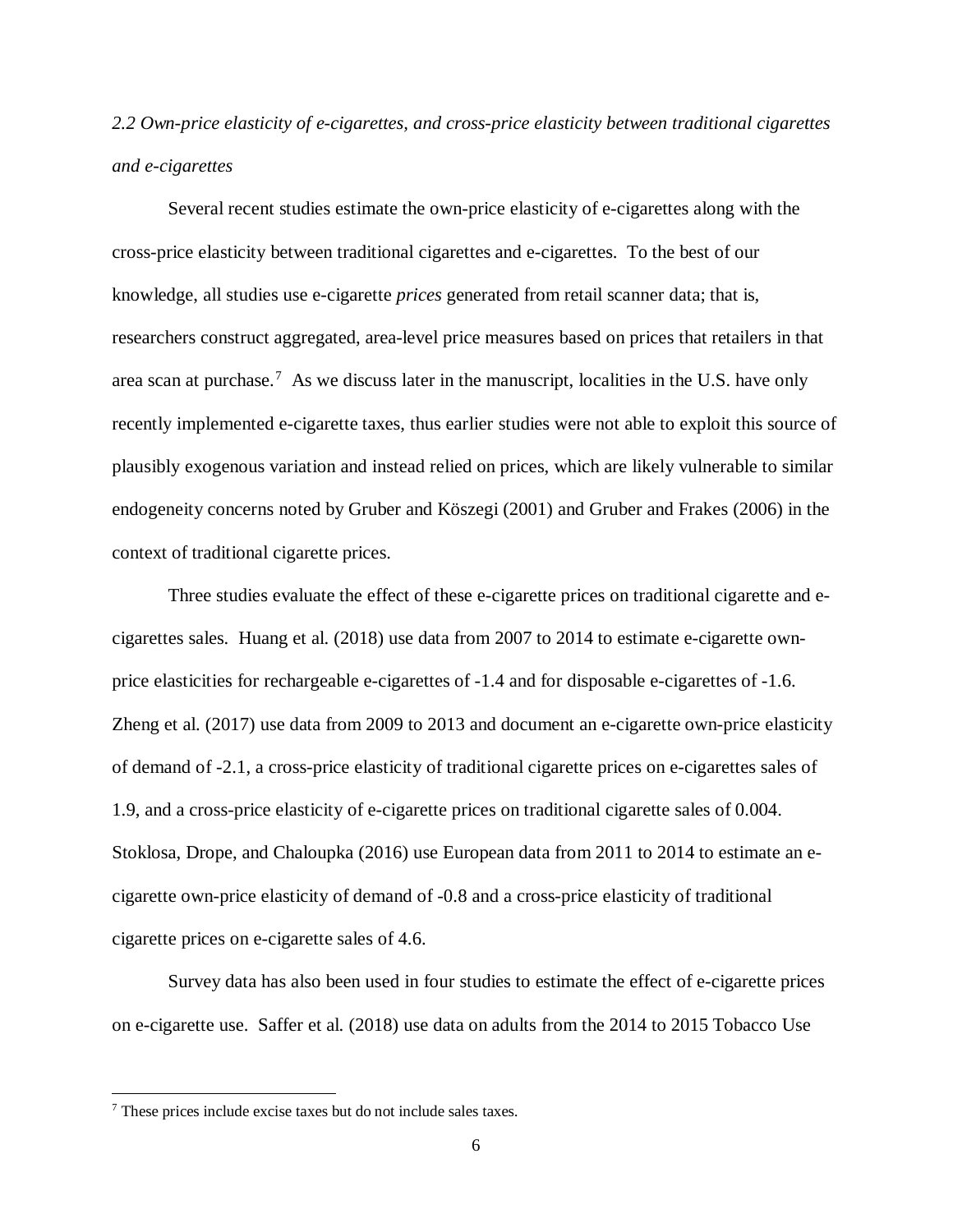Supplement of the Current Population Survey to estimate an e-cigarette price elasticity of vaping participation of -1.2. Pesko et al. (2018) use two years of the Monitoring the Future Survey data of middle and high school students and find a -1.8 own price elasticity of days vaping. Pesko and Warman (2017) use National Youth Tobacco Survey (NYTS) data from 2011 to 2015 to show that higher e-cigarette cartridge (the fixed component of a rechargeable e-cigarette) prices reduce youth e-cigarette use and increase current traditional cigarette consumption (substitution), especially for males and for older teenagers. Finally, Cantrell et al. (2019) use national longitudinal cohort data on a sample of 15 to 21 year olds from 2014 to 2016 and find no effect of e-cigarette prices, but a cross-cigarette-price elasticity of 0.9.

Discrete choice experiments (DCE) have also been applied to estimate priceresponsiveness of traditional cigarettes and e-cigarettes. DCEs are a stated preference method in which respondents are presented with hypothetical purchasing decisions when product attributes such as prices are varied. Marti et al. (2019), for example, use a sample of adult smokers who are asked to choose between traditional cigarettes and e-cigarettes when price, relative health of e-cigarettes, effectiveness of e-cigarettes as a smoking cessation aid, and coverage of smoking bans in public places are varied. While the probability of selecting an e-cigarette declines as its hypothetical price increases, health reasons appear to be more important than prices for adult smokers' e-cigarette choices. Another recent study suggests more of a role of price in the choice of traditional cigarettes and e-cigarettes (Pesko et al. 2016), with an estimated e-cigarette ownprice elasticity among current adult smokers of 1.8.

One study explores the effects of traditional cigarette *taxes* on adult e-cigarette use. Cotti, Nesson, and Tefft (2018) use Nielson household scanner data to show that traditional cigarette tax increases lead to a decline in purchases of both products. This finding implies that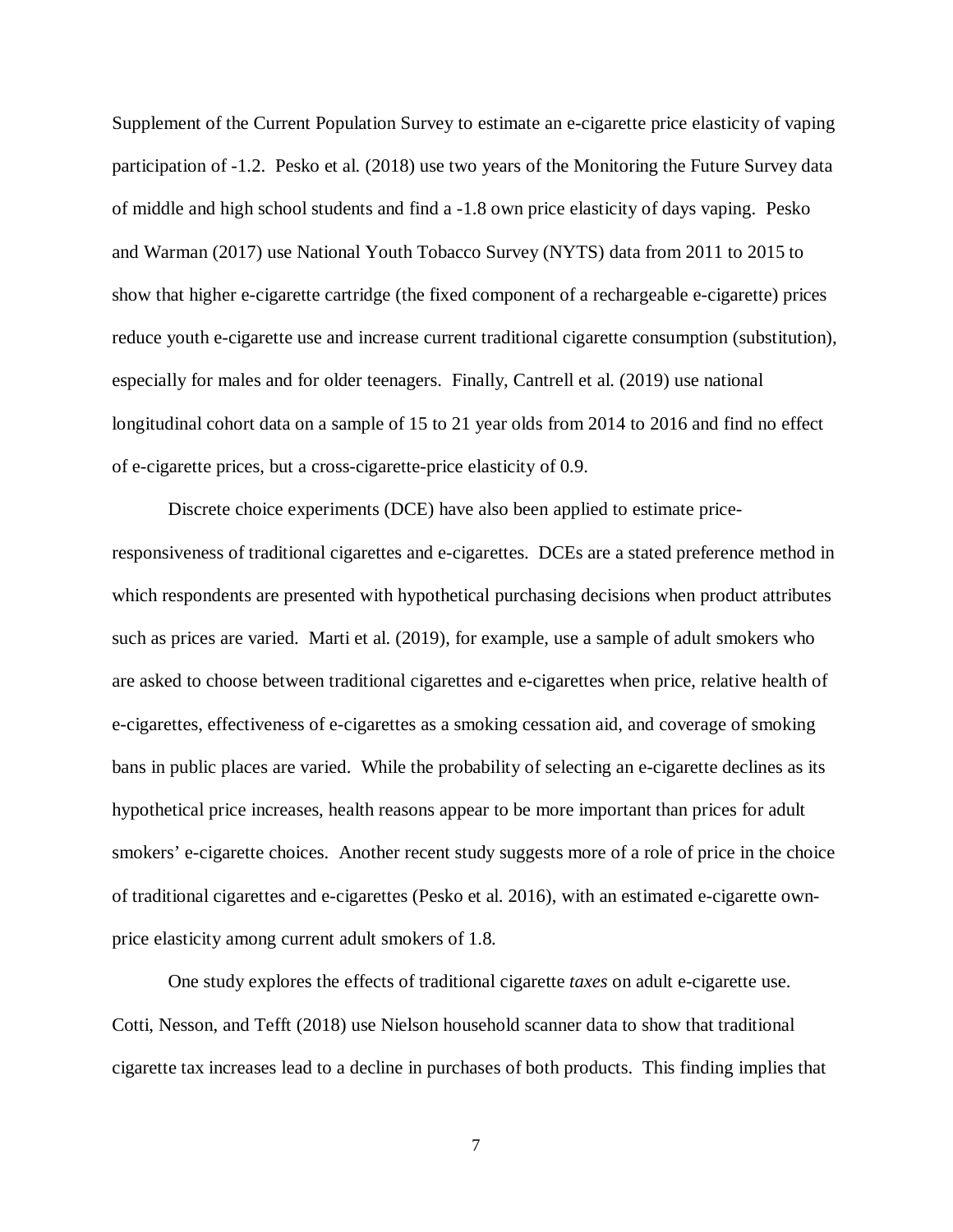the products are economic complements, which contrasts the results from the majority of studies discussed above which suggest substitutability across the products.

We contribute to the literature on the own-price elasticity of e-cigarettes by providing, to the best of our knowledge, the first exploration of the effect of e-cigarette *taxes* – rather than *prices* – on e-cigarette use. Our study also makes three distinct contributions to the literature on cross-price effects. First, we provide the first analysis of the effect of e-cigarette taxes (rather than prices) on adult smoking. Second, we use survey data to examine the impact of cigarette taxes (rather than prices) on adult e-cigarette use.

Finally, we investigate the potential interactive effect of traditional cigarette and ecigarette taxes, which has not been explored. The intuition is similar to that discussed above regarding the possibility that the widespread availability of e-cigarettes may have altered traditional cigarette own-tax responsiveness. Increasing the price of e-cigarettes implicitly reduces their availability,<sup>[8](#page-8-0)</sup> which could inhibit some smokers from quitting or switching to the less harmful product as a source of nicotine as traditional cigarette taxes rise. This question is interesting from both an economics perspective and from a practical standpoint. From an economics perspective, this question explores whether price elasticities are potentially a function of the prices of related goods. Additionally, policymakers often adopt both traditional cigarette and e-cigarette regulations as part of an overall tobacco control strategy (Maclean et al. 2018). If these policies have interactive effects, then policymakers may wish to consider how policies operate jointly when selecting the optimal set of regulations for their jurisdiction. Put

 $\overline{\phantom{a}}$ 

<span id="page-8-0"></span><sup>&</sup>lt;sup>8</sup> Through standard price effects: when the price increases the quantity demanded should decrease. We note that there are other non-price pathways from taxes to changes in tobacco product use. For instance, taxes may signal to consumers that the taxed product is unsafe. This phenomenon has been documented in other health behavior contexts, for example soda taxes. See an excellent discussion of this issue by Gostin (2017). We are not able to distinguish between these alternative mechanisms. However, at the market level both predict that consumption should decline following a tax hike.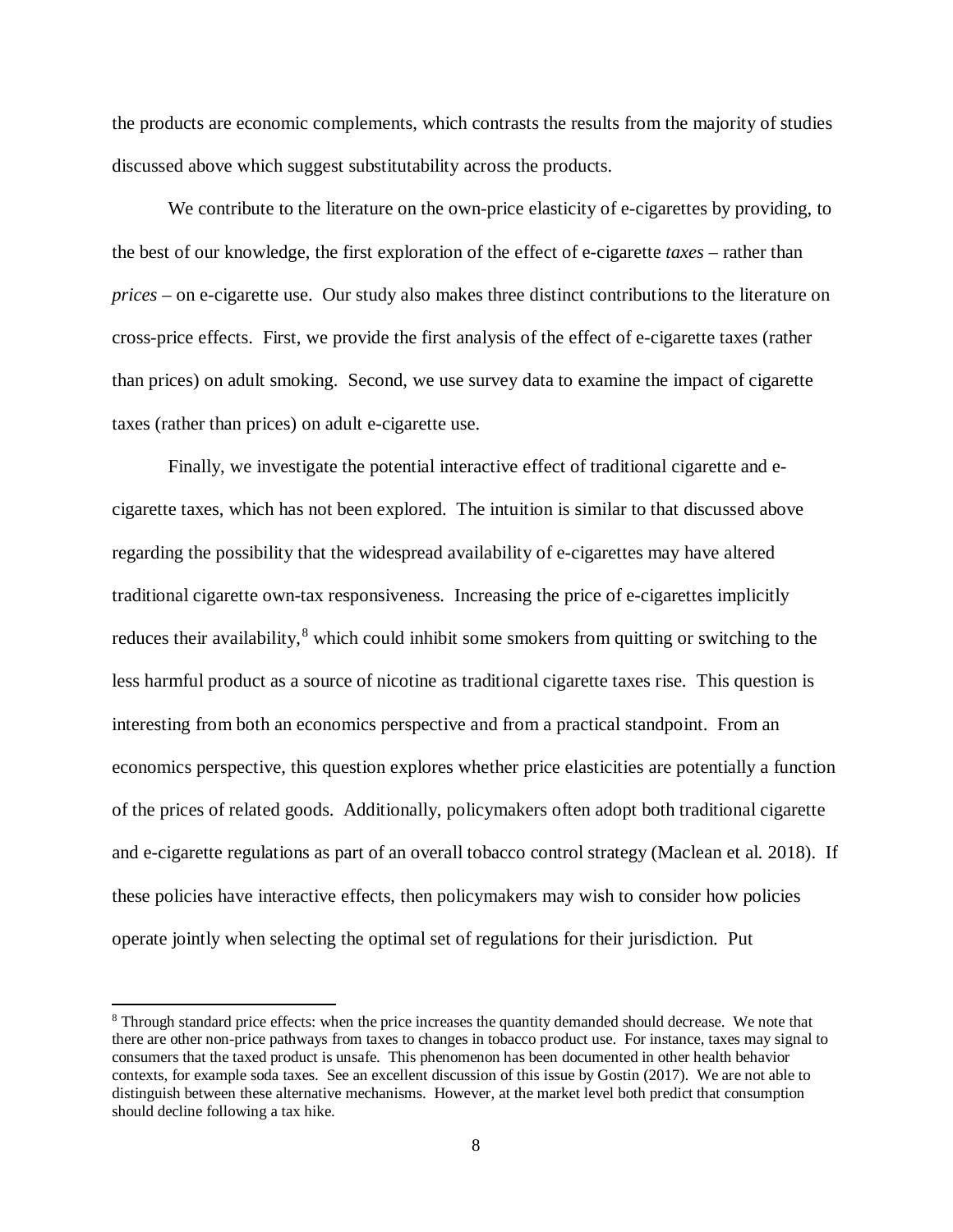differently, if taxing both products enhances the effectiveness of either tax, then policymakers should consider developing tobacco control strategies that incorporate both policies. On the other hand, if taxing one product mutes the effectiveness of the alternative tax, then policymakers may wish to consider adopting just one tax to maximize the social objective (e.g., reducing smoking within the population).

# **3. Data**

 $\overline{\phantom{a}}$ 

We use data for the period 2011 to 2017 from the Behavioral Risk Factor Surveillance System (BRFSS) and the National Health Interview Survey (NHIS).<sup>[9](#page-9-0)</sup> These data sources are used by the U.S. federal government to track health behaviors such as vaping and smoking, and are commonly used by health economists (Barbaresco, Courtemanche, and Qi 2015, Miller and Wherry 2017, Horn, Maclean, and Strain 2017, Pesko 2014). We use geocoded versions of the BRFSS and NHIS available through federal statistical research data centers. Thus, we have access to granular geographic information not available in the public use files which allows us to accurately study sub-state taxes.

We combine these two data sources to maximize data on e-cigarette use, which have only recently been added to national surveys. We note that combing data sets in this manner is not uncommon within economics (Maclean, Tello-Trillo, and Webber 2019, Webber 2016, Farber et al. 2018, Altonji, Kahn, and Speer 2016, Miller 2012). The BRFSS surveys over 400,000 adults annually and the NHIS surveys approximately 33,000 adults annually as part of its adult sample, which is the module in which e-cigarette information is queried. Traditional cigarette use and e-

<span id="page-9-0"></span><sup>9</sup> We begin our study period in 2011 due to a change in the BRFSS survey frame. Prior to 2011, the BRFSS, which is a telephone survey, only conducted surveys on landlines. Beginning in 2011, cellphones were added to the survey frame to better capture a population that represented the U.S. This change lead to a compositional shift in survey respondents and thus we follow CDC recommendations and do not combine pre- and post-2011 data. In addition, the focus on relatively recent years also enables us to isolate the period in which e-cigarettes were widely available in U.S. tobacco product markets, which is our main contribution to the traditional cigarette tax elasticity literature.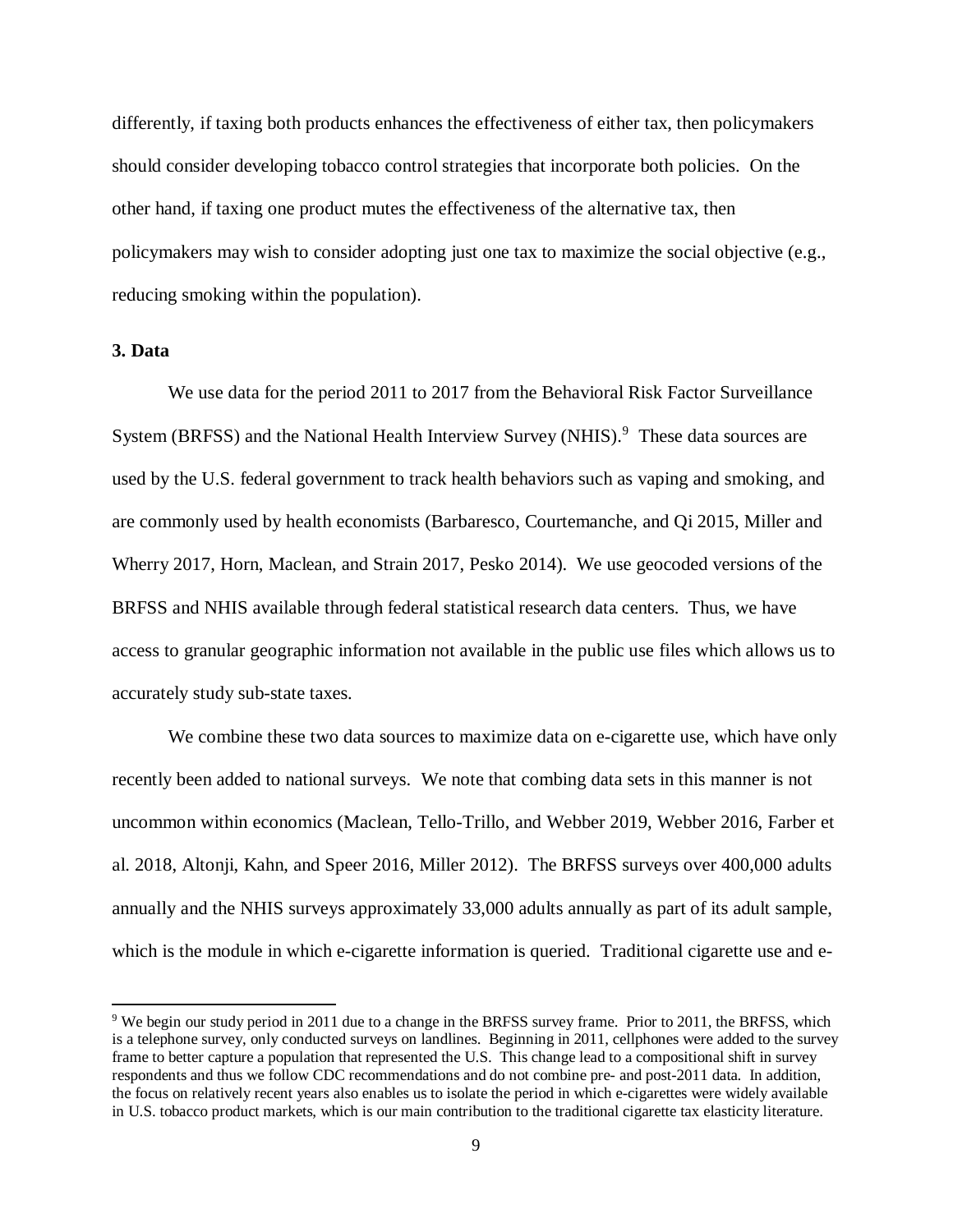cigarette questions are available in both data sources. To measure traditional cigarette use, respondents are first asked if they have smoked at least 100 traditional cigarettes in their lifetime, and if so, if they now smoke every day, some days, or not at all. E-cigarette questions were added to the BRFSS in 2016 and were added to the NHIS in 2014. In both data sources, respondents are asked if they have ever used e-cigarettes and if so, if they now use e-cigarettes every day, some days, or not at all.

We make two sample restrictions. First, we exclude individuals ages 18 to 20 to avoid confounding from Tobacco 21 laws that were being enacted during this time period (Winickoff, Gottlieb, and Mello 2014). Second, we drop the state of Alaska because of limited geographical information, even in the restricted versions of these files that we use; full details are available on request. Relatedly, the years of data differ across our smoking and vaping outcomes based on data availability in the BRFSS and NHIS. We use 2011 to 2017 for our smoking outcomes in both data sources. For our vaping outcomes, we use 2014 to 2017 in the NHIS and 2016 to 2017 in the BRFSS; these are the years for which we have vaping information.

We create harmonized demographic variables across the two data sources, which we include in our empirical models. More specifically, we include the following individual-level control variables in our regressions: sex (female and male), education (less than high school, high school or graduate education development [GED], some college, and college or more, and missing), race (white, black, Asian, Native American/Alaskan Native, other, and missing), marital status (married, divorced, widowed, separated, never married, and missing), age, health insurance status (insured, not insured, and missing), employment (currently employed, not currently employed, and missing), and income.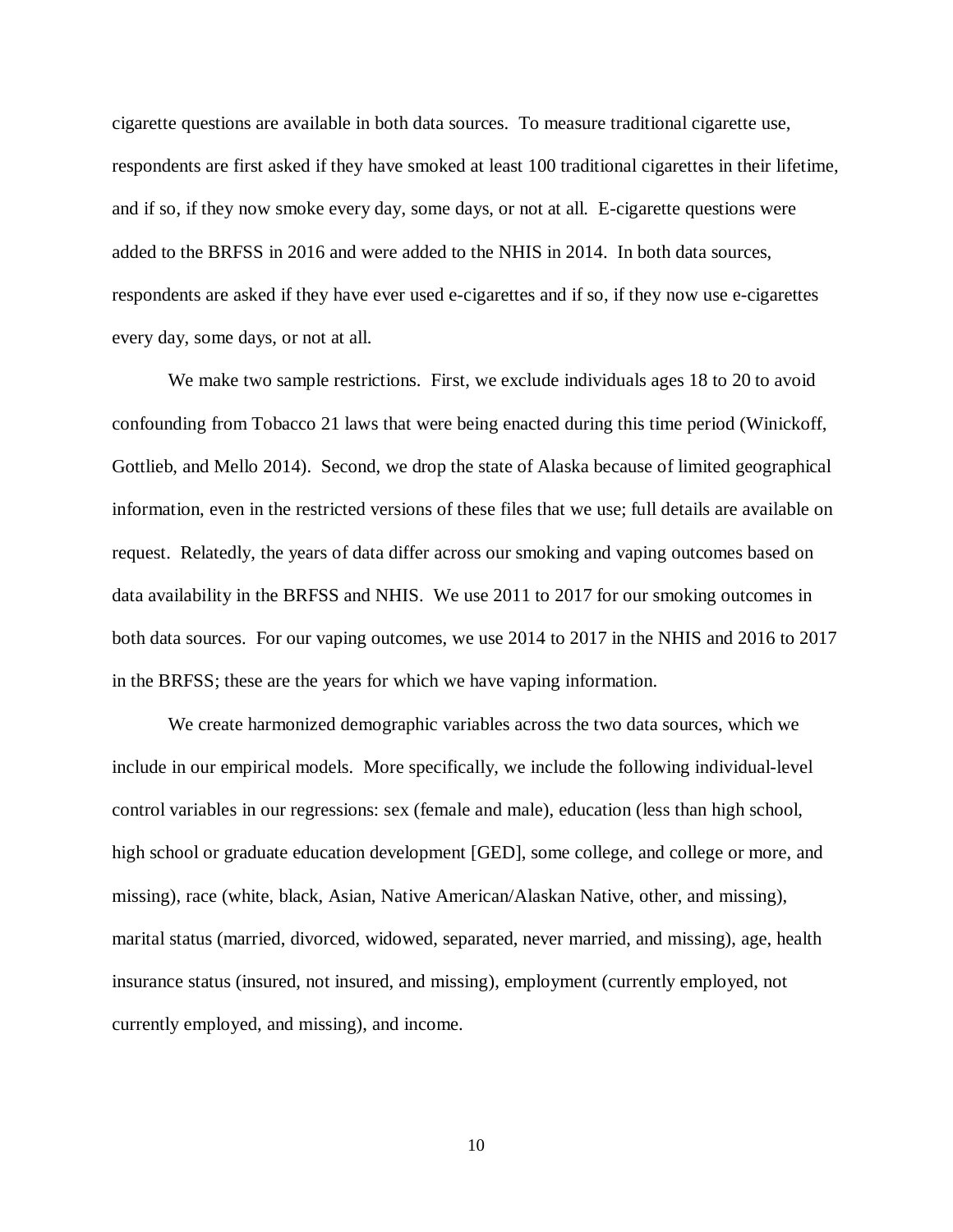While most variables in the data sources are very similar, an exception is income information. In particular, BRFSS collects household income while NHIS collects personal income. We account for this difference in the following manner. Separately for each data source, we convert the categories into a pseudo-continuous variable and then impute missing values using state-year means. We control for the differences in income across data source by interacting the harmonized income variable with an indicator for data source. We also control for separate indicators for the top income category, the amounts of which vary across the data sources. Our results are insensitive to including/excluding income as a control variable; regression results without income as a control are not shown but are available on request.

We obtain dates of state cigarette excise tax changes from the Centers for Disease Control and Prevention (2019). We also obtain sub-state traditional cigarette excise tax changes affecting localities with 100,000 people or more using proprietary data obtained from the American Non-Smokers Rights Foundation. Effective dates of e-cigarette taxes are collected from the CDC State System (2019) and the Vapor Products Tax Data Center (2018).

Appendix Table 1 provides a list of the localities that changed their traditional cigarette tax rate between 2011 and 2017, and Appendix Table 2 lists localities that levied an e-cigarette tax by the end of 2017. Figures 1 and 2 depict these taxes graphically, and Figures 3 and 4 report the number of traditional cigarette changes and e-cigarette tax adoptions in each year of our study period. While there is some clustering of higher traditional cigarette taxes in the West and the Northeast, we do have reasonable variation in these taxes across the country. In terms of ecigarette tax adoption, there is no obvious clustering in specific geographic areas and we observe adopting localities in all four regions of the country. Traditional cigarette tax changes are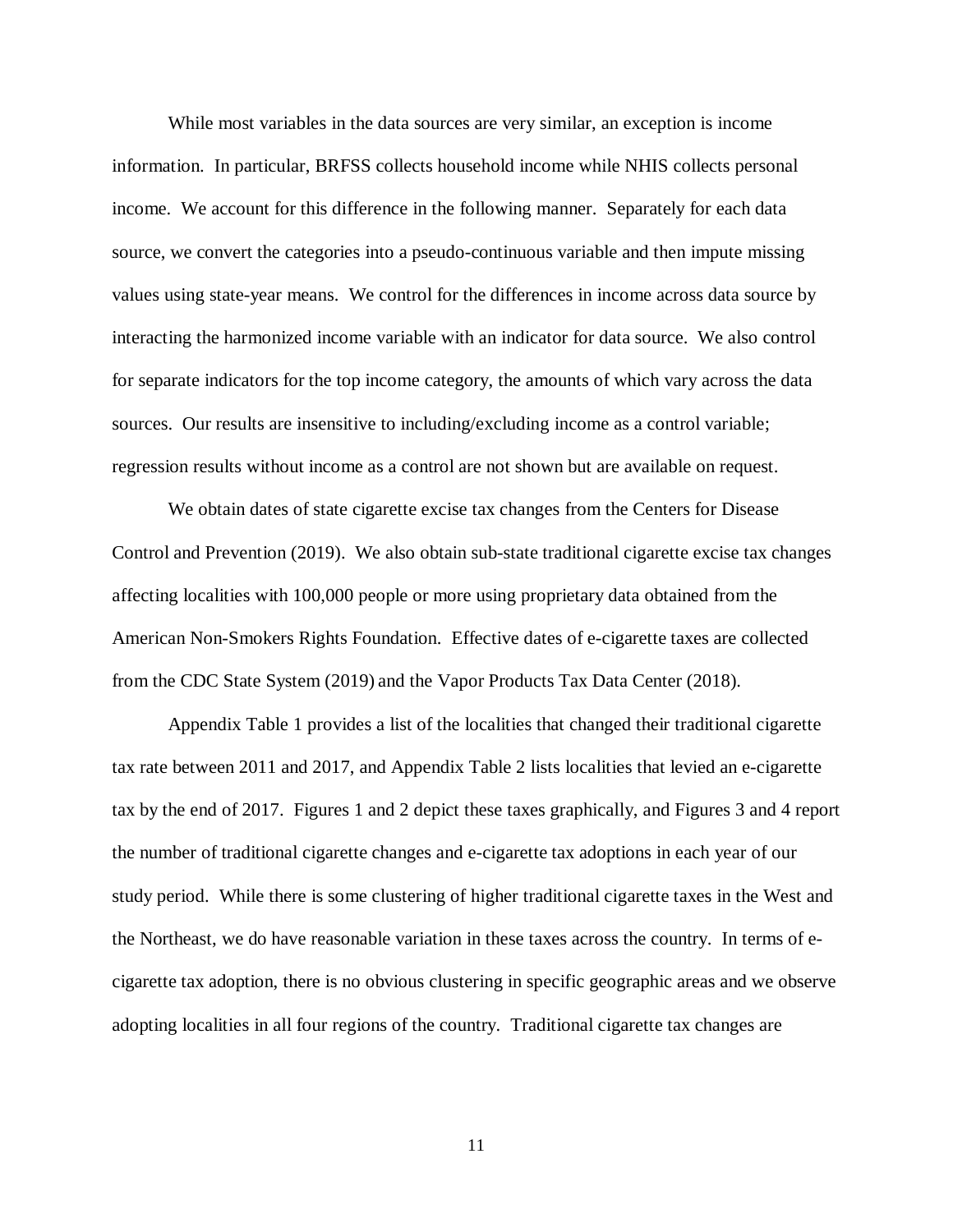relatively homogenous across years while e-cigarette tax adoptions are more concentrated in the latter half of the study period.

While traditional cigarette excise taxes are standardized across localities (i.e., a dollar value per pack of 20 traditional cigarettes), localities levy e-cigarette taxes in different ways. Of these 11 localities levying an e-cigarette tax through by the end of 2017, five use an ad valorem tax on the wholesaler, five use an excise tax, and one uses a sales tax.<sup>[10](#page-12-0)</sup> Given the difficulty of comparing the magnitudes of these different types of taxes, in our regression models we simply use an indicator for whether or not a locality has levied an e-cigarette tax. We note this variable construction as a limitation of the study.

We also control for several time-varying area-level factors in our regression models: county-level percent of the population covered by indoor vaping restrictions in bars, restaurants, and private workplaces (Cooper and Pesko 2017); state-level bans on smoking in restaurants, private workplaces, or bars (separate indicators) (Centers for Disease Control and Prevention 2019); beer taxes (National Institute on Alcohol Abuse and Alcoholism 2019); medical marijuana laws (Sabia and Nguyen 2018); marijuana decriminalization laws (Pacula, Chriqui, and King 2003);<sup>[11](#page-12-1)</sup> prescription drug monitoring programs (Ali et al. 2017); Affordable Care Act Medicaid expansion status (Maclean, Pesko, and Hill 2019); and unemployment rates (University of Kentucky Center for Poverty Research 2019). All monetary values are Consumer Price Index (CPI)-adjusted to 2010 dollars. We link area-level variables to the combined BRFSS and NHIS data set using year/quarter and county/state information available in both data sources.

 $\overline{a}$ 

<span id="page-12-0"></span><sup>&</sup>lt;sup>10</sup> Both Chicago and Cook County have adopted an e-cigarette tax. We assume that the earlier tax in Chicago affects all of Cook County, since we cannot separate Chicago residents from the rest of Cook County in our data.

<span id="page-12-1"></span><sup>&</sup>lt;sup>11</sup> We thank Rosalie Pacula for sharing an updated version of the marijuana decriminalization variable with us.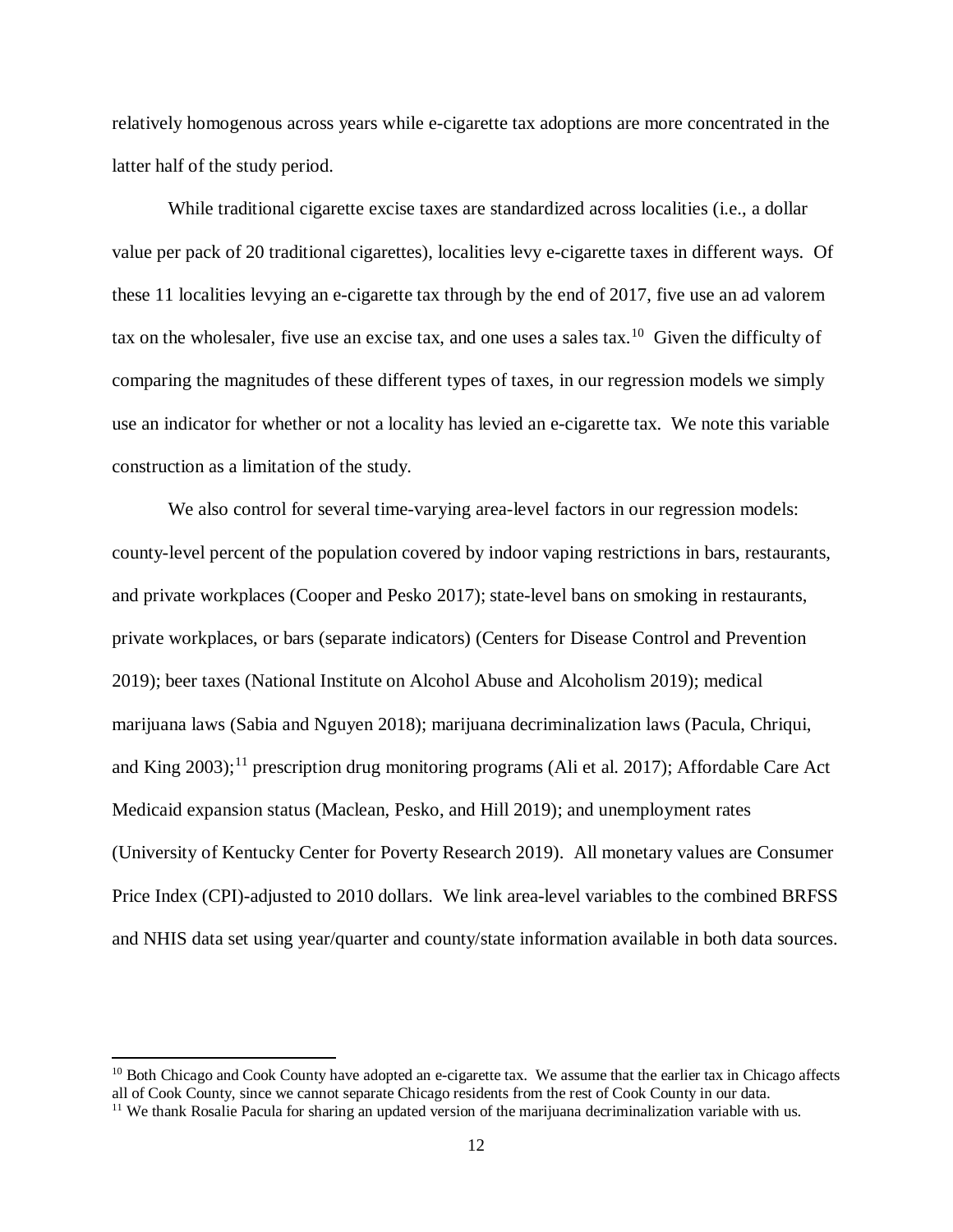Descriptive statistics for both data sources combined are presented in Table 1, and separately for the BRFSS and the NHIS in Appendix Tables 3 and 4 respectively. For each table, variable means are presented separately for all respondents, respondents residing in localities that have levied an e-cigarette tax by the end of 2017, and respondents residing in localities that have not levied such a tax by the end of 2017. Overall, 15.8% of respondents use traditional cigarettes, 11.4% of respondents use traditional cigarettes daily, 3.1% of respondents currently use e-cigarettes, and 1.1% currently use e-cigarettes every day. The average traditional cigarette excise tax rate is \$1.45 per pack and the share of respondents residing in a locality that had adopted an e-cigarette tax by 2017 is 6.3%.

Among respondents residing in localities adopting an e-cigarette tax, current traditional cigarette use is 0.1 percentage points ('ppts') higher and current e-cigarette use is 0.2 ppts lower than use rates among respondents residing in localities not adopting such a tax. Localities adopting e-cigarettes taxes are more racially/ethnically diverse, younger, and lower income that non-adopting localities. The localities adopting e-cigarette taxes also have lower traditional cigarette and beer taxes and more restrictions on marijuana use (both recreational and medical) While there are some differences in policies and demographics across groups, they do not appear to be substantial. Moreover, we control for these differences in all regression models.

#### **4. Methods**

We estimate differences-in-difference (DD) regression-style models. Specifically, we estimate the regression model outlined in Equation (1):

$$
(1) \qquad Y_{i,c,s,t} = a + \beta T t a x_{c,s,t} + \partial E t a x_{c,s,t} + Z_{c,s,t} \phi + X_{i,c,s,t} \theta + Y_{c,s} + \tau_t + \varepsilon_{i,c,s,t}
$$

*i* indexes an individual interviewed in year-quarter *t*, who resides in county *c* of state *s*.  $Y_{i,c,s,t}$  is an indicator for whether the individual smokes, smokes every day, vapes, or vapes every day.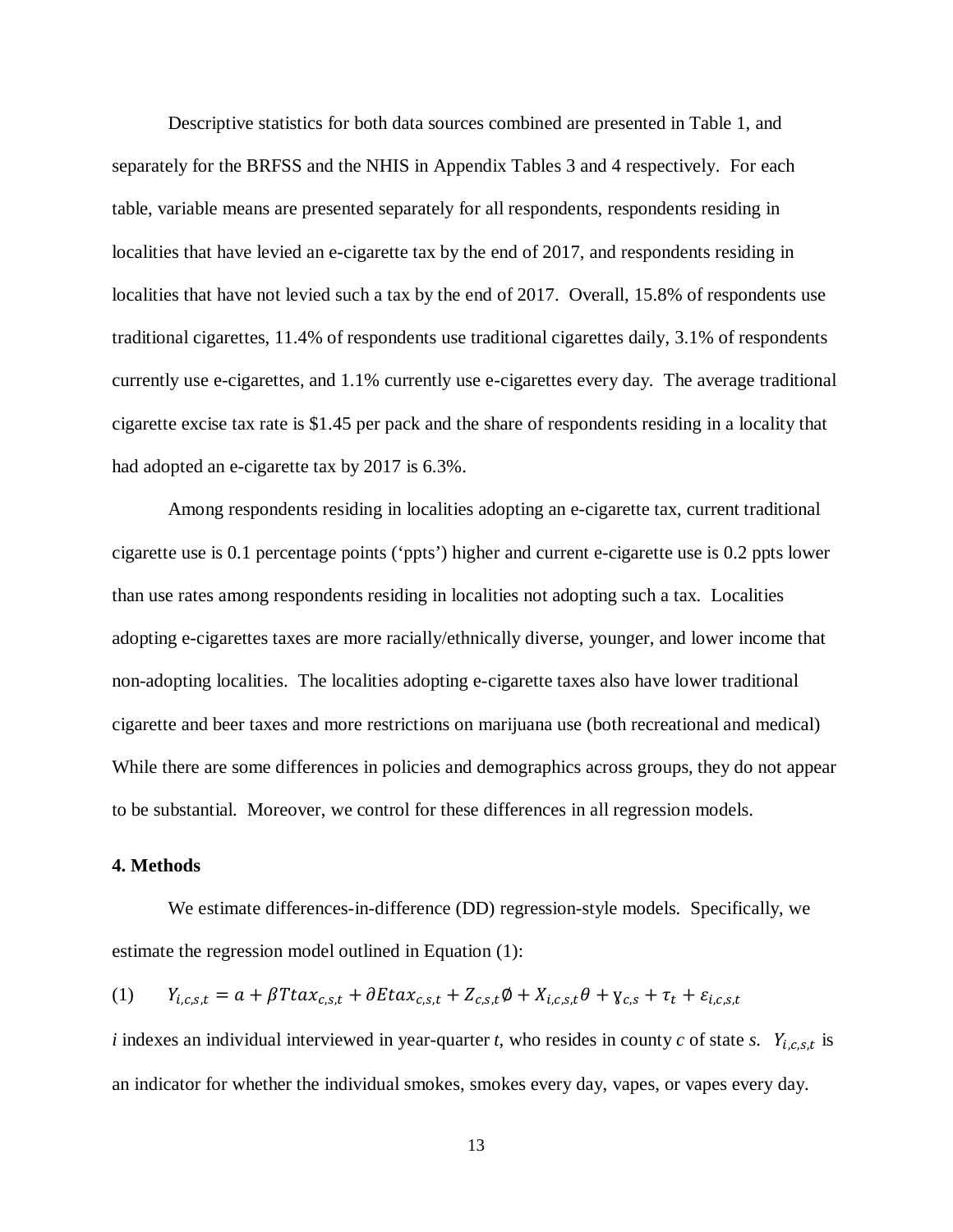$Z_{c,s,t}$  includes the time-varying state- or county-level policies.  $X_{i,c,s,t}$  includes demographics, an indicator for whether the observation was surveyed in the BRFSS or the NHIS, and an interaction between data source and income. We control for county fixed effects ( $y_{c,s}$ ), which mitigate potential bias from time-invariant, county-specific factors. Note that county fixed effects incorporate state fixed effects. Including these fixed effects allows us to leverage within locality (county or state) variation in tobacco and e-cigarette taxes for identification of treatment effects. We also control for year-quarter fixed effects  $(\tau_t)$  that account for time varying factors affecting the nation as a whole, such as the general decline in smoking and sharp increase in the popularity of e-cigarettes that occurred over our study period.

 $\beta$  and  $\partial$  are our primary coefficients of interest and capture the effect of tobacco and ecigarette taxes on our outcomes. We expect own-taxes will reduce current use of these products, but the cross-tax effects are *a-priori* ambiguous. Cross-tax effects will be positive if the goods are substitutes, negative if the goods are complements, and zero if the goods are unrelated. As discussed in Section 2, the literature has not yet reached consensus on whether these products are complements or substitutes among adults, although most studies to date suggest substitution.

A necessary assumption for the DD model to recover causal estimates is that the treatment (i.e., localities changing traditional cigarette taxes or adopting e-cigarette taxes) and the comparison (i.e., localities not changing traditional cigarette taxes or adopting e-cigarette taxes) groups would have followed the same trend in the post-treatment period had the treatment localities not been treated (i.e., not changing the traditional cigarette tax or adopting an ecigarette tax). This assumption is referred to as 'parallel trends.' Clearly this assumption is untestable as treated localities were treated in the post-period, preventing us from observing counterfactual trends. Instead, we follow the economics literature and provide suggestive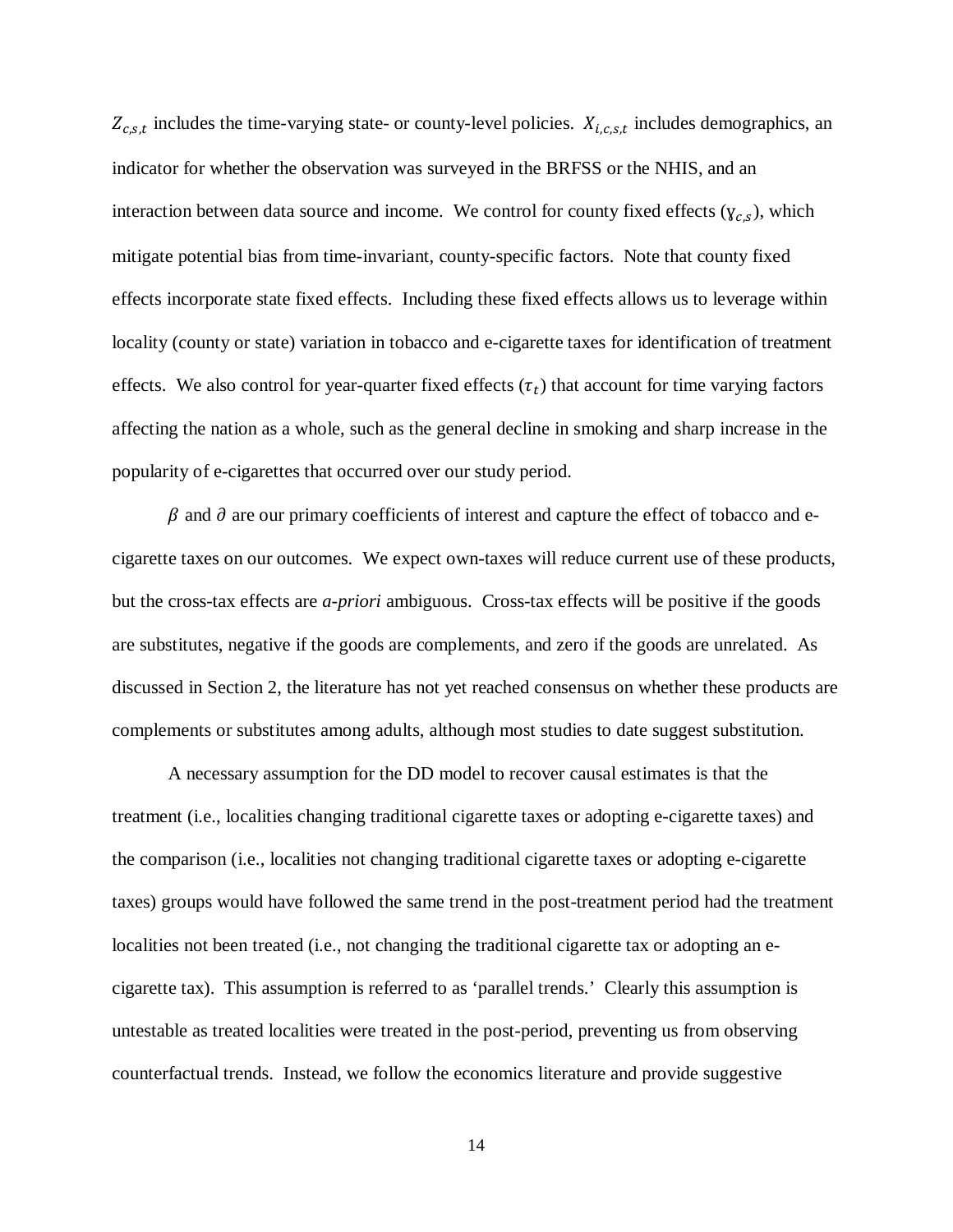evidence on whether the parallel trends assumption is satisfied in our data by modifying Equation (1) to conduct an event study (Autor 2003).

To implement the event study, we replace the traditional cigarette tax rate with an indicator variable for if the traditional cigarette tax increased by \$0.50 or more at any point during the study period following; we refer to such a change as a 'large' traditional cigarette tax increase (Callison and Kaestner 2014).<sup>12</sup> For both the large traditional cigarette tax increase and e-cigarette tax adoption variables, we create mutually exclusive policy lead variables for  $>2$ years in advance and 2 to  $>1$  year in advance of the tax. We include one lag indicator for the post period. The omitted category is the year prior to the tax adopting  $(1 \text{ to } 0 \text{ years})$ .<sup>[13](#page-15-1)</sup> We code all non-adopting localities as zero for all event-time indicators (Lovenheim 2009). All other variables are as defined in Equation (1). If the policy lead coefficients are small in magnitude and statistically indistinguishable from zero, this pattern of results suggests that there were no changes in smoking or vaping prior to adoption of the policy. Such results can be interpreted as providing suggestive evidence that a covariate-adjusted version of the parallel trends assumption is met and that our DD models can recover causal estimates.

To further assess the validity of our design, we follow Pei, Pischke, and Schwandt (2018) and test for balance across treatment and comparison groups by separately regressing traditional cigarette and e-cigarette taxes on all covariates in Equation (1); we aggregate demographic variables to the county-level. If the covariates are uncorrelated with our tax variables, we can

 $\overline{\phantom{a}}$ 

<span id="page-15-0"></span><sup>&</sup>lt;sup>12</sup> Eleven states passed a cigarette excise tax increase of  $\geq$  \$0.50 during the study period and no states passed more than two such increases. Due to local taxes, both Cook County and Philadelphia County had more than one \$0.50 excise tax increase, in which case we study trends prior to the first large increase.

<span id="page-15-1"></span><sup>&</sup>lt;sup>13</sup> We exclude three states (Illinois, Massachusetts, and Minnesota) that passed large cigarette tax increases between 2011 and 2013 to ensure that our policy lead coefficients are not reflecting any compositional effects in the population of tobacco product users. This exclusion also removes the only locality passing an early e-cigarette tax and is therefore a treated control (Minnesota passed an e-cigarette tax in 2010, prior to our study period).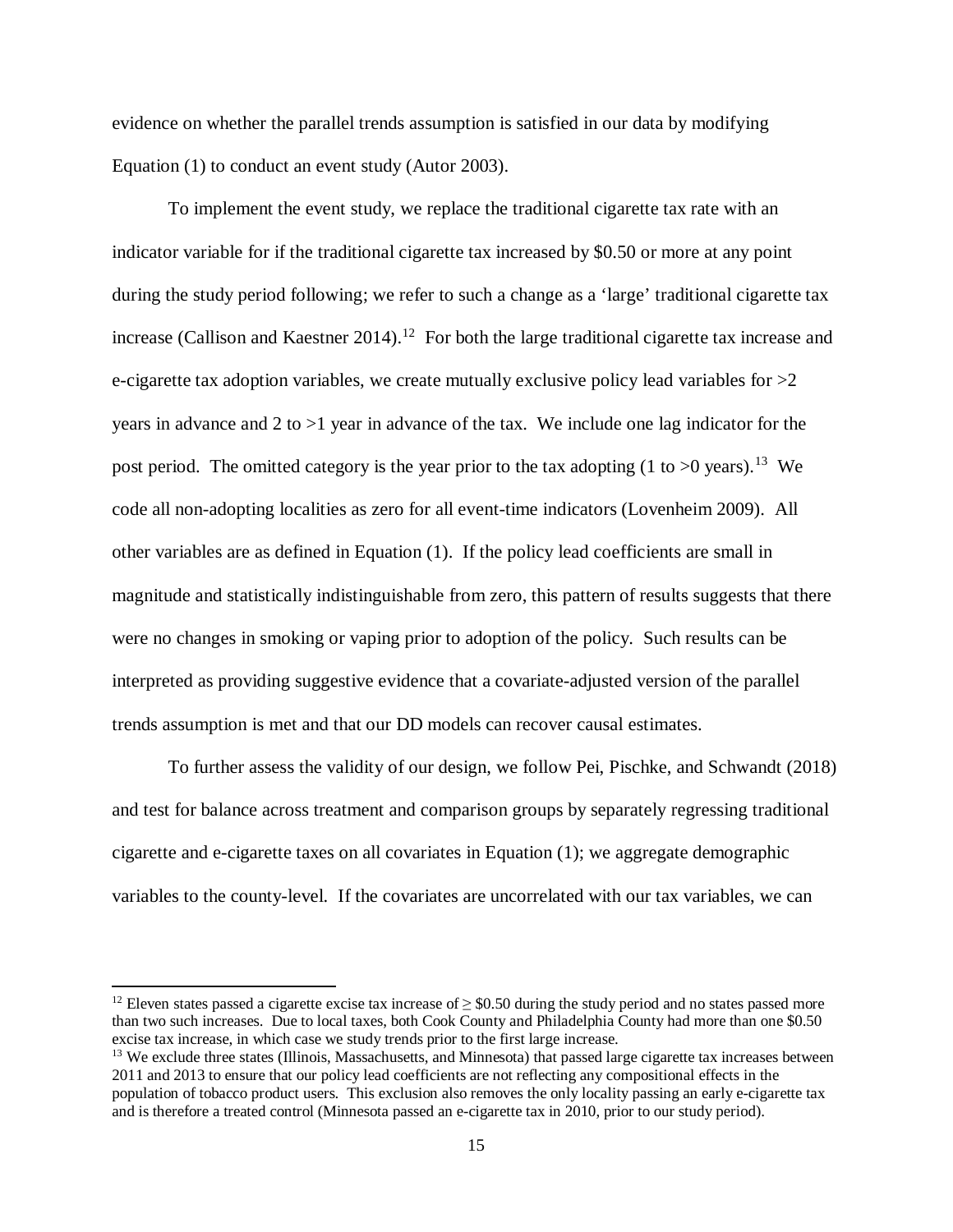interpret this finding as providing suggestive evidence that treatment and comparison groups are conditionally balanced and that our data satisfy the conditional independence assumption (CIA).

We also test whether the adoption of an e-cigarette tax alters traditional cigarette tax responsiveness. The relatively new availability of e-cigarettes offers smokers another option for smoking cessation and recent clinical trial evidence suggests that e-cigarettes are an effective option for some smokers (Hajek et al. 2019). Higher traditional cigarette taxes could therefore result in a steeper decline in smoking if people that would otherwise not quit in the absence of ecigarettes now do so, implying that traditional cigarette tax responsiveness may be *larger* in more recent years as e-cigarettes have become more widely available and the potential of these products as smoking cessation devices is better understood. On the other hand, e-cigarette taxes could reduce the ability of individuals to purchase these products, therefore restricting smoking cessation opportunities, leading to a *smaller* traditional cigarette own-tax elasticity. To explore this hypothesis, we estimate a version of Equation (1) that includes an interaction between the traditional cigarette tax rate and e-cigarette tax adoption variables. As documented in Appendix Tables 1 and 2, most of the localities adopting an e-cigarette tax also implemented changes to their traditional cigarette tax rate during the study period, providing useful variation to explore the effect of traditional cigarette taxes in localities with and without an e-cigarette tax.

We estimate unweighted linear probability models. We cluster standard errors at the level of the state (Bertrand, Duflo, and Mullainathan 2004); we use both county- and state-level variation in taxes and thus the most appropriate level at which to cluster is unclear. In unreported analyses, we have clustered at the level of the county and results are similar.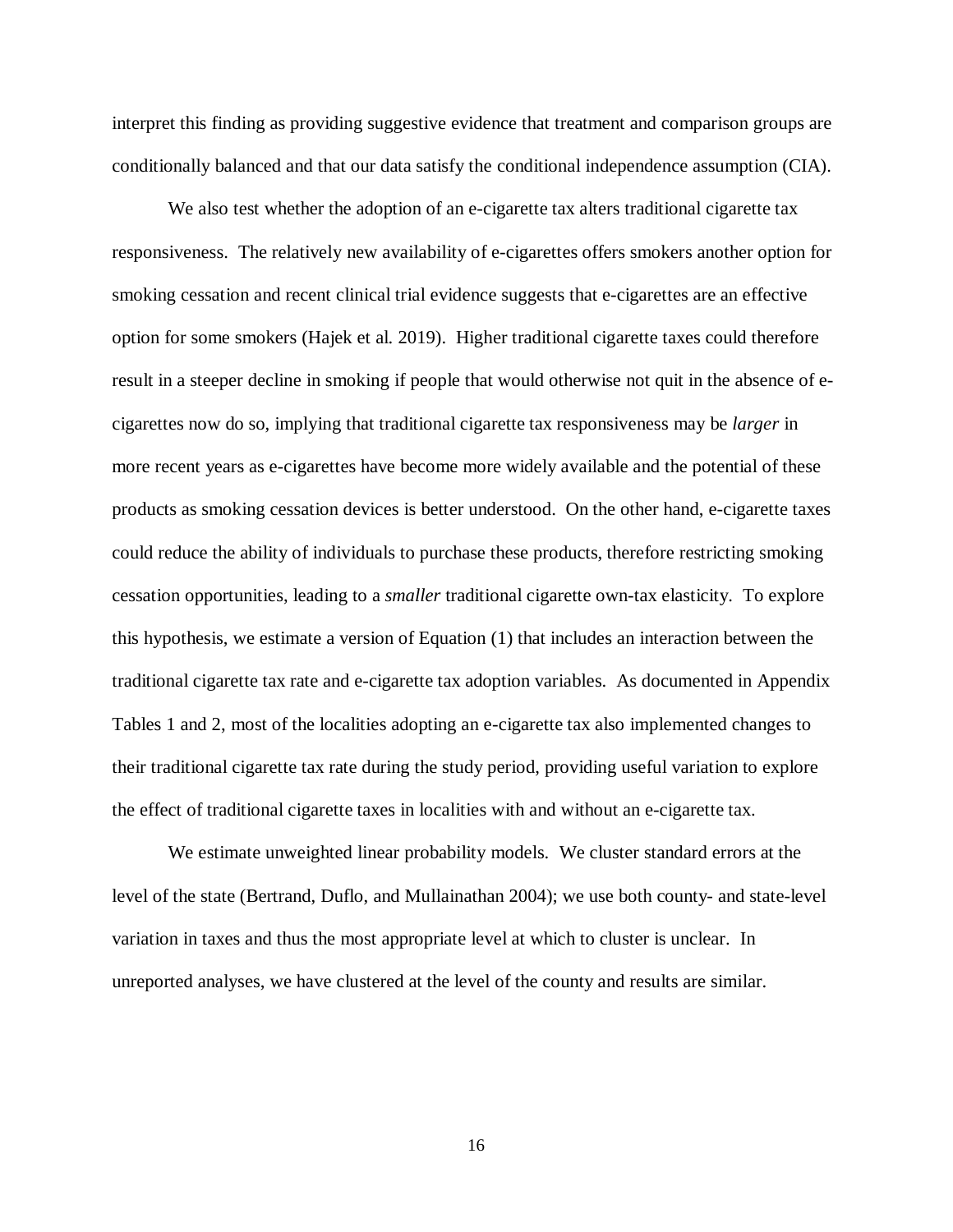# **5. Results**

 $\overline{\phantom{a}}$ 

#### *5.1 Effects of traditional cigarette and e-cigarette taxes on adult tobacco product use*

Our main DD results are reported in Table 2 for all individuals in both data sources. We also report results generated in the BFRSS only (Table 3) and the NHIS only (Table 4). A \$1 increase in the traditional cigarette tax reduces current traditional cigarette use by 0.3 ppts and everyday traditional cigarette use by 0.4 ppts, which represents a 1.9% and 3.5% reduction compared to the smoking rates in the sample. Given a mean traditional cigarette state excise tax rate of \$1.45, these estimates imply a modest own-tax elasticity of demand of -0.03 for current smoking and -0.05 for daily smoking. Our modest tax elasticity estimates are in line with Callison and Kaestner (2014) who report elasticities of -0.03 to -0.06. We note, however, that our elasticities are lower than other recent estimates of -0.15 to -0.18 (Cotti, Nesson, and Tefft 2016, Nesson 2017, Bishop 2018). In sum, we do not find evidence that traditional cigarette tax responsiveness is greater as e-cigarettes have become more available.

A \$1 traditional cigarette excise tax increase also increases current vaping by 0.3 ppts (9.7% of the mean) and everyday vaping by 0.1 ppts (9.1% of the mean), suggesting that the two products are economic substitutes. We do not find any statistically significant evidence that ecigarette taxes influence traditional cigarette use, however. These findings depart from previous work using scanner data (see Section 2). We suspect that we are potentially under-powered to detect these effects. For instance, five times more people report current smoking than current vaping in our data, which implies that the vaping market is much smaller. All else equal, the researcher is more likely to detect statistically significant effects of a tax change when the market is larger,<sup>[14](#page-17-0)</sup> which could explain why we were able to measure statistically significant increases in

<span id="page-17-0"></span> $14$  As an illustrative example, imagine a hypothetical market in which 50% of individuals purchase product A and 10% of individuals purchase closely related product B. Further, the cross-tax elasticity of demand for both products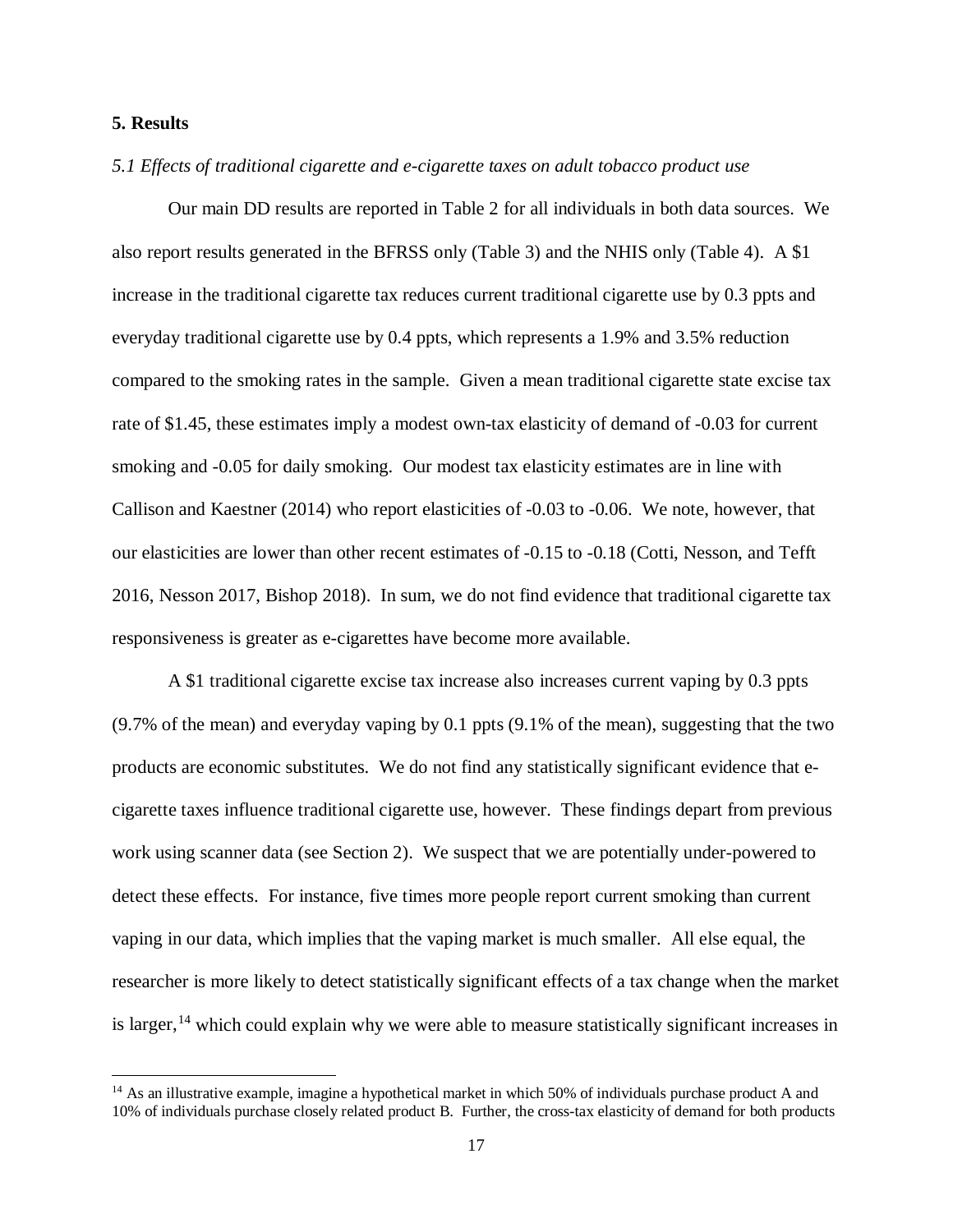the effect of cigarette taxes on e-cigarette use but not the reverse. We suspect that, over time given current trends in e-cigarette use, the market size will increase and future studies will provide more insight on this question. Nonetheless, given the regulatory action on the part of numerous localities across the U.S., providing an early evaluation of e-cigarette taxation effects is important and useful.

Adoption of an e-cigarette tax leads to a 0.2 ppts (6.5% of the mean) reduction in vaping, but this estimate is not statistically significant. However, in looking strictly at the BRFSS data in Table 3, we find that adoption of an e-cigarette tax reduces current e-cigarette use by 0.3 ppts (9.7% of the mean) and this estimate is statistically distinguishable from zero. The NHIS data in Table 4 suggests a 0.2 ppt decrease in e-cigarette use (6.5% of the mean), which is nearly identical in magnitude to what we observe in the BRFSS, although like in our combined sample this estimate is not statistically significant.

While we cannot fully explore why estimates are more precise in the BRFSS than in the combined BRFSS and NHIS or NHIS datasets, one possibility is that the data sources use somewhat different sources of variation. E-cigarette questions were added to BRFSS in 2016 and NHIS in 2014. Later e-cigarette taxes (and changes in these taxes for early adopters, since several early adopters later changed the rate) could plausibly have been more impactful than earlier taxes. Appendix Table 2 provides some suggestive support for this hypothesis. Several tax changes contribute to the identifying variation in the NHIS sample years but not the BRFSS sample years, including those in Washington, DC; Montgomery County, Maryland; Louisiana; and North Carolina. The e-cigarette taxes levied by these early adopters appears smaller than

l

is 0.1. A 10% increase in the taxes of product A would therefore increase consumption of product B by five ppts (50%), whereas a 10% increase in the taxes of product B would increase consumption of product A by only one ppt (2%). Therefore, it is much easier in this illustrative case to detect statistically significant product A cross-tax effects than product B cross-tax effects.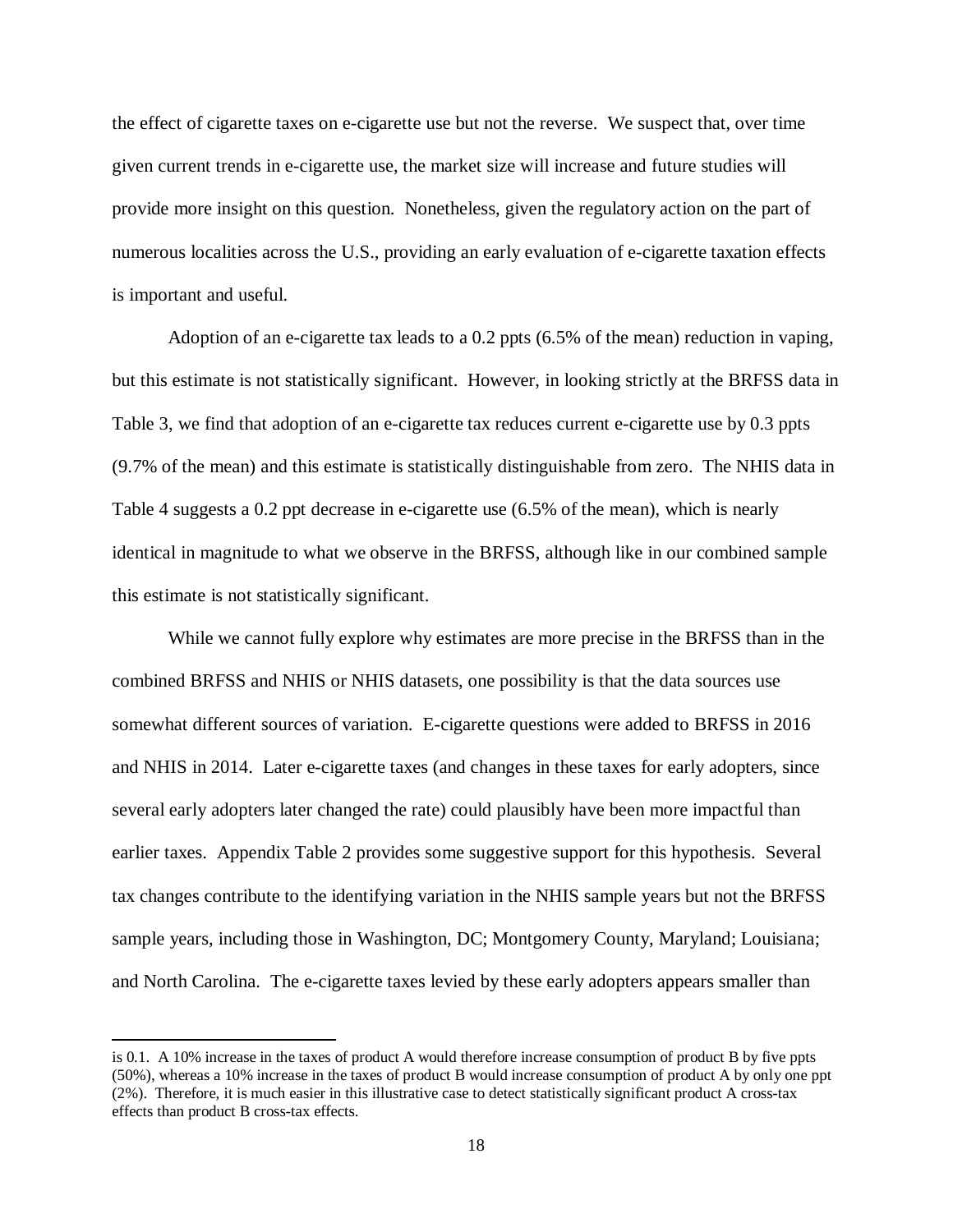taxes levied by later adopting localities, in particular the \$0.05 excise taxes per fluid milliliter in Louisiana and North Carolina is smaller than all subsequently enacted initial excise tax levels.

The results in Table 4 (which rely exclusively on the NHIS) suggests larger effects of taxes on traditional cigarette use. For example, a \$1 increase in traditional cigarette taxes reduces current traditional cigarette use by 0.8 ppts (4.5% of the mean) and daily traditional cigarette use by 0.7 ppts (5.2% of the mean). Adoption of an e-cigarette tax increases current traditional cigarette use by 0.4 ppts (2.3% of the mean). While this final result is not statistically significant, the point estimate suggests substitution. However, these taxes have little effect on ecigarette use in the NHIS data.

#### *5.2 Internal validity of the research design*

In Table 5 we report estimates and associated standard errors for our tobacco and ecigarette use outcomes generated using our event study. The reference period is the year immediately prior to adoption of a large traditional cigarette tax increase and adoption of an ecigarette tax. For both the large traditional cigarette tax and e-cigarette tax adoption leads, coefficient estimates are statistically indistinguishable from zero and small in magnitude. We interpret these null findings to suggest that our data are potentially able to satisfy a covariateadjusted version of the parallel trends assumption.

Compared to the year immediately prior to a large traditional cigarette excise tax adoption, such an increase in this tax reduces everyday traditional cigarette use by 0.3 ppts (2.6% of the mean) and increases current vaping by 0.4 ppts (12.9% of the mean). We note that we lose precision for some of our lag estimates (vs. estimates generated in our DD-style model). We attribute the precision loss to the fact that event studies are more data hungry than DD-style models. Reassuringly, the overall pattern of results is comparable across the two specifications.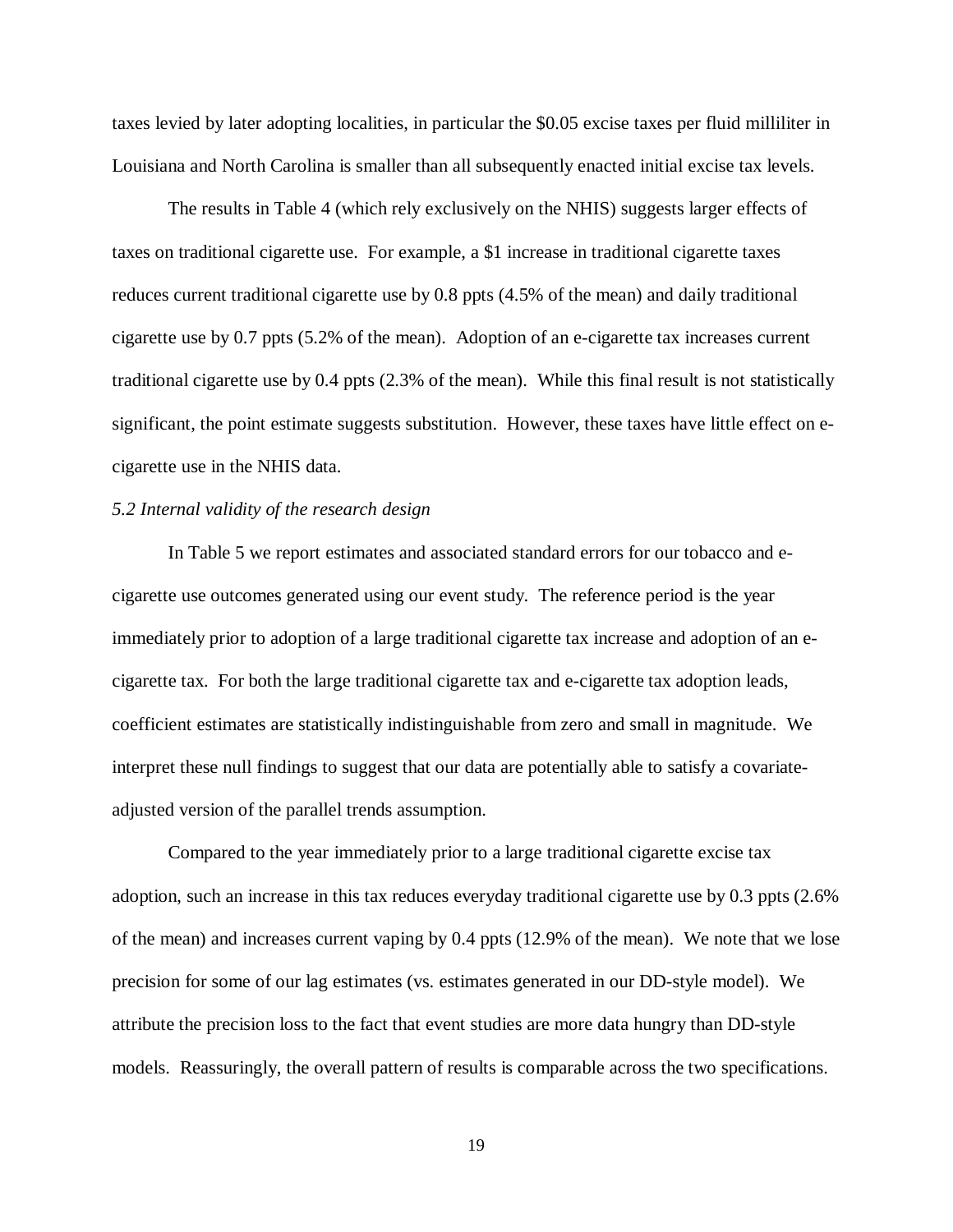We also assess the ability of our data to satisfy the CIA by following Pei, Pischke, and Schwandt (2018) and regressing both taxes on all other right hand side variables. In results not shown, but available on request, we observe that demographics do not predict cigarette tax rates or e-cigarette tax adoption, suggesting that individuals do not migrate in observable ways in response to changes in tobacco taxation. Tobacco control policies and medical marijuana laws do predict the traditional cigarette tax rate. Given that these policies all attempt to regulate addictive substances, the observed correlations may reflect overall strategies adopted by localities to reduce substance use. Under the hypothesis of an overall strategy adopted by a locality, these correlations are potentially not unexpected. In terms of e-cigarette adoption, only the traditional cigarette rate predicts this outcome, which plausibly reflects localities adopting broader tobacco control efforts to reduce nicotine consumption (Maclean et al. 2018). We acknowledge that our data display some evidence of policy imbalance, in particular in terms of regulation of related goods, but we are able to control for all variables in our regression models. *5.3 Heterogeneity in tax effects on adult tobacco product use*

In Tables 6 to 8, we explore if subgroups differ in responsiveness to these taxes. Given differences in use of these products (Wang et al. 2018) and perceptions regarding their health harms (Glasser et al. 2017), tax responsiveness may also vary. For both men and adults less than 35 years of age, we document similar traditional cigarette tax effects. Among men, a \$1 increase in the traditional cigarette tax reduces current and daily smoking by 0.6 ppts; 3.4% and 4.8% of the respective means. A \$1 increase in this tax reduces current and daily smoking among adults under 35 years by 0.5 ppts (2.3% of the mean) and 0.6 ppts (4.1% of the mean). This tax hike also increases current and daily vaping among men by 0.5 ppts (13.9% of the mean) and 0.2 ppts (15.4% of the mean). E-cigarette tax adoption reduces current vaping by 0.5 ppts among men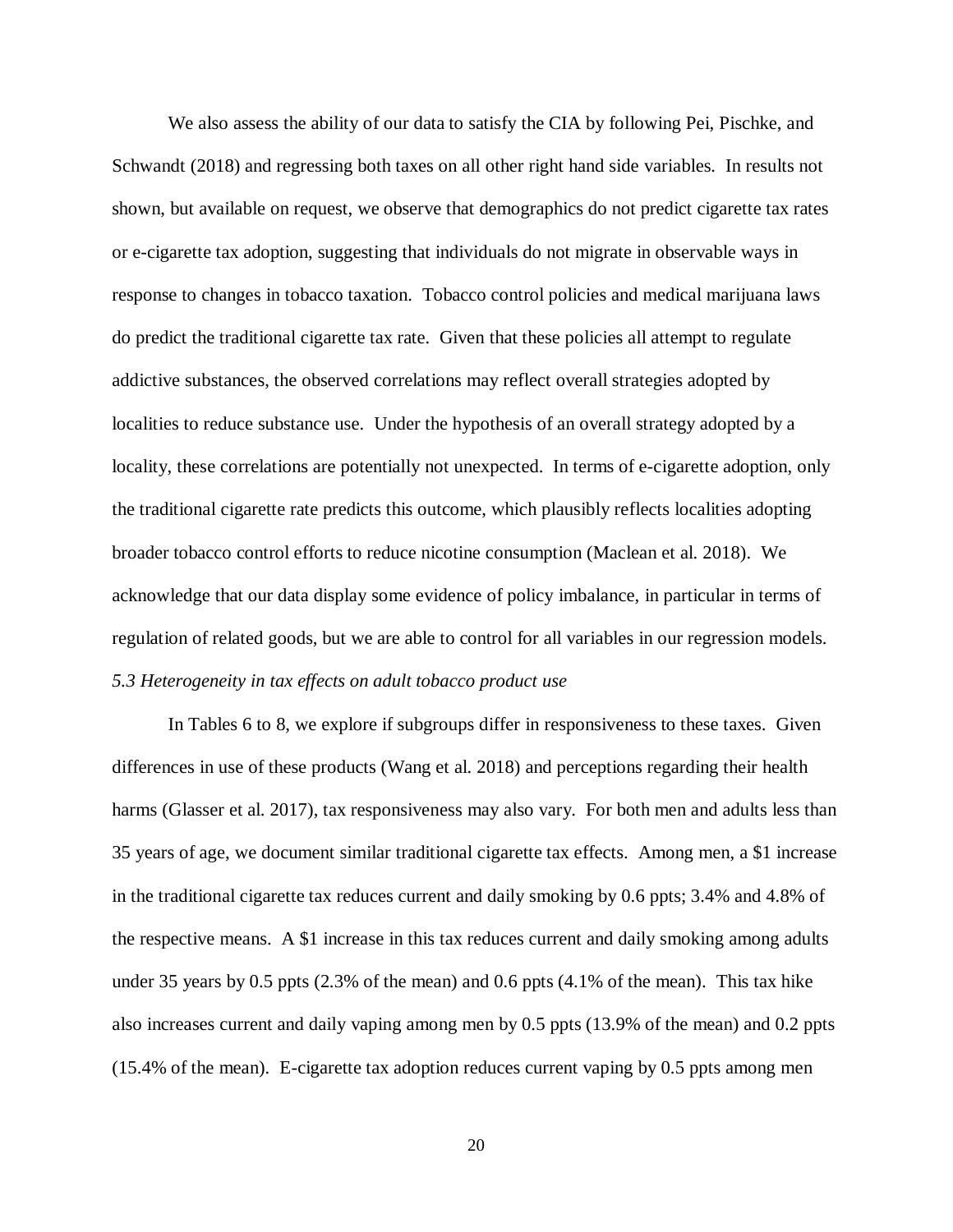which corresponds to 13.9% of the mean. Women do not appear to change their smoking or vaping patterns following traditional cigarette tax rate changes or e-cigarette tax adoption. *5.4 Interactions between traditional cigarette and e-cigarette taxes*

In Table 9 and 10, we report results from our interactive model (i.e., interacting the traditional cigarette tax with an indicator for e-cigarette tax adoption). This specification allows us to explore if e-cigarette tax adoption alters traditional cigarette tax responsiveness by reducing the financial incentive to use a popular alternative nicotine product that can be used for smoking cessation purposes (i.e., e-cigarettes). We explore the effect on both current and daily traditional cigarette use, for all respondents and by subgroups defined by sex and age.

The traditional cigarette tax main effect captures traditional cigarette tax responsiveness in the absence of an e-cigarette tax. Summing the traditional cigarette tax coefficient and the interaction coefficient estimates reveals traditional cigarette tax responsiveness in the presence of an e-cigarette tax. If the interaction coefficient estimate is positive, this pattern of results can be interpreted to imply that a traditional cigarette tax hike reduces traditional cigarette use to a lesser degree than if the e-cigarette tax had not been adopted.

For current traditional cigarette use in Table 9, the interaction term is positive for all groups, although only reaching statistical significance for males. For everyday traditional cigarette use in Table 10, the coefficient estimate on the interaction term is statistically significant and positive for all groups. These results collectively suggest that adoption of an ecigarette tax dilutes traditional cigarette tax responsiveness. For example, the ratio of the traditional cigarette tax main effect coefficient estimate to the interaction term coefficient estimate, for daily smoking among all respondents, suggests that e-cigarette tax adoption reduces approximately two-thirds of the effect that traditional cigarette taxes would have on daily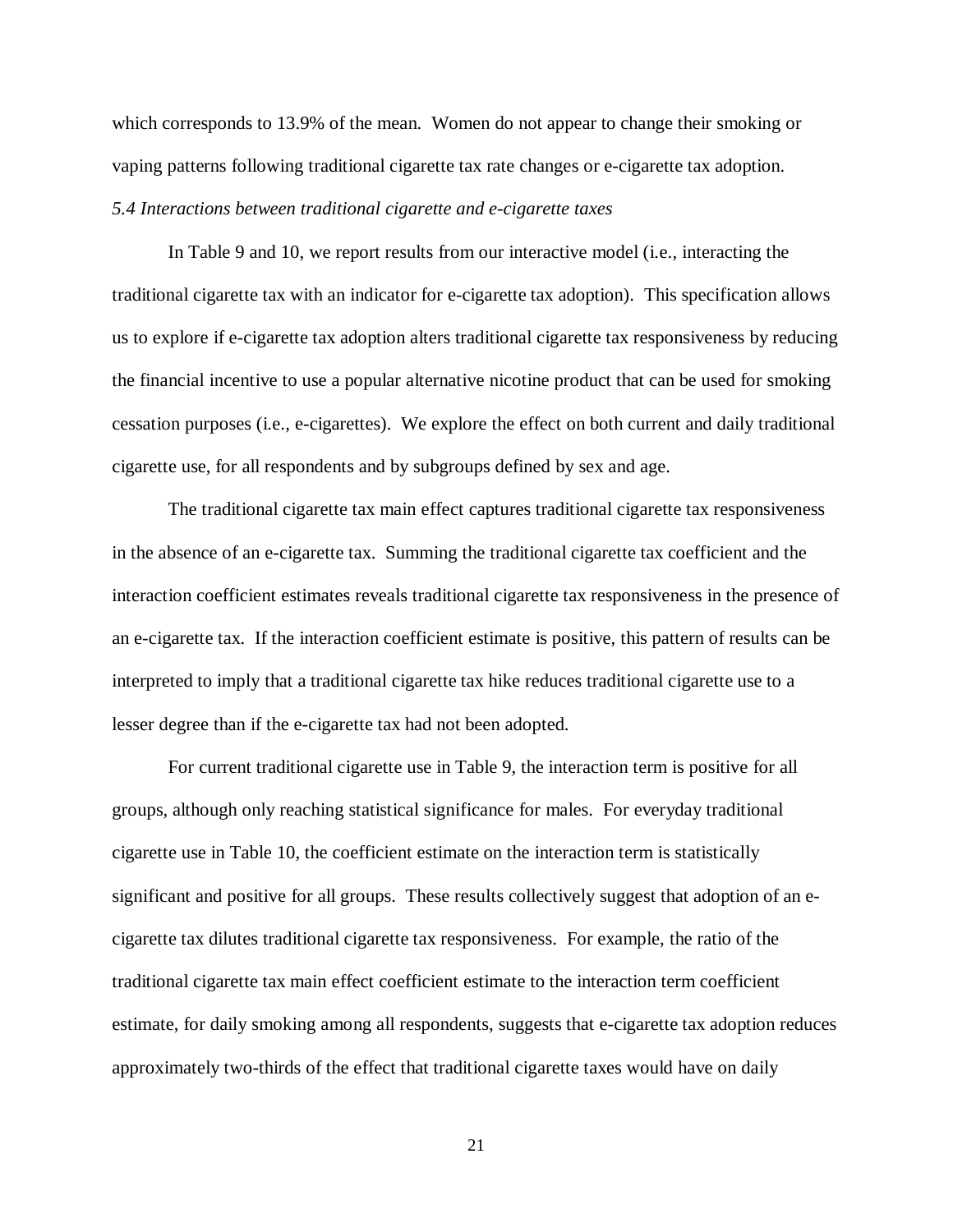smoking absent an e-cigarette tax. However, the e-cigarette tax main effect is negative and roughly the same magnitude as the interaction coefficient. This finding suggests that only once the traditional cigarette excise tax exceeds \$1 does an e-cigarette tax begin to reduce traditional cigarette tax responsiveness.

#### **6. Discussion**

In this paper, we provide the first evidence on the effects of traditional cigarette taxes on traditional cigarette use and e-cigarette use in a time period when e-cigarettes were widely available in tobacco markets, and the effects of e-cigarette taxes on these outcomes. To do so, we combine data from two large-scale survey datasets, BRFSS and NHIS, and detailed information on state and county traditional cigarette and e-cigarette taxes with a differences-indifferences design. Overall, we observe that, as has been documented in previous studies estimating traditional cigarette demand equations, smoking declines when traditional cigarette tax rates increase. We also find evidence that adults are more likely to use e-cigarettes when traditional cigarette taxes rise, which mirrors evidence from retail sales data using variation in ecigarette prices (Zheng et al. 2017, Stoklosa, Drope, and Chaloupka 2016). We observe some evidence that adoption of an e-cigarette tax reduces vaping, but this finding is somewhat sensitive to sample definition and sub-group. In particular, evidence gleaned from the BRFSS only suggests that e-cigarette use propensity declines post-e-cigarette tax adoption, but not in our combined data set or the NHIS in isolation. Regardless of the data source, we observe that men reduce their e-cigarette use following an e-cigarette tax adoption. Finally, traditional cigarette taxes appear to be less effective – in terms of reducing smoking – when a locality has also adopted an e-cigarette tax.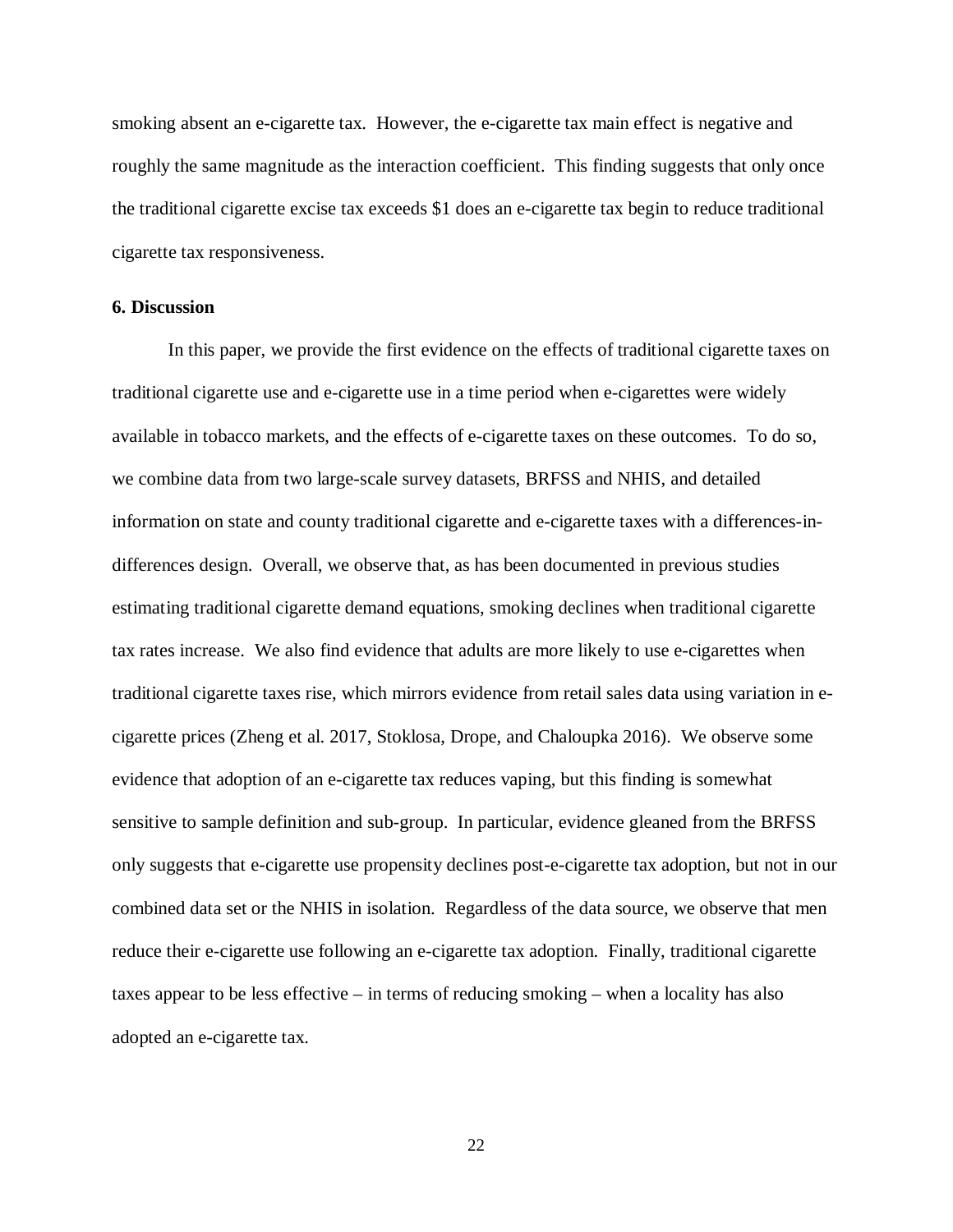The finding that e-cigarette adoption appears to dilute the effectiveness of traditional cigarette taxes, a standard policy lever used to reduce smoking, is important from both an economic and a practical standpoint. We hypothesize that adoption of an e-cigarette tax increases the price of a potential smoking cessation device (Hajek et al. 2019), which dissuades some smokers from attempting to quit or reduce smoking by taking up vaping in response to a traditional cigarette tax increase. Indeed, traditional smoking cessation devices (e.g., Food and Drug Administration-approved nicotine replacement therapies such as Zyban, Chantix, or Nicotrol) are expensive (Maclean, Pesko, and Hill 2019), particularly without insurance, and may not be feasible for smokers, who are on average lower-income (Remler 2004). Moreover, ecigarettes are perceived as effective smoking cessation devices, and more effective than traditional smoking cessation options among some groups of smokers (Glasser et al. 2017, Harrell et al. 2014). Therefore, when the price of e-cigarettes is increased following adopting of a tax, smokers may be less likely to attempt smoking cessation (Saffer et al. 2018) or smoking reduction. Overall, without speaking to specific pathways, this finding suggests that the combination of a traditional cigarette tax hike and e-cigarette tax prevents smokers for either quitting or switching to a less harmful product, both actions would improve smoker health by minimizing exposure to carcinogens and other toxins contained in traditional cigarettes.

From the perspective of the policymaker, understanding policy interactions is important for developing the effective strategies to achieve social goals. Previous economic studies have, for example, documented policy spillovers in the context of Medicaid (Burns and Dague 2017), minimum wages (Page, Spetz, and Millar 2005), workers compensation (McInerney and Simon 2012), and medical marijuana laws (Bradford and Bradford 2018). Failure to consider such potential spillovers can lead to sub-optimal policies.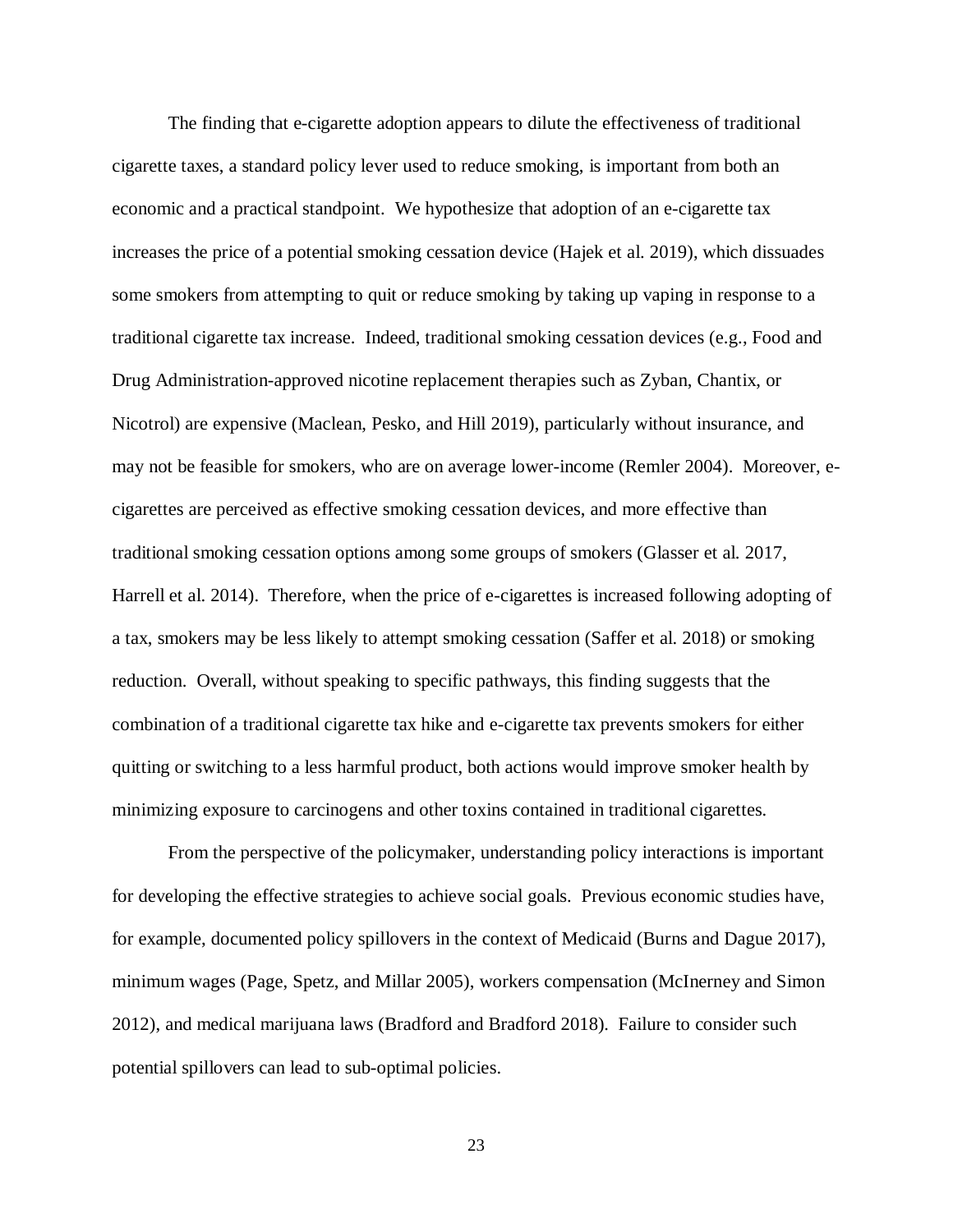We suspect that our focus on (primarily) the extensive margins of traditional cigarette and e-cigarette use likely leads us to understate the tax effects. That is, following a traditional cigarette tax hike or adoption of an e-cigarette tax, some individuals may reduce the quantity demanded on the intensive margin (e.g., number of traditional cigarettes smoked or e-cigarettes vaped per day) but not quit completely. While we do examine daily smoking and vaping, we are unable to fully capture this margin given information available in both data sources.

We note that our findings depart from a seminal and related study by Cotti, Nesson, and Tefft (2018). Whereas we document that traditional cigarettes and e-cigarettes are economic substitutes, Cotti, Nesson, and Tefft (2018) provide evidence of complementarity between the two products. While our data will not allow us to fully explore differences in findings, we can propose potential hypotheses.

First, Cotti, Nesson, and Tefft (2018) use data from 2011 to 2015 and we use data that includes 2016 and 2017, in which nine additional localities increased their traditional cigarette excise taxes; the states passing such taxes are: California, Connecticut, Delaware, Louisiana, Minnesota, Oregon, Pennsylvania, Rhode Island, and West Virginia. The locations passing traditional cigarette taxes in 2016 and 2017 are different from the locations passing such taxes over the period 2011 to 2015. In particular, California is a treatment state in our study because they enacted a cigarette tax increase in April, 2017, but California, a very large state with a historically strong tobacco control program, was a control locality during the time period investigated by Cotti, Nesson, and Tefft (2018).

Second, there are important differences in measures of use captured by the survey data compared to household purchases captured by the scanner data. In the scanner data, Cotti, Nesson, and Tefft (2018) document that 9.5% of households report purchasing traditional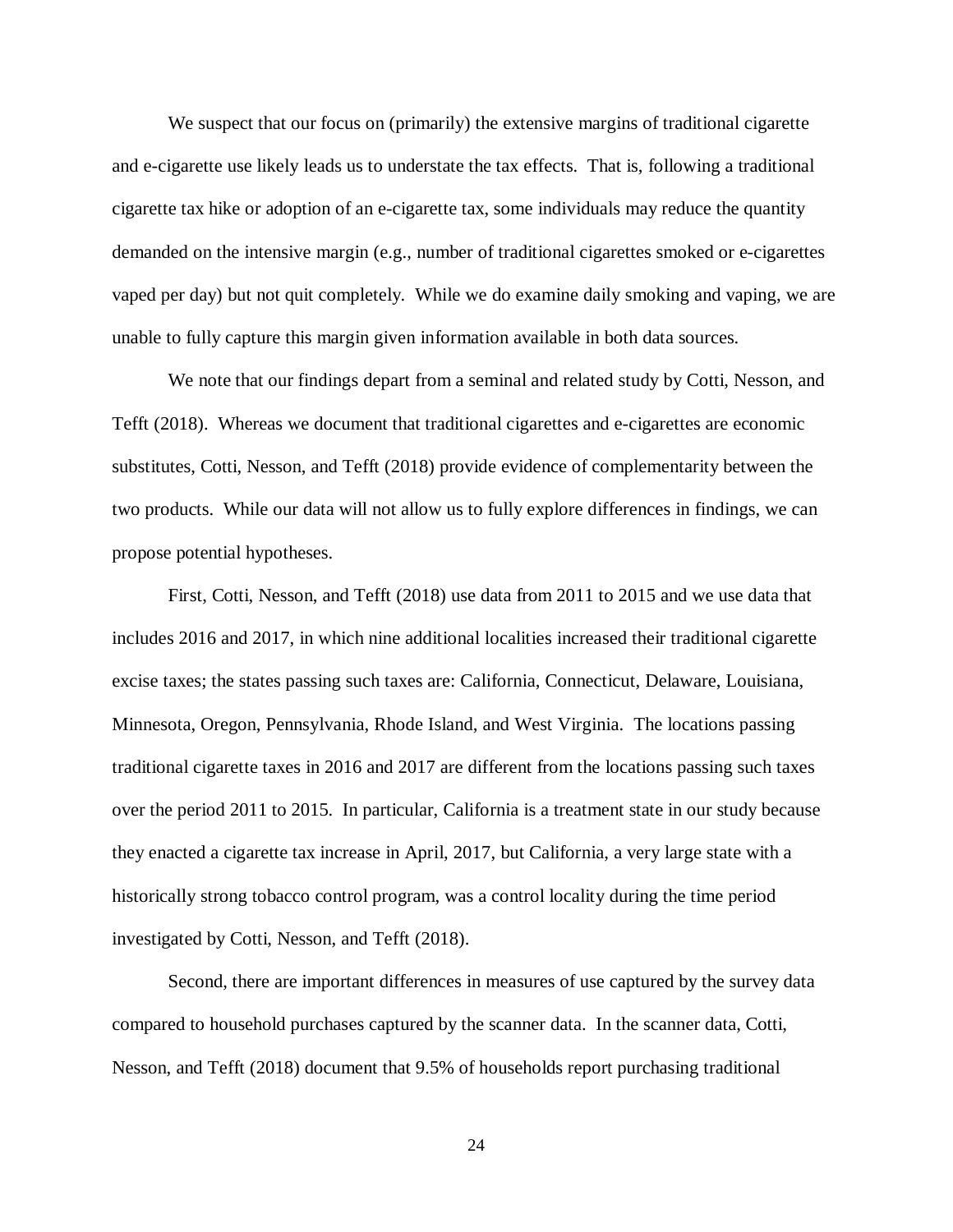cigarettes over the last quarter, compared to 15.8% that report currently smoking in our survey data. Thus, current smoking is 66% more common than household purchasing of traditional cigarettes. One potential explanation for this difference is that smokers may cluster in the same households, which would cause household purchasing rates to be smaller than individual use rates. For example, Sterba et al. (2011) surveys partnered smokers who called a quitline; 54.1% of callers report that their partner also smokes. Another potential explanation is that some individuals may use e-cigarettes without purchasing them (e.g., 'bumming'). Further, in the scanner data, only 0.3% of households report purchasing e-cigarettes while we estimate a current vaping rate of 3.1% using survey data. Thus, our vaping use rate is ten times the household purchase rate estimated by Cotti, Nesson, and Tefft (2018) and likely well outside the range that could be explained by clustering of people that vape in the same household. One remaining potential explanation is that individuals may be much more likely to 'bum' e-cigarettes than traditional cigarettes; for example, by sharing a communal vaping device such as a tank system. Therefore, these differences between use measures captured in our data and household purchases captured in retail data may also contribute to differences in our findings.

Our study has limitations. First, because e-cigarette questions have only recently been added to large-scale health surveys, we have limited data on e-cigarette use. Second, while we can measure daily smoking and vaping, we cannot – due to information collected in our data sources – fully examine effects on the extensive margin of tobacco product use. As noted earlier, this data feature likely leads us to understate tax effects. Third, we rely on self-reported traditional cigarette and e-cigarette use which may be measured with some error. Fourth, due to substantial heterogeneity in the manner in which localities have adopted e-cigarette taxes, and no obvious way to standardize these taxes, we include an indicator for a tax rather than a tax rate as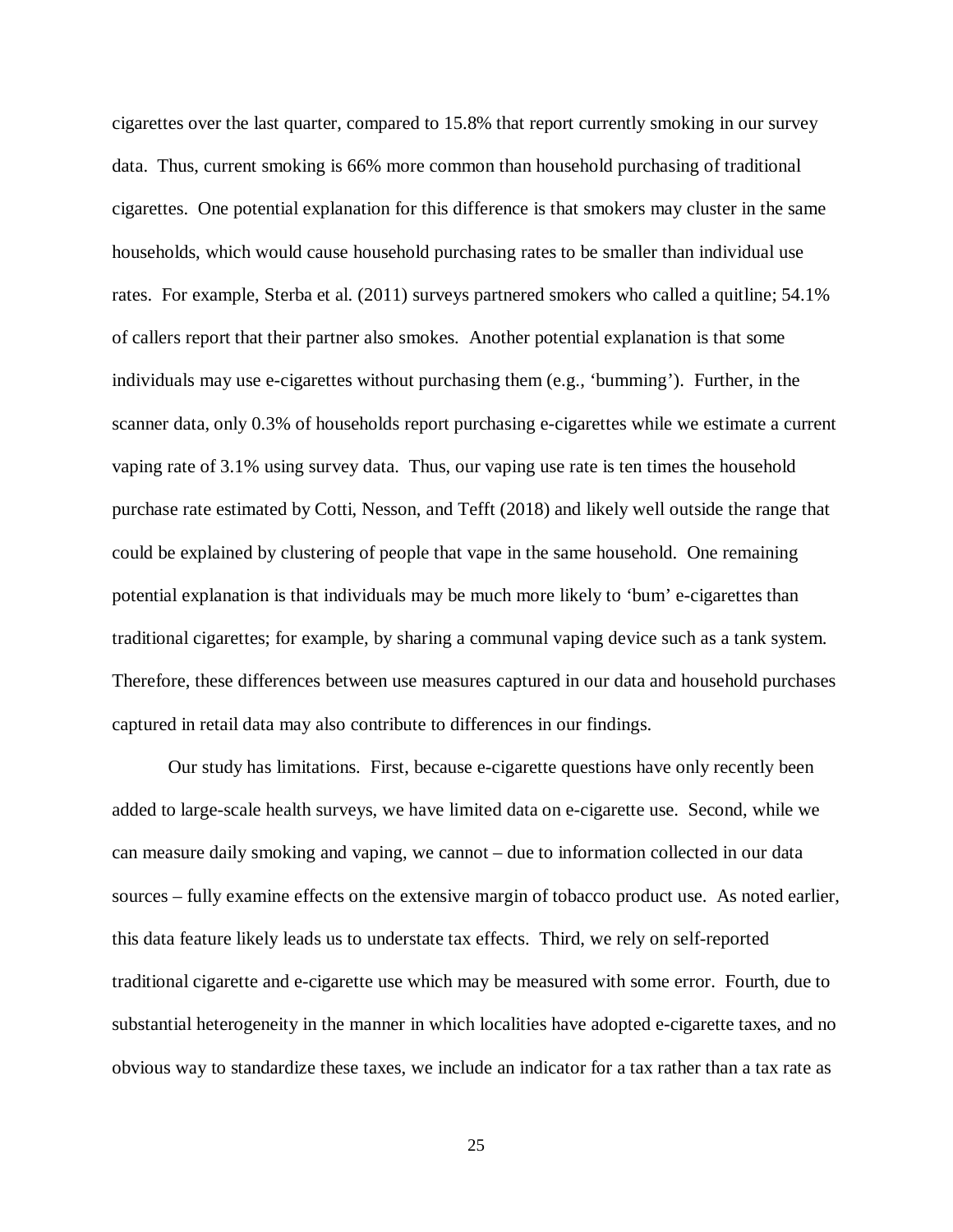is common in economic analyses of traditional cigarettes. Finally, we note that our data sources are not representative at the level of treatment for all traditional cigarette tax changes and ecigarette tax adoptions that occurred during our study period. For example, some of the policy changes we leverage occurred at the sub-state level (city or county) and our data sources are not representative at that level, which can lead to empirical issues (Maclean, Tello-Trillo, and Webber 2019). We believe that our ability to combine two large data sources may mitigate this issue, but acknowledge that ideally we would have access to data that is representative at the level of treatment for all included localities.

Our research contributes further evidence from differences-in-differences methods that regulating e-cigarettes have the unintended consequence of raising traditional cigarette use; while neither product is harmless, the clinical literature strongly suggests that e-cigarettes are the less harmful product. With few exceptions (Abouk and Adams 2017, Cotti, Nesson, and Tefft 2018), this finding has been documented for youth (Dave, Feng, and Pesko 2019, Pesko, Hughes, and Faisal 2016, Pesko and Currie 2019, Friedman 2015), pregnant women (Cooper and Pesko 2017, Pesko and Currie 2019), and now for the first time adults. These results suggest caution in regulating e-cigarettes because they may increase smoking of traditional cigarettes.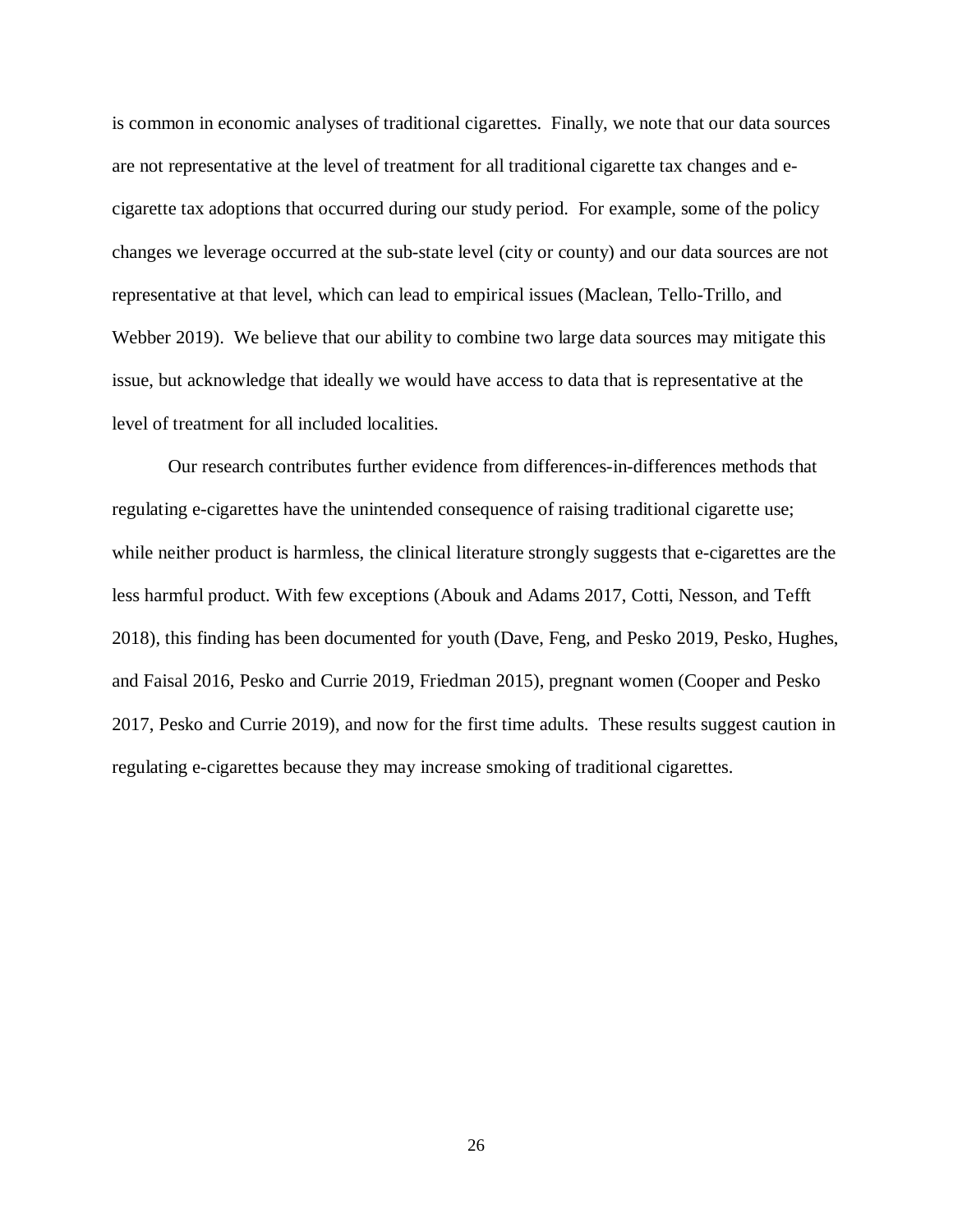| Sample:                                      | All<br>localities | <b>Adopting</b><br>localities | Non-adopting<br>localities |
|----------------------------------------------|-------------------|-------------------------------|----------------------------|
| Outcomes:                                    |                   |                               |                            |
| Smoking                                      | 0.158             | 0.159                         | 0.158                      |
| Daily smoking                                | 0.114             | 0.114                         | 0.114                      |
| Vaping                                       | 0.031             | 0.029                         | 0.031                      |
| Daily vaping                                 | 0.011             | 0.010                         | 0.011                      |
| Traditional cigarette and e-cigarette taxes  |                   |                               |                            |
| Traditional cigarette tax rate (\$ per pack) | 1.445(0.925)      | 1.249(0.791)                  | 1.493 (0.949)              |
| E-cigarette tax (any)                        | 0.063             | 0.320                         | 0.000                      |
| Area-level controls                          |                   |                               |                            |
| Restaurant smoking ban                       | 0.684             | 0.643                         | 0.694                      |
| Private workplace smoking ban                | 0.690             | 0.668                         | 0.696                      |
| Bar smoking ban                              | 0.573             | 0.569                         | 0.574                      |
| Indoor vaping restrictions (% population)    | 0.137(0.318)      | 0.138(0.307)                  | 0.137(0.320)               |
| Beer tax (\$ per gallon)                     | 0.236(0.200)      | 0.170(0.098)                  | 0.253(0.215)               |
| Medical marijuana law                        | 0.411             | 0.380                         | 0.418                      |
| Marijuana decriminalized                     | 0.333             | 0.241                         | 0.356                      |
| Prescription drug monitoring program         | 0.949             | 0.961                         | 0.946                      |
| ACA-Medicaid expansion                       | 0.313             | 0.333                         | 0.308                      |
| Unemployment rate (%)                        | 6.027(2.032)      | 6.455(2.143)                  | 5.923 (1.990)              |
| Individual-level controls                    |                   |                               |                            |
| Female                                       | 0.587             | 0.574                         | 0.590                      |
| Male                                         | 0.413             | 0.426                         | 0.410                      |
| Less than high school                        | 0.088             | 0.098                         | 0.087                      |
| High school or GED                           | 0.279             | 0.261                         | 0.283                      |
| Some college                                 | 0.273             | 0.265                         | 0.275                      |
| College degree or more                       | 0.353             | 0.368                         | 0.350                      |
| <b>Education</b> missing                     | 0.006             | 0.007                         | 0.006                      |
| White                                        | 0.828             | 0.801                         | 0.834                      |
| African American                             | 0.093             | 0.111                         | 0.089                      |
| Asian                                        | 0.022             | 0.039                         | 0.018                      |
| Native American or Alaskan                   | 0.019             | 0.015                         | 0.020                      |
| Other race                                   | 0.022             | 0.022                         | 0.022                      |
| Race missing                                 | 0.016             | 0.011                         | 0.018                      |
| Married                                      | 0.540             | 0.533                         | 0.542                      |
| Divorced                                     | 0.138             | 0.131                         | 0.140                      |
| Widowed                                      | 0.125             | 0.112                         | 0.128                      |
| Separated                                    | 0.022             | 0.023                         | 0.021                      |
| Never married                                | 0.169             | 0.195                         | 0.163                      |
| Marital status missing                       | 0.006             | 0.006                         | 0.006                      |
| Age (years)                                  | 55.08 (16.69)     | 53.52 (16.86)                 | 55.46 (16.63)              |
| Uninsured                                    | 0.099             | 0.105                         | 0.098                      |
| Insured                                      | 0.897             | 0.891                         | 0.898                      |
| Insurance missing                            | 0.004             | 0.005                         | 0.004                      |
| Income (\$; missing values imputed)          | 42,975 (25,879)   | 42,564 (26,636)               | 43,075 (25,689)            |
| Unemployed or not in labor force             | 0.482             | 0.456                         | 0.488                      |
| Employed                                     | 0.511             | 0.536                         | 0.504                      |
| <b>Employment missing</b>                    | 0.007             | 0.008                         | 0.007                      |
| Observations                                 | 3,637,821         | 716,059                       | 2,921,762                  |

**Table 1: Summary statistics among respondents in all localities, and localities that did and did not adopt an ecigarette tax by 2017: Combined BRFSS and NHIS data 2011-2017** 

*Notes*: Data are unweighted. The unit of observation is an individual in a county in a year. Standard deviations for continuous variables are reported in parentheses.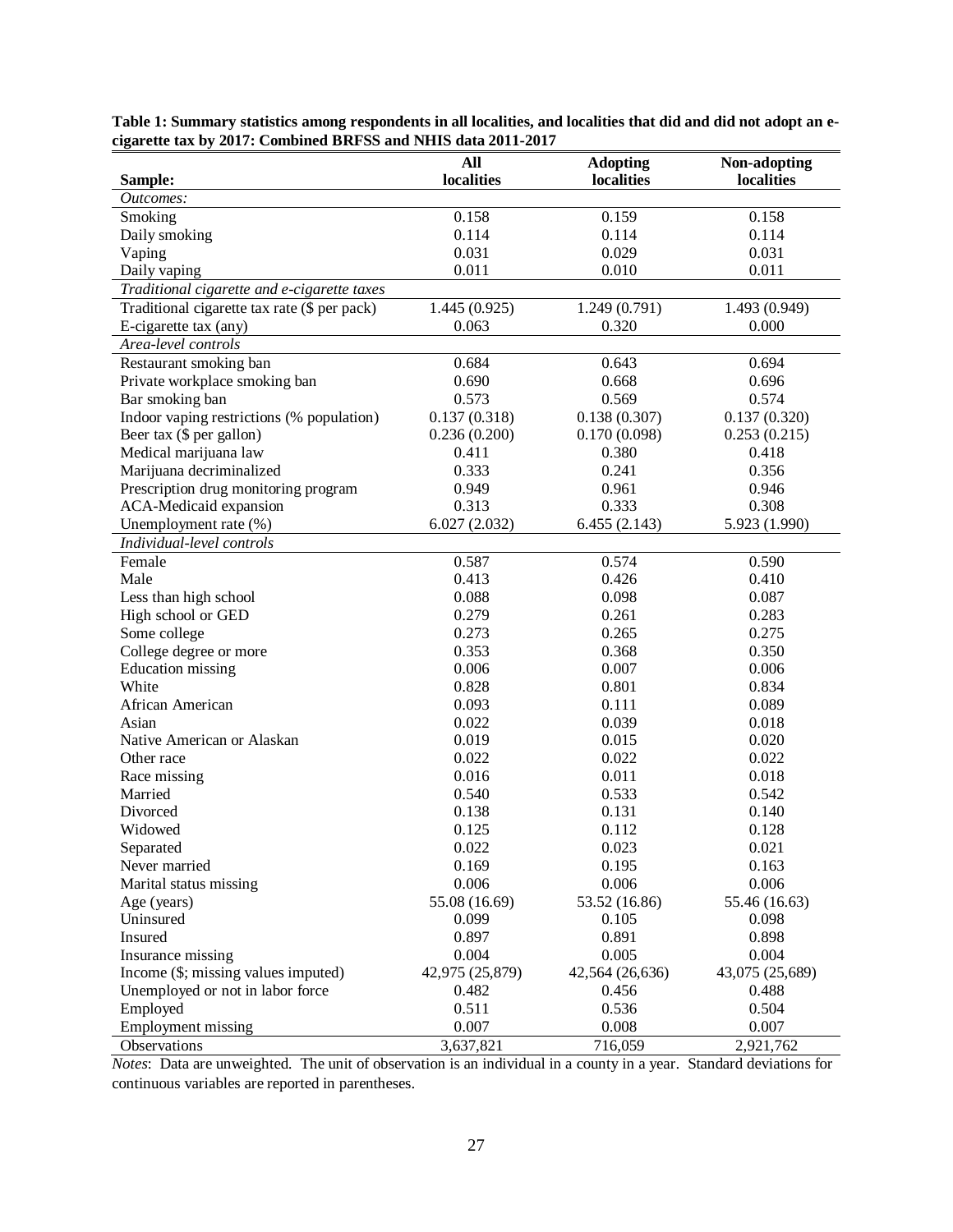**Table 2: Effects of traditional cigarette and e-cigarette taxes on smoking and vaping outcomes among adults using a differences-in-differences-style model: Combined BRFSS and NHIS data 2011-2017** 

| <b>Outcome:</b>                       | <b>Smoking</b>    | Daily smoking     | Vaping            | Daily vaping      |
|---------------------------------------|-------------------|-------------------|-------------------|-------------------|
| Traditional cigarette rate (\$ per 20 | $-0.003***$       | $-0.004***$       | $0.003**$         | $0.001***$        |
| unit pack)                            | $[-0.006,-0.001]$ | $[-0.006,-0.002]$ | [0.001, 0.006]    | [0.000, 0.002]    |
| E-cigarette tax (any)                 | 0.000             | $-0.001$          | $-0.002$          | $-0.000$          |
|                                       | $[-0.003, 0.004]$ | $[-0.004, 0.002]$ | $[-0.005, 0.001]$ | $[-0.002, 0.001]$ |
| <b>Observations</b>                   | 3,263,753         | 3,261,037         | 969,659           | 969,350           |
| Proportion of outcome variable        | 0.158             | 0.114             | 0.031             | 0.011             |
| Number of clusters                    | 50                | 50                | 50                | 50                |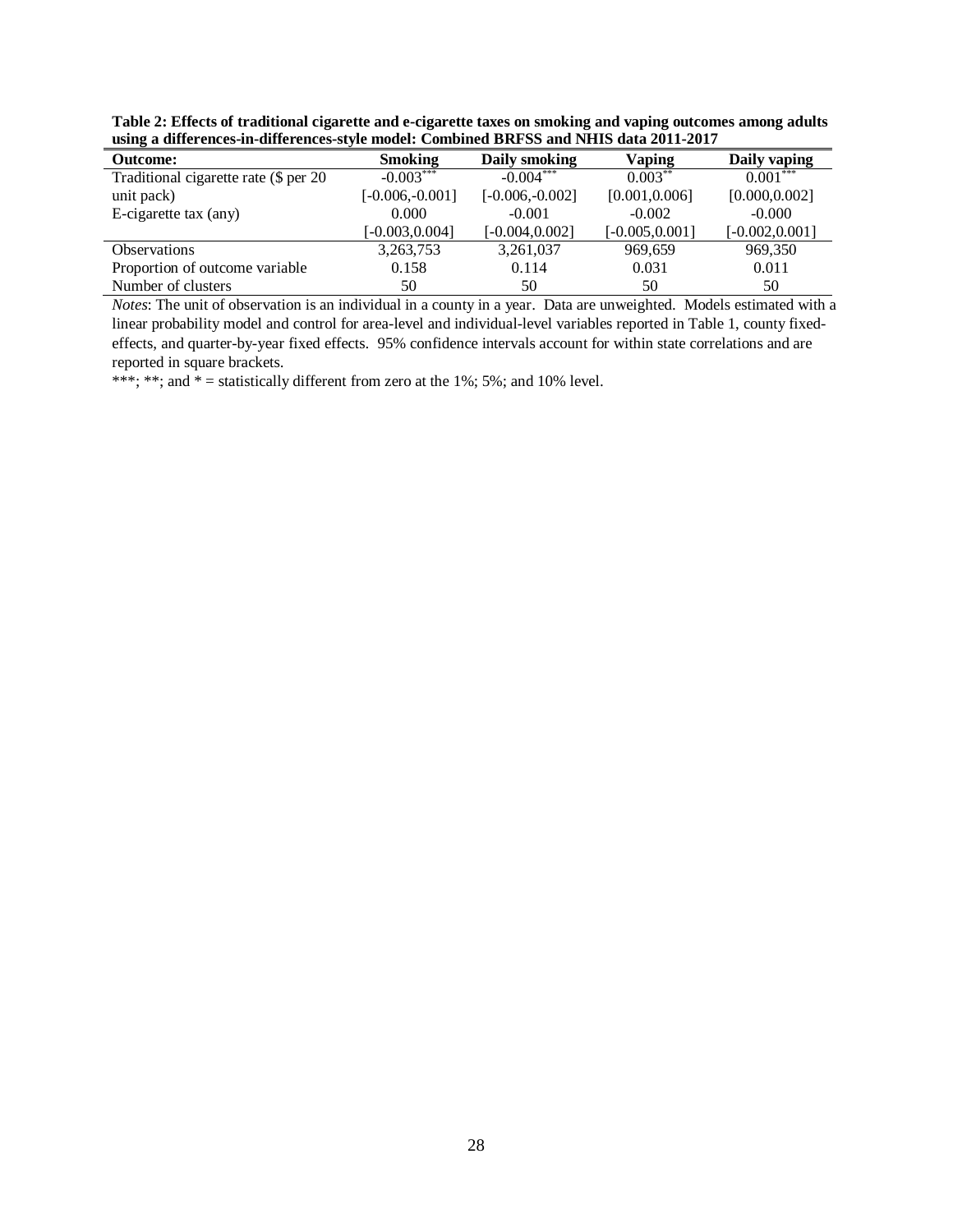**Table 3: Effects of traditional cigarette and e-cigarette taxes on smoking and vaping outcomes among adults using a differences-in-differences-style model: BRFSS data 2011-2017**

| <b>Outcome:</b>                       | <b>Smoking</b>     | Daily smoking      | Vaping             | Daily vaping      |
|---------------------------------------|--------------------|--------------------|--------------------|-------------------|
| Traditional cigarette rate (\$ per 20 | $-0.003***$        | $-0.003***$        | $0.004***$         | $0.001***$        |
| unit pack)                            | $[-0.005, -0.000]$ | $[-0.005, -0.002]$ | [0.002, 0.006]     | [0.000, 0.002]    |
| E-cigarette tax (any)                 | 0.000              | $-0.001$           | $-0.003***$        | $-0.000$          |
|                                       | $[-0.003, 0.004]$  | $[-0.004, 0.002]$  | $[-0.005, -0.001]$ | $[-0.001, 0.000]$ |
| <b>Observations</b>                   | 3,043,140          | 3,040,492          | 847,858            | 847,553           |
| Proportion of outcome variable        | 0.157              | 0.112              | 0.031              | 0.011             |
| Number of clusters                    | 50                 | 50                 | 50                 | 50                |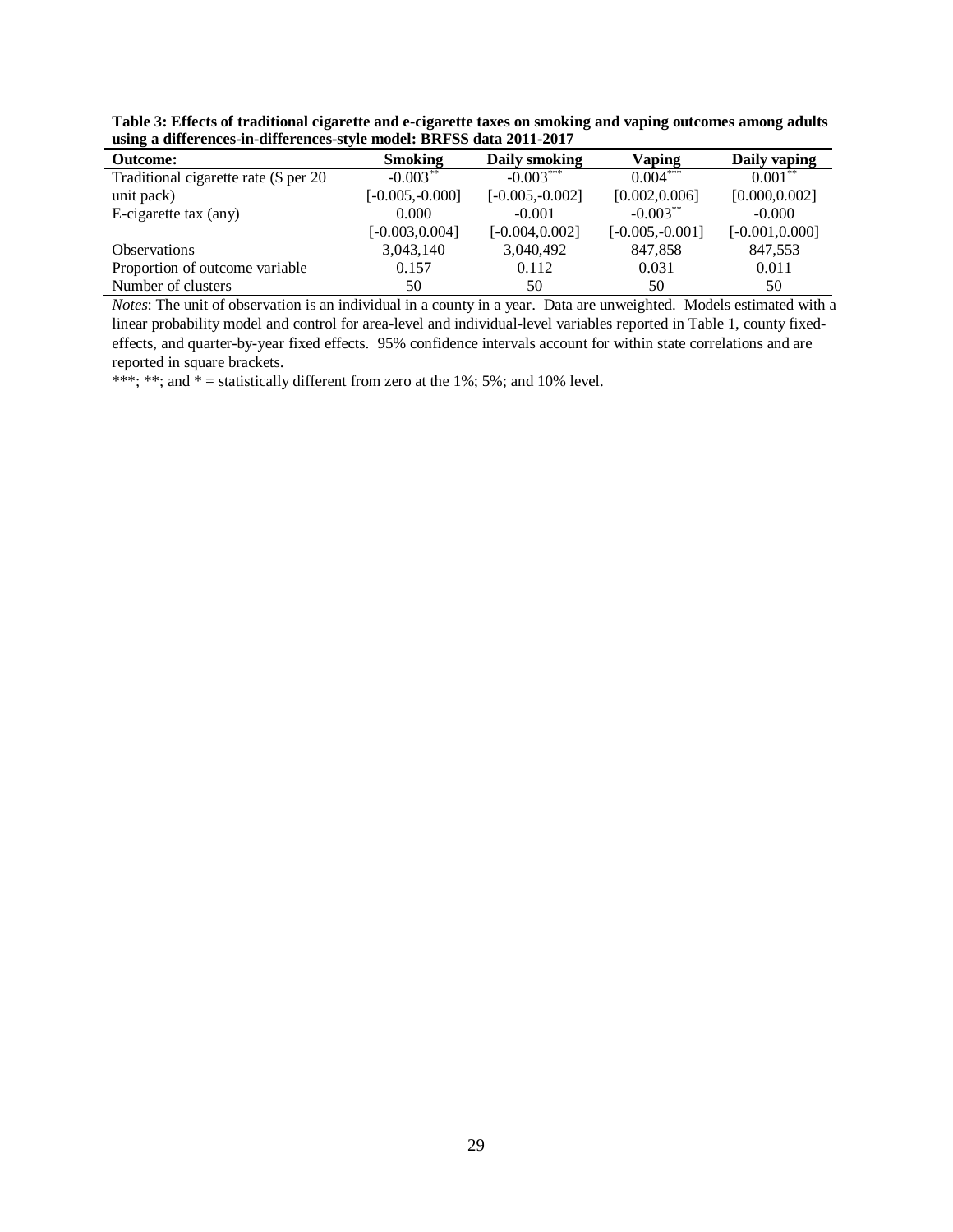| Table 4: Effects of traditional cigarette and e-cigarette taxes on smoking and vaping outcomes among adults |  |
|-------------------------------------------------------------------------------------------------------------|--|
| using a differences-in-differences-style model: NHIS data 2011-2017                                         |  |

| <b>Outcome:</b>                       | <b>Smoking</b>    | Daily smoking     | Vaping            | Daily vaping      |
|---------------------------------------|-------------------|-------------------|-------------------|-------------------|
| Traditional cigarette rate (\$ per 20 | $-0.008***$       | $-0.007**$        | 0.001             | 0.001             |
| unit pack)                            | $[-0.015,-0.000]$ | $[-0.013,-0.001]$ | $[-0.004, 0.006]$ | $[-0.002, 0.005]$ |
| E-cigarette tax (any)                 | 0.004             | 0.005             | $-0.002$          | 0.001             |
|                                       | $[-0.008, 0.016]$ | $[-0.007, 0.016]$ | $[-0.010, 0.006]$ | $[-0.005, 0.007]$ |
| <b>Observations</b>                   | 220,613           | 220,545           | 121,801           | 121,797           |
| Proportion of outcome variable        | 0.176             | 0.135             | 0.031             | 0.011             |
| Number of clusters                    | 50                | 50                | 50                | 50                |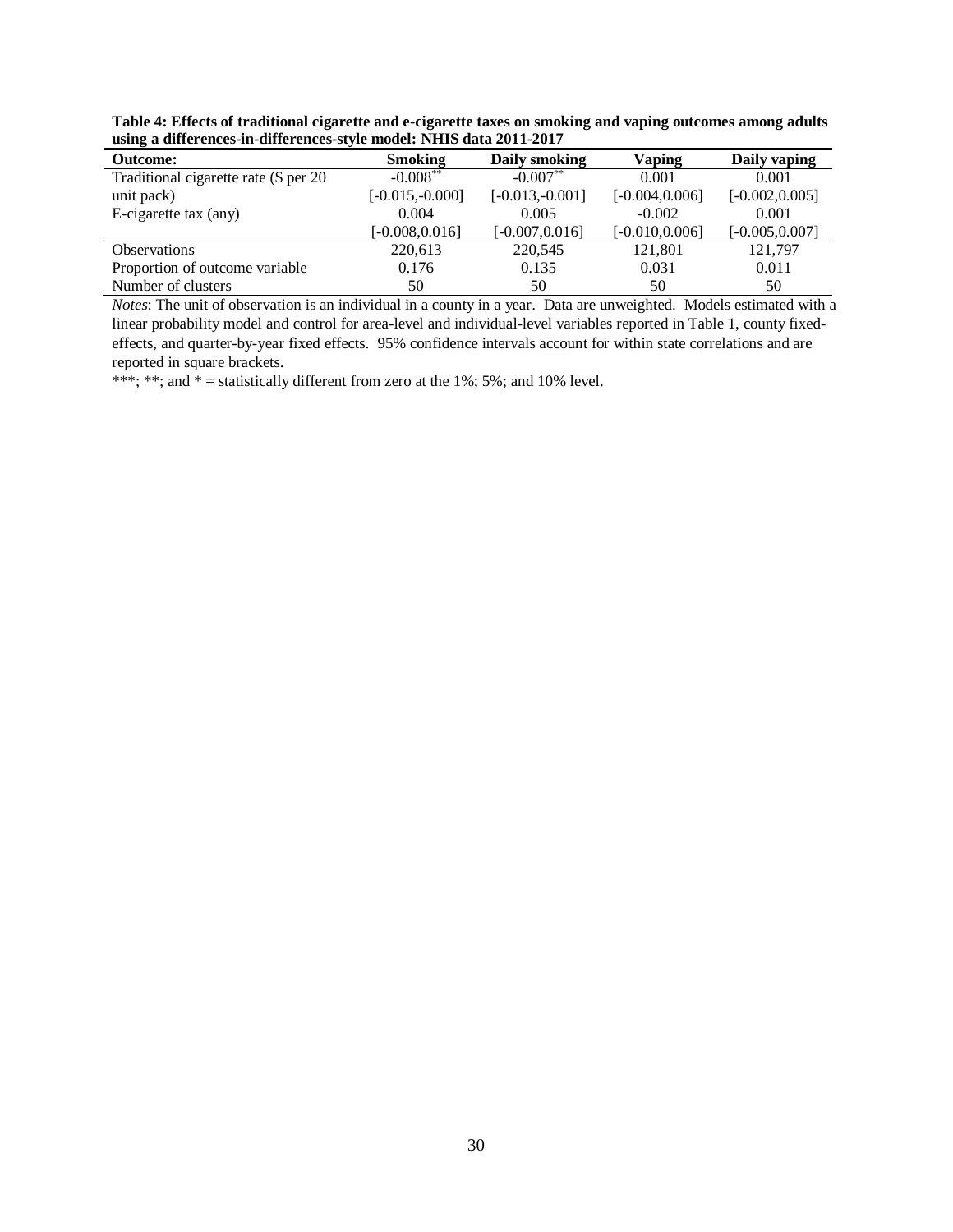| <b>Outcome:</b>                                | <b>Smoking</b>    | Daily smoking     | <b>Vaping</b>     | Daily vaping      |
|------------------------------------------------|-------------------|-------------------|-------------------|-------------------|
| Large traditional cigarette tax indicators     |                   |                   |                   |                   |
| 2+ years in advance of large tax increase      | 0.003             | 0.003             | 0.004             | $-0.003$          |
|                                                | $[-0.004, 0.010]$ | $[-0.002, 0.008]$ | $[-0.003, 0.011]$ | $[-0.007, 0.002]$ |
| $[2,1)$ years in advance of large tax increase | 0.003             | 0.003             | 0.003             | $-0.002$          |
|                                                | $[-0.001, 0.008]$ | $[-0.004, 0.009]$ | $[-0.004, 0.011]$ | $[-0.007, 0.004]$ |
| $[1,0)$ years in advance of large tax increase |                   |                   |                   |                   |
| (reference)                                    |                   |                   |                   |                   |
| Tax increase                                   | $-0.000$          | $-0.003**$        | $0.004**$         | 0.001             |
|                                                | $-0.004, 0.004$ ] | $[-0.006,-0.000]$ | [0.000, 0.008]    | $[-0.002, 0.004]$ |
| E-cigarette tax indicators                     |                   |                   |                   |                   |
| $2+$ years in advance of tax adoption          | $-0.001$          | 0.001             | $-0.004$          | $-0.001$          |
|                                                | $[-0.007, 0.004]$ | $[-0.004, 0.005]$ | $[-0.010, 0.002]$ | $[-0.004, 0.003]$ |
| $[2,1)$ years in advance of tax adoption       | $-0.001$          | $-0.000$          | $-0.004$          | $-0.002$          |
|                                                | $-0.006, 0.004$ ] | $[-0.005, 0.005]$ | $[-0.010, 0.002]$ | $[-0.006, 0.002]$ |
| $[1,0)$ years in advance of tax adoption       |                   |                   |                   |                   |
| (reference)                                    |                   |                   |                   |                   |
| Tax adoption                                   | $-0.002$          | $-0.000$          | $-0.003$          | $-0.000$          |
|                                                | $-0.006, 0.002$   | $[-0.005, 0.004]$ | $[-0.006, 0.001]$ | $[-0.003, 0.002]$ |
| Observations                                   | 3,016,967         | 3,014,425         | 906,116           | 905,826           |
| Proportion of outcome variable                 | 0.159             | 0.115             | 0.031             | 0.011             |
| Number of clusters                             | 47                | 47                | 47                | 47                |

**Table 5: Effects of traditional cigarette and e-cigarette taxes on smoking and vaping outcomes among adults using an event-study style model: Combined BRFSS and NHIS data 2011-2017** 

*Notes*: The unit of observation is an individual in a county in a year. Data are unweighted. Models estimated with a linear probability model and control for area-level and individual-level variables reported in Table 1, county fixedeffects, and quarter-by-year fixed effects. 95% confidence intervals account for within state correlations and are reported in square brackets. The omitted category is the year prior to the policy adoption. A large traditional cigarette tax hike is defined as an increase of ≥\$0.50. All non-adopting localities are coded as zero for all eventtime indicators. Illinois, Massachusetts, and Minnesota are excluded; see text for details.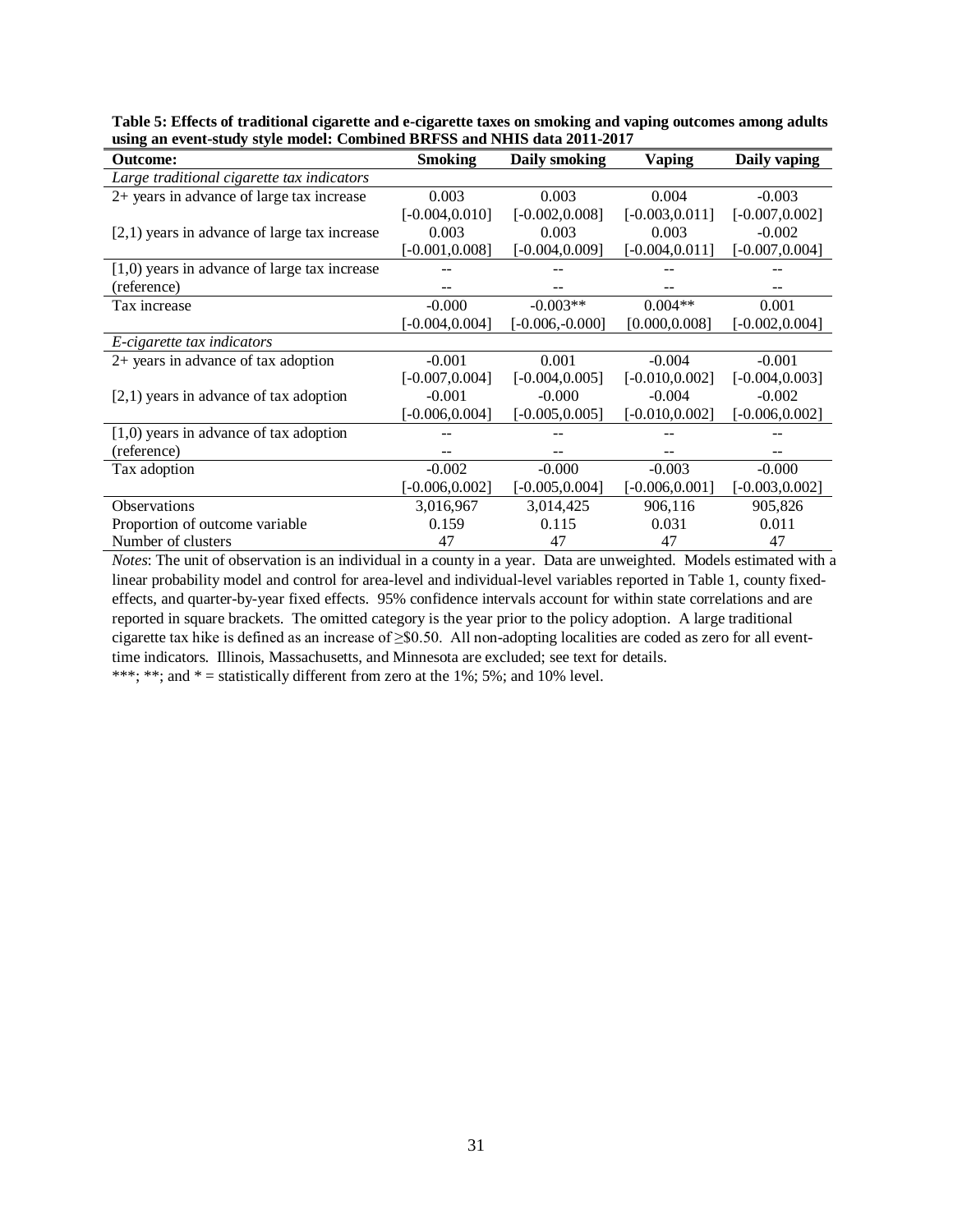**Table 6: Effects of traditional cigarette and e-cigarette taxes on smoking and vaping outcomes among adults using a differences-in-differences-style model among males: Combined BRFSS and NHIS data 2011-2017** 

| <b>Outcome:</b>                       | <b>Smoking</b>    | Daily smoking      | Vaping             | Daily vaping      |
|---------------------------------------|-------------------|--------------------|--------------------|-------------------|
| Traditional cigarette rate (\$ per 20 | $-0.006***$       | $-0.006***$        | $0.005***$         | $0.002***$        |
| unit pack)                            | $[-0.010,-0.002]$ | $[-0.008, -0.003]$ | [0.002, 0.008]     | [0.000, 0.004]    |
| E-cigarette tax (any)                 | 0.000             | $-0.000$           | $-0.005***$        | 0.000             |
|                                       | $[-0.005, 0.006]$ | $[-0.005, 0.005]$  | $[-0.009, -0.001]$ | $[-0.002, 0.002]$ |
| <b>Observations</b>                   | 1,356,202         | 1,354,866          | 422,839            | 422,657           |
| Proportion of outcome variable        | 0.175             | 0.126              | 0.036              | 0.013             |
| Number of clusters                    | 50                | 50                 | 50                 | 50                |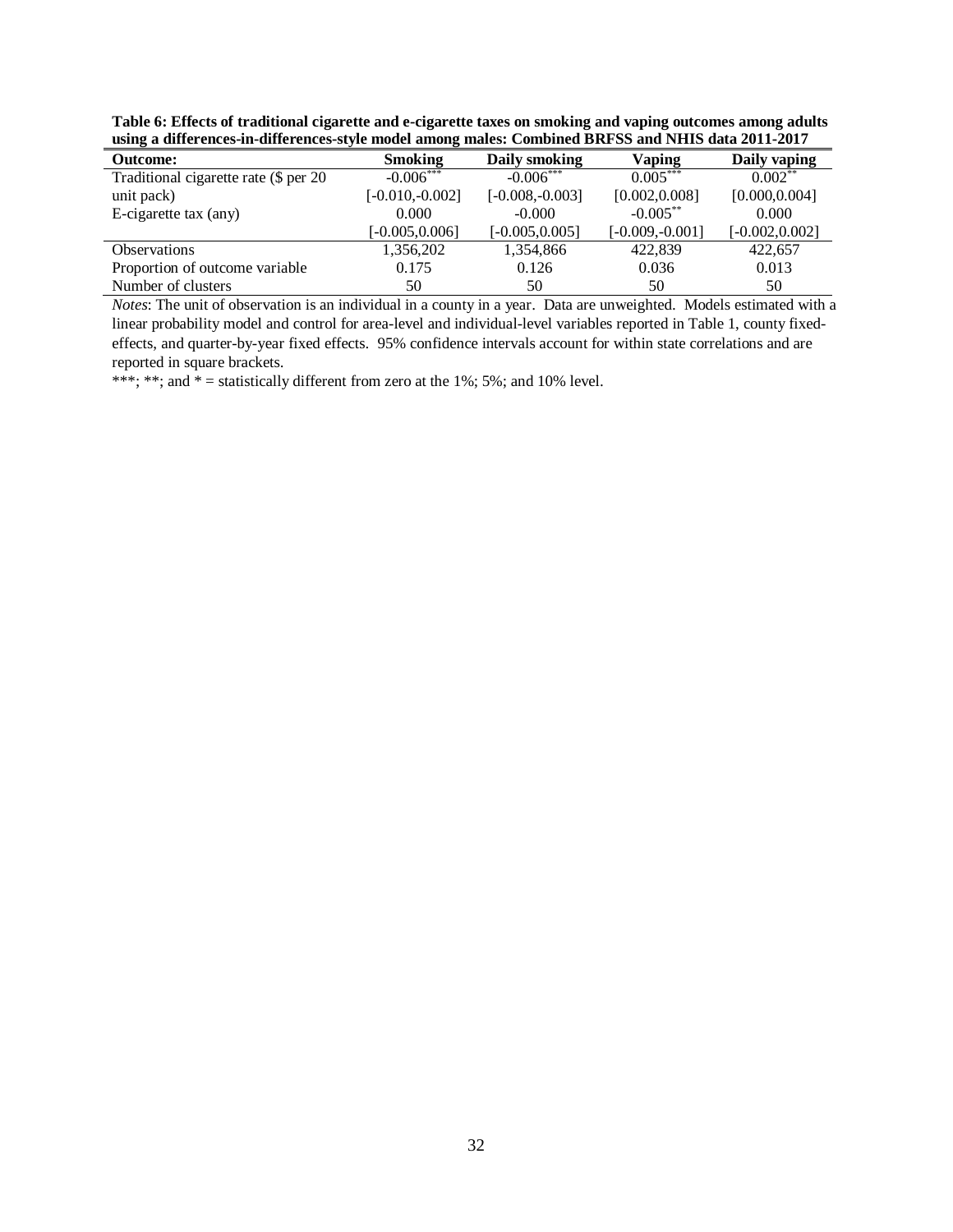**Table 7: Effects of traditional cigarette and e-cigarette taxes on smoking and vaping outcomes among adults using a differences-in-differences-style model among females: Combined BRFSS and NHIS data 2011-2017** 

| <b>Outcome:</b>                       | <b>Smoking</b>    | Daily smoking     | Vaping            | Daily vaping      |
|---------------------------------------|-------------------|-------------------|-------------------|-------------------|
| Traditional cigarette rate (\$ per 20 | $-0.001$          | $-0.002$          | 0.001             | 0.001             |
| unit pack)                            | $[-0.005, 0.002]$ | $[-0.005, 0.001]$ | $[-0.002, 0.005]$ | $[-0.001, 0.002]$ |
| E-cigarette tax (any)                 | 0.000             | $-0.001$          | $-0.000$          | $-0.001$          |
|                                       | $[-0.005, 0.005]$ | $[-0.004, 0.002]$ | $[-0.004, 0.004]$ | $[-0.002, 0.000]$ |
| <b>Observations</b>                   | 1,907,267         | 1,905,887         | 546,537           | 546,410           |
| Proportion of outcome variable        | 0.147             | 0.105             | 0.027             | 0.009             |
| Number of clusters                    | 50                | 50                | 50                | 50                |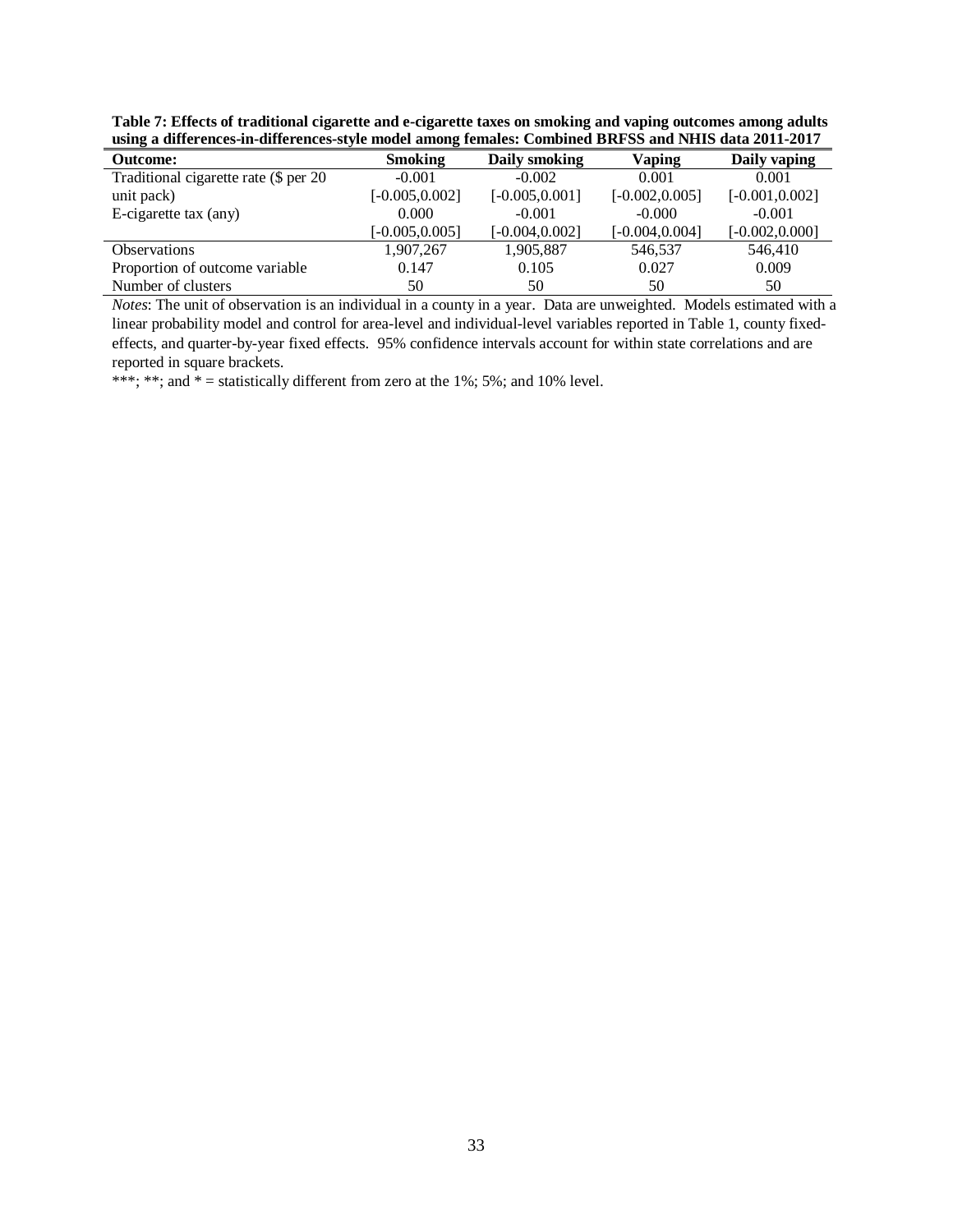**Table 8: Effects of traditional cigarette and e-cigarette taxes on smoking and vaping outcomes among adults using a differences-in-differences-style model among adults less than 35 years: Combined BRFSS and NHIS data 2011-2017**

| <b>Outcome:</b>                       | <b>Smoking</b>    | Daily smoking     | Vaping            | Daily vaping      |
|---------------------------------------|-------------------|-------------------|-------------------|-------------------|
| Traditional cigarette rate (\$ per 20 | $-0.005*$         | $-0.006**$        | $0.006**$         | 0.002             |
| unit pack)                            | $[-0.010, 0.000]$ | $[-0.011,-0.001]$ | [0.000, 0.011]    | $[-0.002, 0.006]$ |
| E-cigarette tax (any)                 | $-0.003$          | $-0.003$          | $-0.006$          | 0.000             |
|                                       | $[-0.012, 0.006]$ | $[-0.009, 0.004]$ | $[-0.013, 0.002]$ | $[-0.005, 0.006]$ |
| <b>Observations</b>                   | 495,401           | 495,147           | 156,489           | 156,395           |
| Proportion of outcome variable        | 0.217             | 0.145             | 0.064             | 0.022             |
| Number of clusters                    | 50                | 50                | 50                | 50                |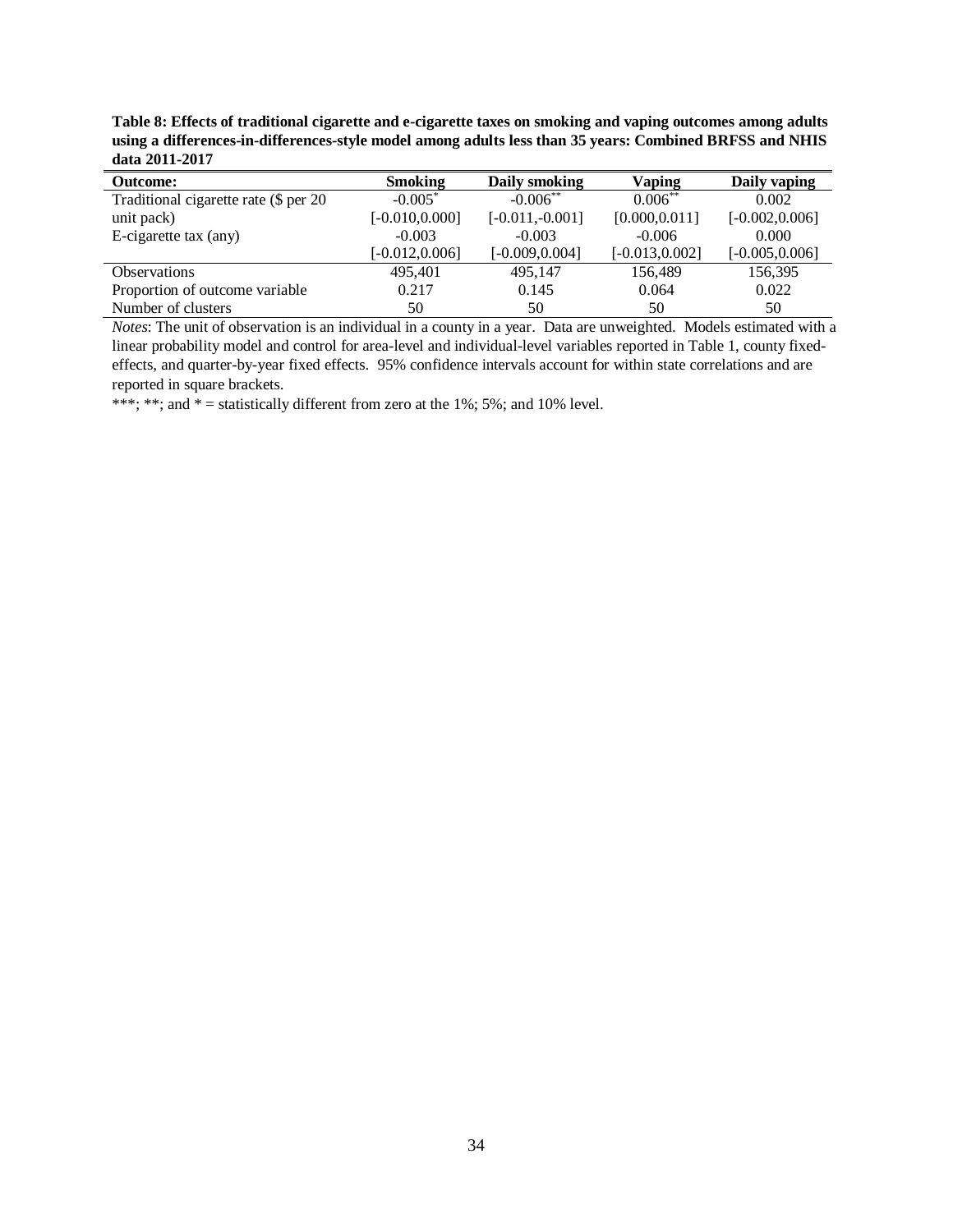**Table 9: Effects of traditional cigarette and e-cigarette taxes on any smoking among adults using a differences-in-differences-style model including an interaction between the traditional cigarette tax rate and the indicator for an e-cigarette tax: Combined BRFSS and NHIS data 2011-2017** 

| $\bullet$<br>Sample:                    | <b>Full sample</b> | <b>Males</b>      | <b>Females</b>    | $<$ 35 years      |
|-----------------------------------------|--------------------|-------------------|-------------------|-------------------|
| Traditional cigarette rate (\$ per 20   | $-0.004***$        | $-0.008***$       | $-0.002$          | $-0.007*$         |
| unit pack)                              | $[-0.007, -0.001]$ | $[-0.013,-0.003]$ | $[-0.006, 0.003]$ | $[-0.013, 0.000]$ |
| E-cigarette tax (any)                   | $-0.002$           | $-0.006$          | $-0.000$          | $-0.007$          |
|                                         | $[-0.007, 0.004]$  | $[-0.014, 0.002]$ | $[-0.009, 0.009]$ | $[-0.020, 0.007]$ |
| Traditional cigarette tax rate $(\$)^*$ | 0.002              | $0.005*$          | 0.000             | 0.003             |
| e-cigarette tax (any)                   | $[-0.001, 0.005]$  | $[-0.000, 0.010]$ | $[-0.005, 0.005]$ | $[-0.005, 0.010]$ |
| <b>Observations</b>                     | 3,263,753          | 1,356,202         | 1,907,267         | 495,401           |
| Proportion of outcome variable          | 0.158              | 0.175             | 0.147             | 0.217             |
| Number of clusters                      | 50                 | 50                | 50                | 50                |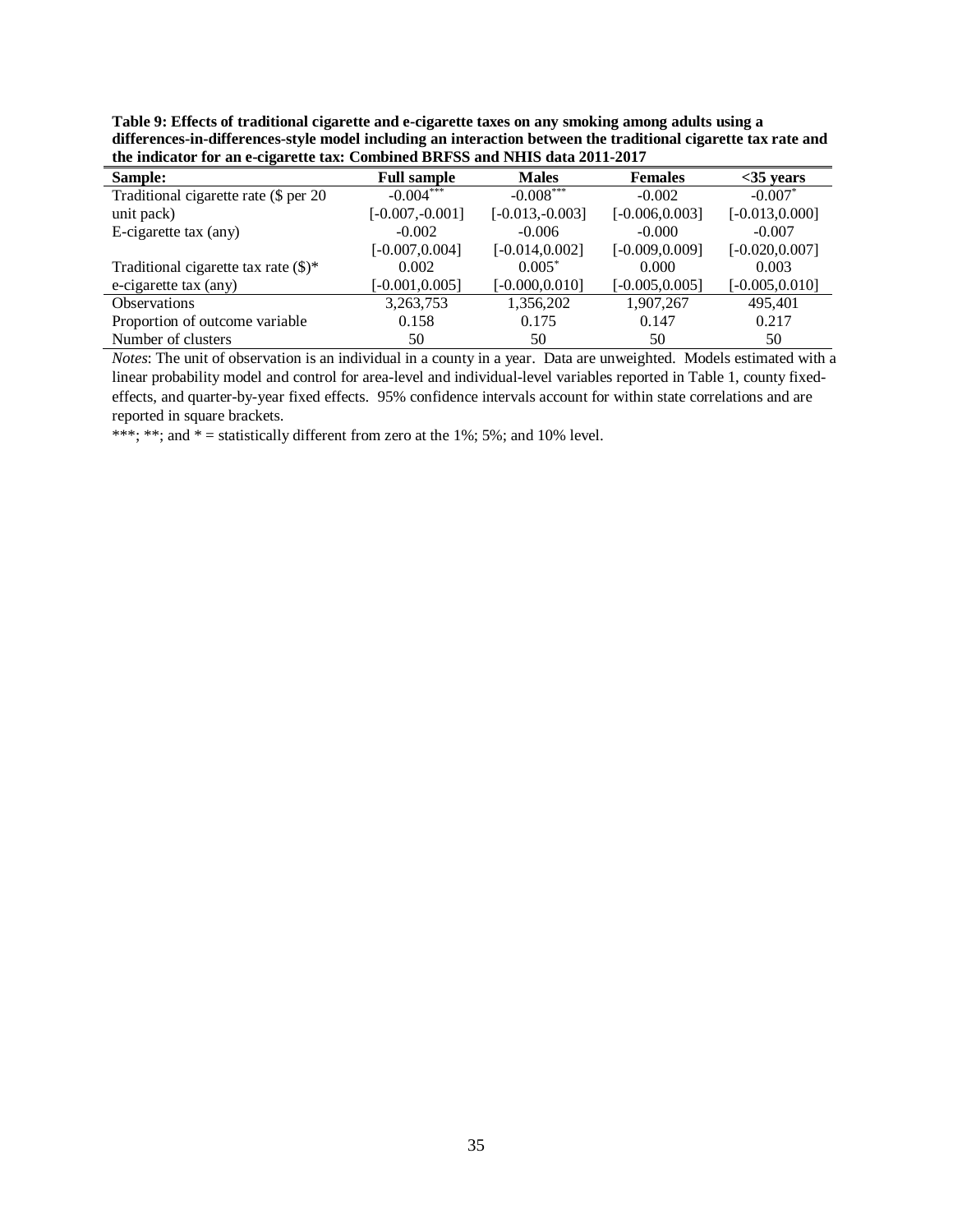**Table 10: Effects of traditional cigarette and e-cigarette taxes on daily smoking among adults using a differences-in-differences-style model including an interaction between the traditional cigarette tax rate and the indicator for an e-cigarette tax: Combined BRFSS and NHIS data 2011-2017** 

| Sample:                                   | <b>Full sample</b> | <b>Males</b>      | <b>Females</b>     | $<$ 35 years      |
|-------------------------------------------|--------------------|-------------------|--------------------|-------------------|
| Traditional cigarette rate (\$ per 20     | $-0.006***$        | $-0.009***$       | $-0.004*$          | $-0.009***$       |
| unit pack)                                | $[-0.008,-0.003]$  | $[-0.013,-0.004]$ | $[-0.008, 0.000]$  | $[-0.015,-0.003]$ |
| E-cigarette tax (any)                     | $-0.005***$        | $-0.006*$         | $-0.005***$        | $-0.010*$         |
|                                           | $[-0.008, -0.002]$ | $[-0.014, 0.001]$ | $[-0.008, -0.002]$ | $[-0.020, 0.000]$ |
| Traditional cigarette tax rate (\$ per 20 | $0.004***$         | $0.005***$        | $0.003*$           | $0.006*$          |
| unit pack)*e-cigarette tax (any)          | [0.001, 0.006]     | [0.001, 0.009]    | $[-0.000, 0.006]$  | $[-0.001, 0.012]$ |
| <b>Observations</b>                       | 3,261,037          | 1,354,866         | 1,905,887          | 495,147           |
| Proportion of outcome variable            | 0.114              | 0.126             | 0.105              | 0.145             |
| Number of clusters                        | 50                 | 50                | 50                 | 50                |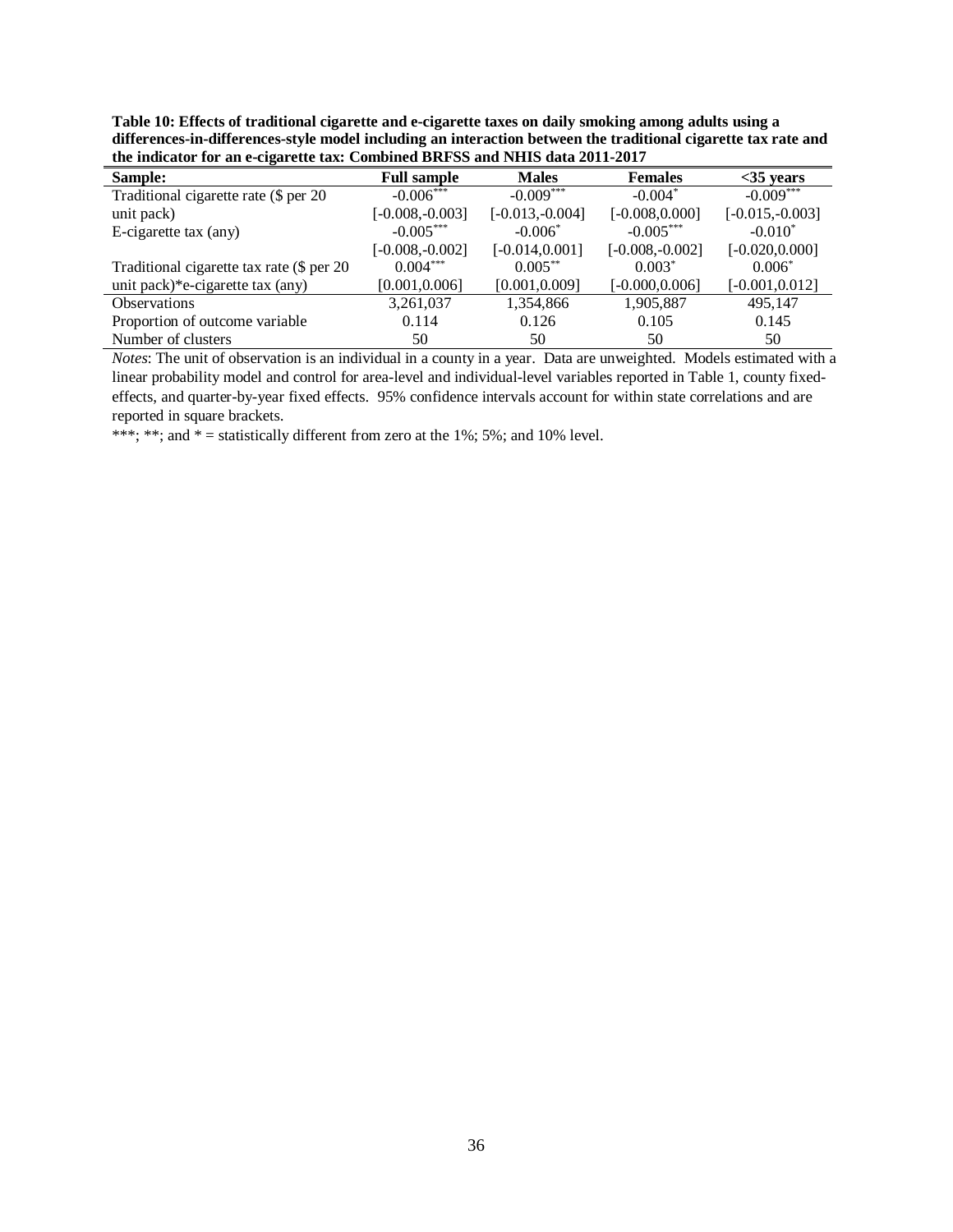

**Figure 1. Geographic variation in locality traditional cigarette taxes 2017**

*Notes*: See text for details.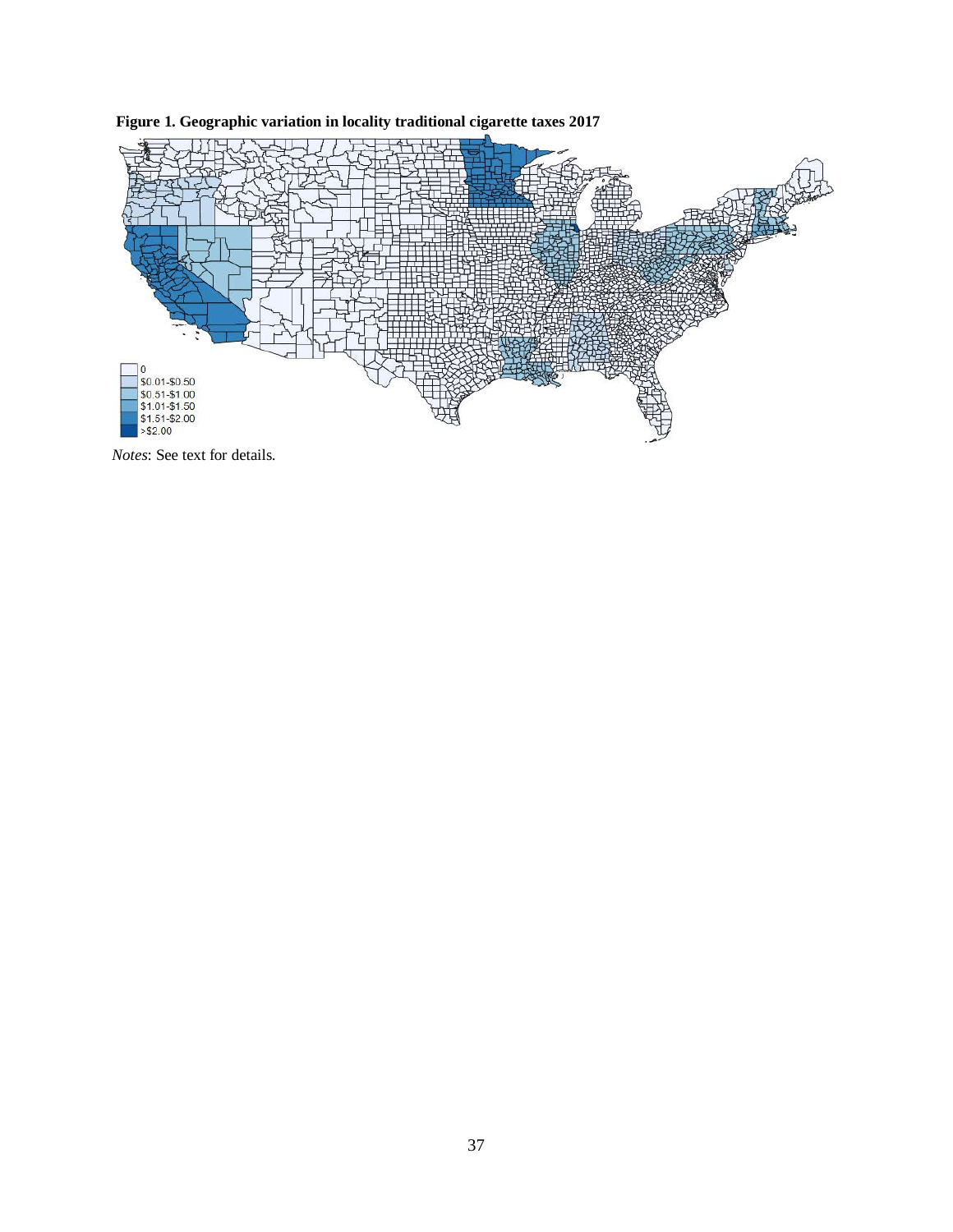

**Figure 2. Geographic variation in localities that adopted an e-cigarette tax by 2017**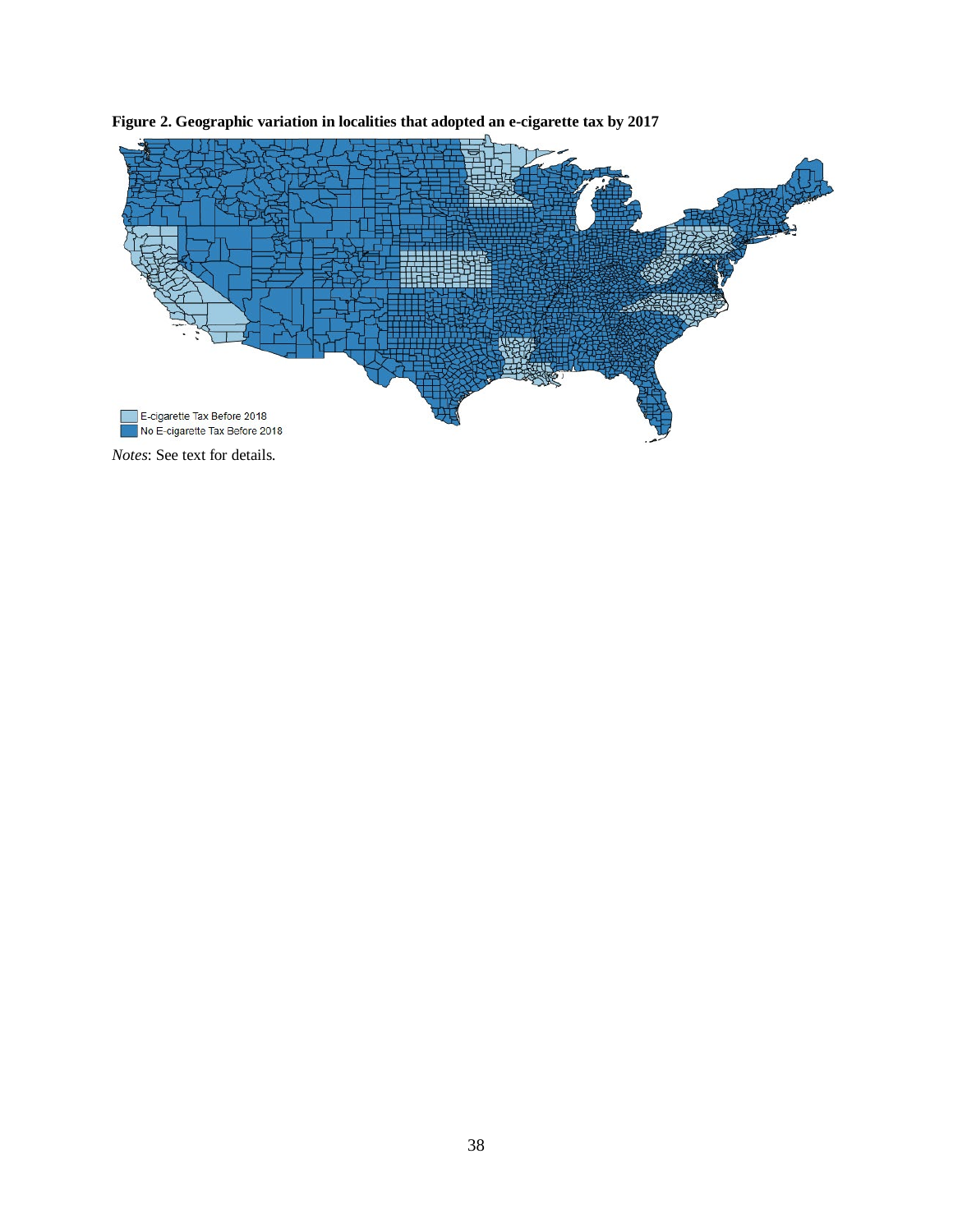

**Figure 3. Traditional cigarette tax changes in each year 2011 to 2017**

*Notes:* See text for details.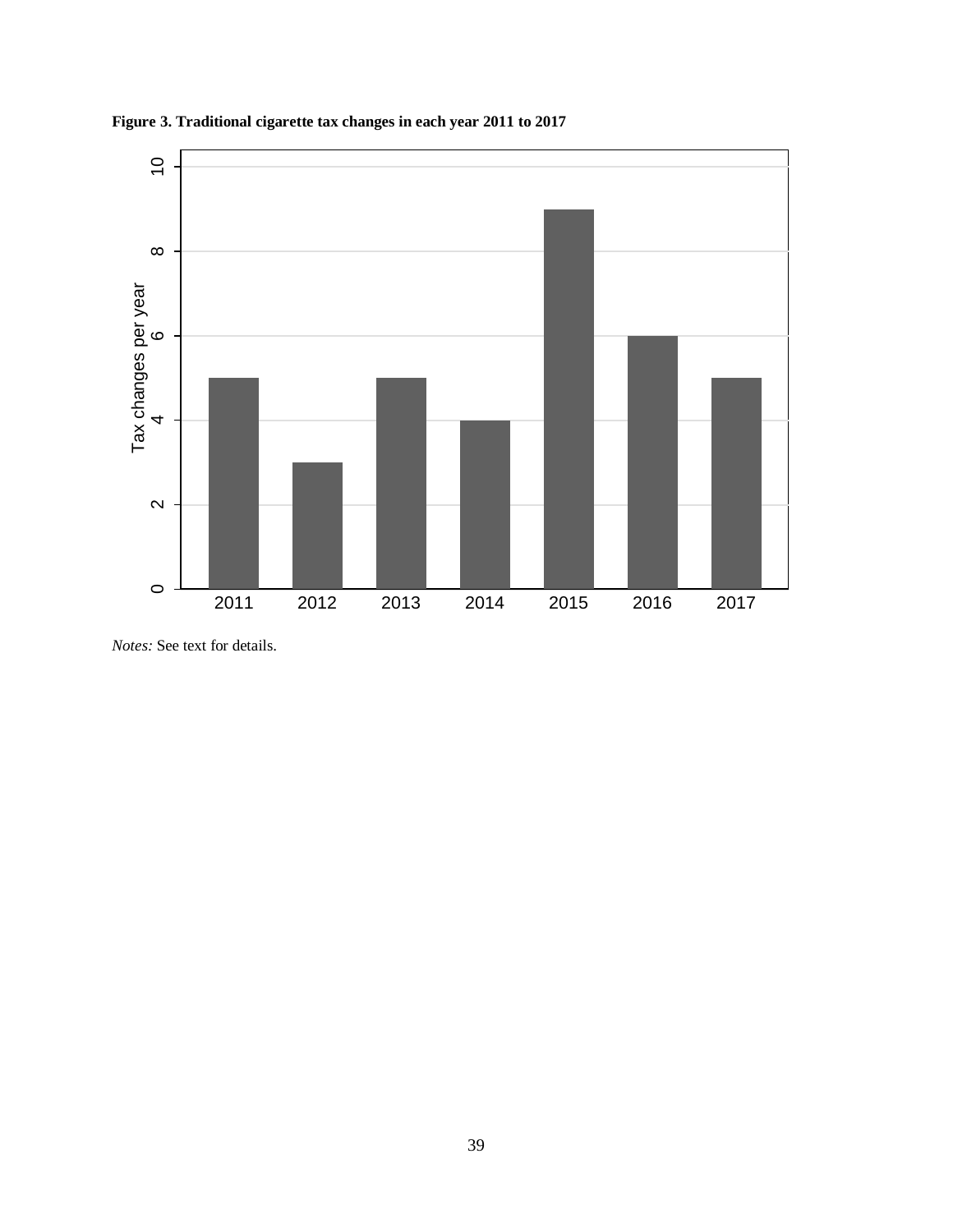

**Figure 4. E-cigarette tax adoptions in each year 2011 to 2017**

*Notes:* See text for details.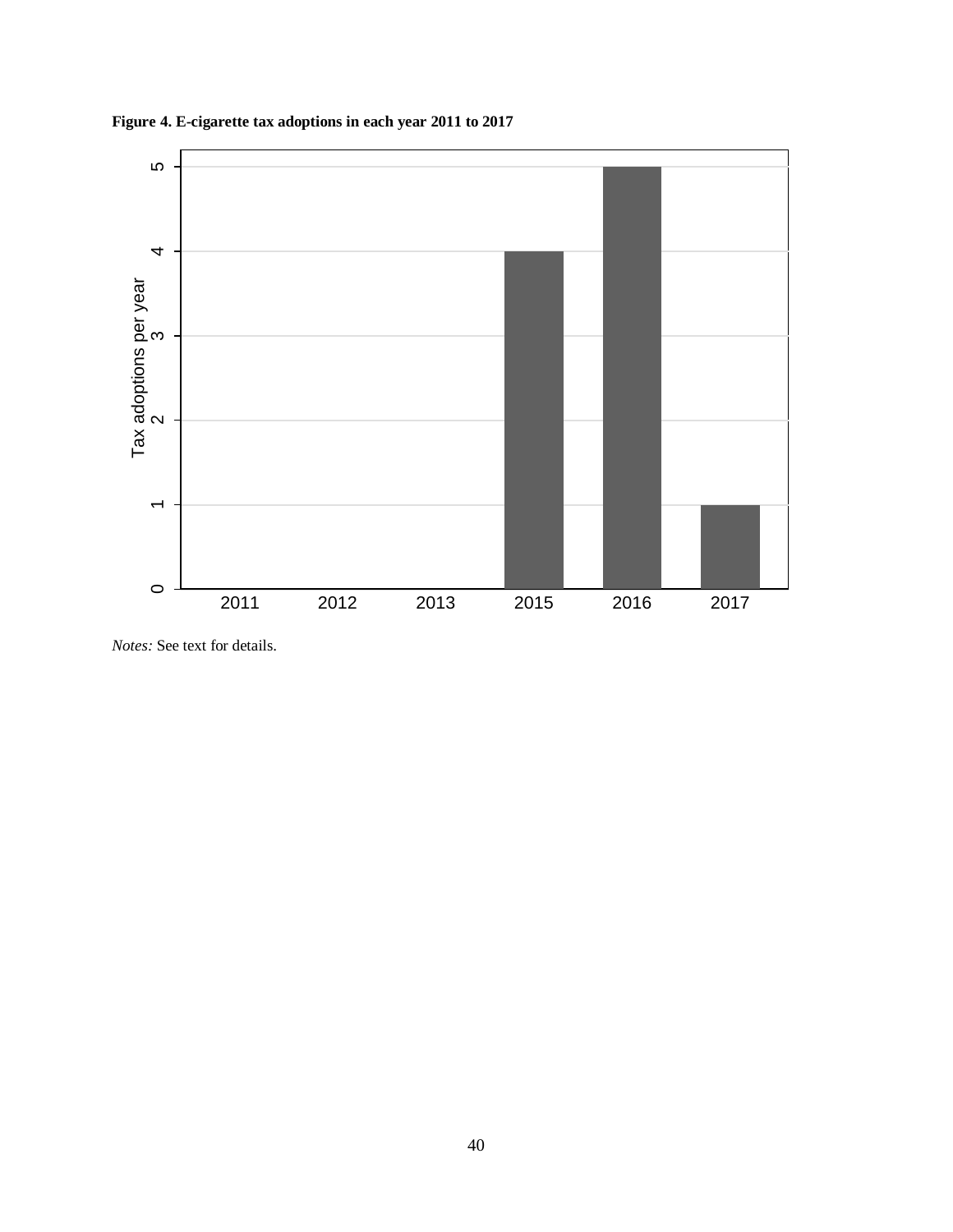| Locality                          | <b>Effective date</b>            | Tax change amount*               |
|-----------------------------------|----------------------------------|----------------------------------|
| <b>State</b>                      |                                  |                                  |
| Alabama                           | 10/2015                          | \$0.25                           |
| California                        | 4/2017                           | \$2.00                           |
| Connecticut                       | 7/2011, 10/2015, 7/2016, 12/2017 | \$0.40, \$\$0.25, \$0.25, \$0.45 |
| Delaware                          | 9/2017                           | \$0.50                           |
| Hawaii                            | 7/2011                           | \$0.20                           |
| Illinois                          | 6/2012                           | \$1.00                           |
| Kansas                            | 7/2015                           | \$0.50                           |
| Louisiana                         | 7/2015, 4/2016                   | \$0.50, \$0.22                   |
| Massachusetts                     | 7/2013                           | \$1.00                           |
| Minnesota                         | 7/2013, 1/2015, 1/2016, 1/2017   | \$1.60, \$0.07, \$0.10, \$0.04   |
| New Hampshire                     | 7/2011, 8/2013                   | $-$ \$0.10, \$0.10,              |
| Ohio                              | 7/2015                           | \$0.35                           |
| Oregon                            | 1/2014, 1/2016                   | \$0.13, \$0.01                   |
| Nevada                            | 7/2015                           | \$1.00                           |
| Pennsylvania                      | 8/2016                           | \$1.00                           |
| Rhode Island                      | 7/2012, 8/2015, 8/2017           | \$0.04, \$0.25, \$0.50           |
| West Virginia                     | 7/2016                           | \$0.65                           |
| Vermont                           | 7/2011, 7/2014, 7/2015           | \$0.38, \$0.13, \$0.33           |
| County/City**                     |                                  |                                  |
| Chicago, Illinois                 | 1/2014                           | \$0.50                           |
| Cook County, Illinois             | 3/2013                           | \$1.00                           |
| Newport News, Virginia            | 7/2011, 7/2012                   | \$0.10, \$0.10                   |
| Philadelphia County, Pennsylvania | 1/2014                           | \$2.00                           |
| Virginia Beach, Virginia          | 7/2013                           | \$0.05                           |

|  | Appendix Table 1. Traditional cigarette tax changes 2011-2017 |  |  |  |  |  |  |  |
|--|---------------------------------------------------------------|--|--|--|--|--|--|--|
|--|---------------------------------------------------------------|--|--|--|--|--|--|--|

*Notes*: See text for full details.

\*This number indicates the size of the change in the tax, not the level of the tax after accounting for the change.

\*\*For locations with 100,000 people or more.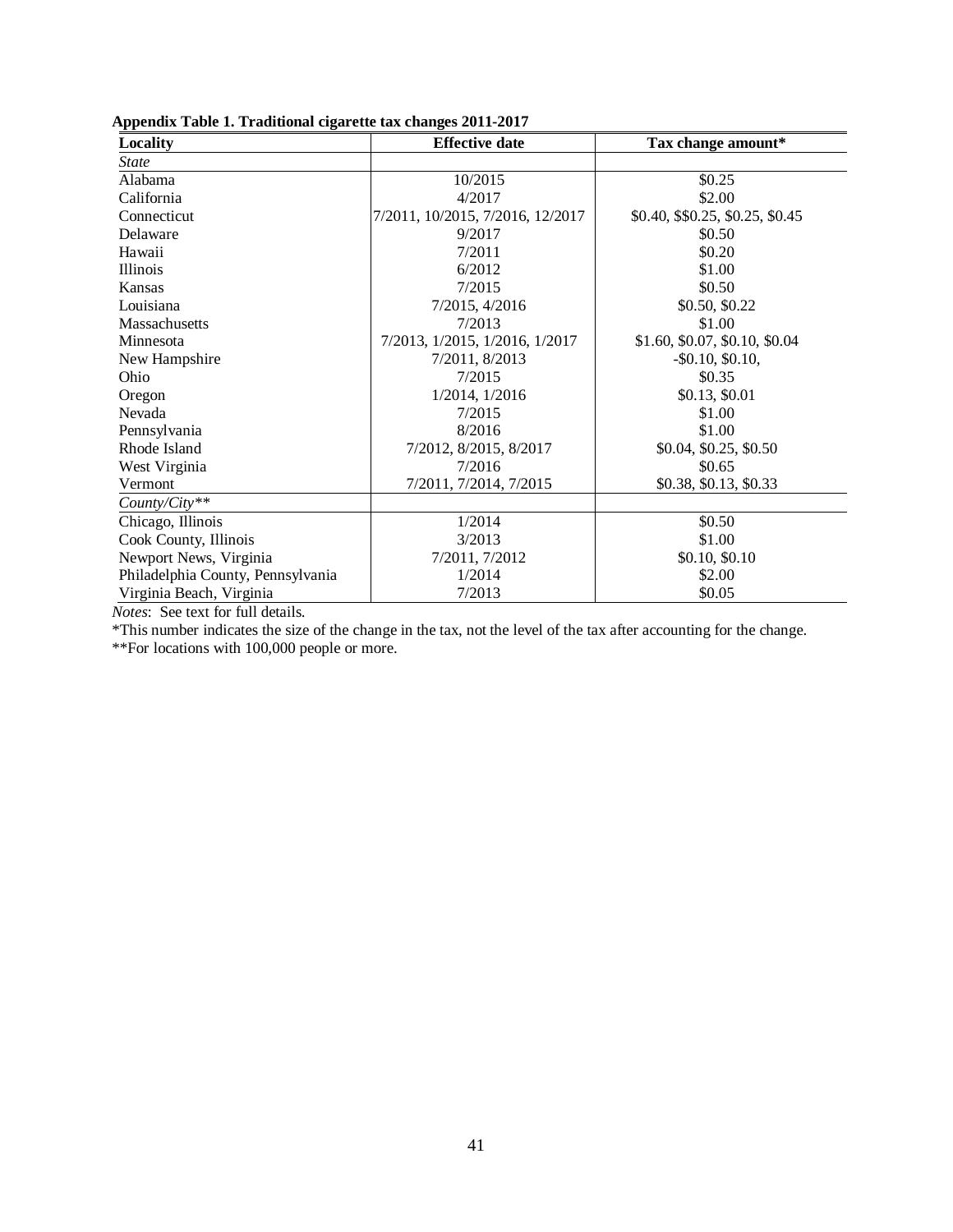| . .                         |                       |                                 |                   |
|-----------------------------|-----------------------|---------------------------------|-------------------|
| Locality                    | <b>Effective date</b> | <b>Unit taxed</b>               | <b>Tax amount</b> |
| <i>State</i>                |                       |                                 |                   |
| District of Columbia        | 10/2015, 10/2016      | Wholesale price                 | 67%, 65%          |
| California                  | 4/2017, 7/2017        | Wholesale price                 | 27.3%, 65.1%      |
| <b>Kansas</b>               | 7/2016, 7/2017        | Per fluid milliliter            | \$0.20, \$0.05    |
| Louisiana                   | 7/2015                | Per fluid milliliter            | \$0.05            |
| Minnesota                   | 8/2010, 7/2013        | Wholesale price                 | 35%, 95%          |
| North Carolina              | 6/2015                | Per fluid milliliter            | \$0.05            |
| Pennsylvania                | 7/2016                | Purchase price                  | 40%               |
| West Virginia               | 7/2016                | Per fluid milliliter            | \$0.075           |
| County/City                 |                       |                                 |                   |
| Chicago, Illinois           | 1/2016                | Per unit / per fluid milliliter | \$0.80 / \$0.55   |
| Cook County, Illinois       | 5/2016                | Per fluid milliliter            | \$0.20            |
| Montgomery County, Maryland | 8/2015                | Wholesale price                 | 30%               |

**Appendix Table 2. E-cigarette tax adoption through end of 2017**

*Notes:* See text for full details. Minnesota is a treated control for our study period. Delaware and New Jersey levied e-cigarette taxes after 2017 (details available on request). We do not incorporate these changes into our analysis.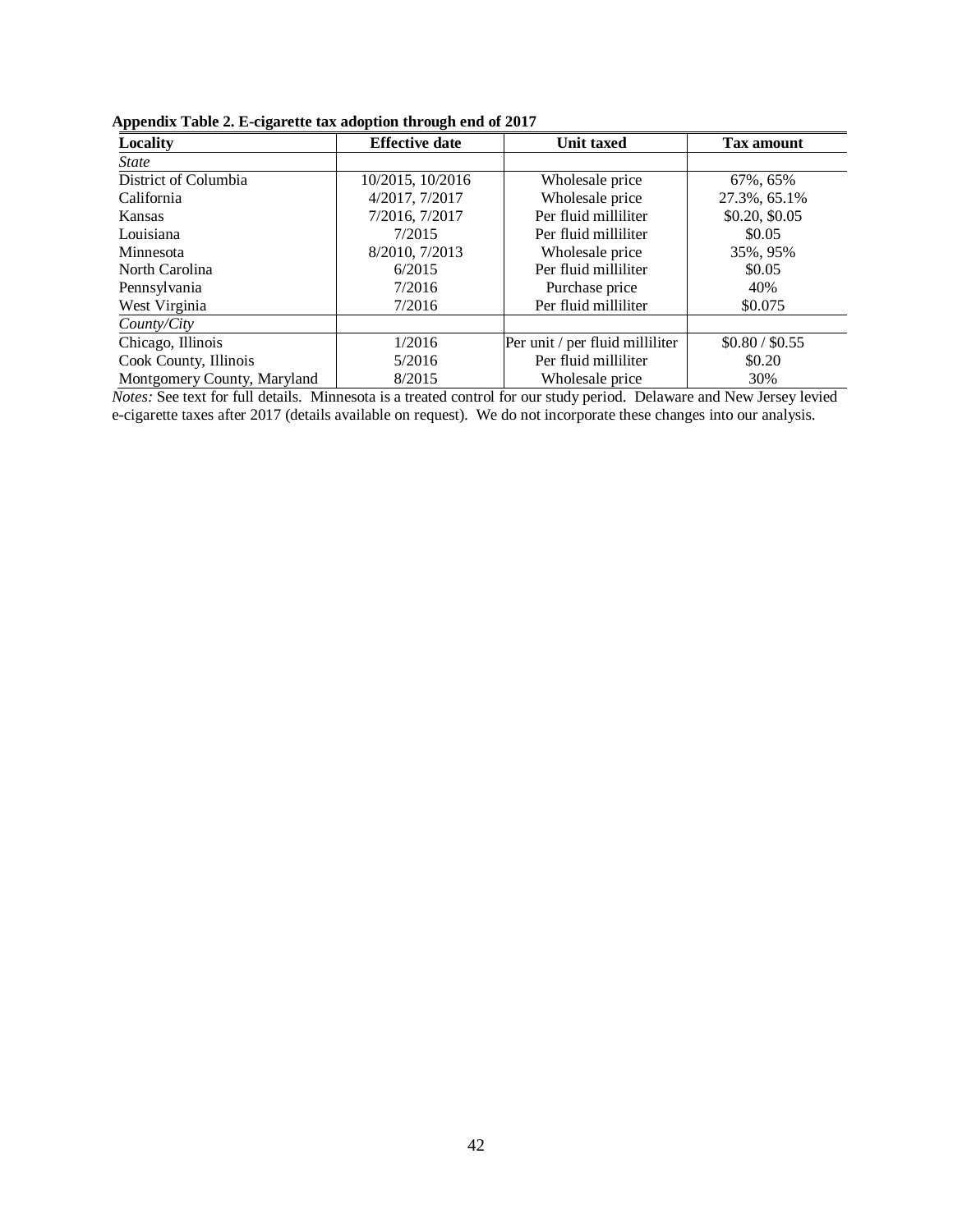| Sample:                                      | All<br>localities | <b>Adopting</b><br>localities | Non-adopting<br>localities |
|----------------------------------------------|-------------------|-------------------------------|----------------------------|
| Outcomes:                                    |                   |                               |                            |
| Smoking                                      | 0.157             | 0.160                         | 0.157                      |
| Daily smoking                                | 0.112             | 0.114                         | 0.112                      |
| Vaping                                       | 0.031             | 0.030                         | 0.031                      |
| Daily vaping                                 | 0.011             | 0.011                         | 0.011                      |
| Traditional cigarette and e-cigarette taxes  |                   |                               |                            |
| Traditional cigarette tax rate (\$ per pack) | 1.449 (0.922)     | 1.273 (0.802)                 | 1.490(0.943)               |
| E-cigarette tax (any)                        | 0.064             | 0.344                         | 0.000                      |
| Area-level controls                          |                   |                               |                            |
| Restaurant smoking ban                       | 0.700             | 0.688                         | 0.702                      |
| Private workplace smoking ban                | 0.705             | 0.713                         | 0.703                      |
| Bar smoking ban                              | 0.590             | 0.609                         | 0.585                      |
| Indoor vaping restrictions (% population)    | 0.139(0.320)      | 0.134(0.305)                  | 0.140(0.323)               |
| Beer tax (\$ per gallon)                     | 0.237(0.201)      | 0.169(0.102)                  | 0.252(0.214)               |
| Medical marijuana law                        | 0.408             | 0.333                         | 0.425                      |
| Marijuana decriminalized                     | 0.328             | 0.185                         | 0.361                      |
| Prescription drug monitoring program         | 0.948             | 0.959                         | 0.946                      |
| ACA-Medicaid expansion                       | 0.312             | 0.315                         | 0.311                      |
| Unemployment rate (%)                        | 5.961 (2.013)     | 6.273(2.075)                  | 5.890 (1.992)              |
| Individual-level controls                    |                   |                               |                            |
| Female                                       | 0.597             | 0.584                         | 0.599                      |
| Male                                         | 0.403             | 0.416                         | 0.401                      |
| Less than high school                        | 0.080             | 0.081                         | 0.079                      |
| High school or GED                           | 0.281             | 0.266                         | 0.285                      |
| Some college                                 | 0.271             | 0.264                         | 0.272                      |
| College degree or more                       | 0.363             | 0.384                         | 0.359                      |
| <b>Education</b> missing                     | 0.005             | 0.005                         | 0.005                      |
| White                                        | 0.836             | 0.819                         | 0.840                      |
| African American                             | 0.087             | 0.106                         | 0.082                      |
| Asian                                        | 0.015             | 0.022                         | 0.014                      |
| Native American or Alaskan                   | 0.020             | 0.016                         | 0.021                      |
| Other race                                   | 0.023             | 0.023                         | 0.023                      |
| Race missing                                 | 0.019             | 0.014                         | 0.020                      |
| Married                                      | 0.536             | 0.527                         | 0.538                      |
| Divorced                                     | 0.142             | 0.138                         | 0.142                      |
| Widowed                                      | 0.134             | 0.123                         | 0.137                      |
| Separated                                    | 0.021             | 0.022                         | 0.021                      |
| Never married                                | 0.160             | 0.184                         | 0.155                      |
| Marital status missing                       | 0.007             | 0.006                         | 0.007                      |
| Age (years)                                  | 56.12 (16.42)     | 54.83 (16.63)                 | 56.42 (16.38)              |
| Uninsured                                    | 0.092             | 0.094                         | 0.091                      |
| Insured                                      | 0.905             | 0.903                         | 0.906                      |
| Insurance missing                            | 0.003             | 0.003                         | 0.003                      |
| Income (\$; missing values imputed)          | 46,334 (24,636)   | 47,151 (25,031)               | 46,147 (24,540)            |
| Unemployed or not in labor force             | 0.499             | 0.475                         | 0.504                      |
| Employed                                     | 0.494             | 0.517                         | 0.488                      |
| <b>Employment missing</b>                    | 0.008             | 0.008                         | 0.008                      |
| Observations                                 | 3,140,962         | 585,620                       | 2,555,342                  |

**Appendix Table 3: Summary statistics among respondents in all localities, and localities that did and did not adopt an e-cigarette tax by 2017: BRFSS data 2011-2017**

*Notes*: Data are unweighted. The unit of observation is an individual in a county in a year. Standard deviations for continuous variables are reported in parentheses.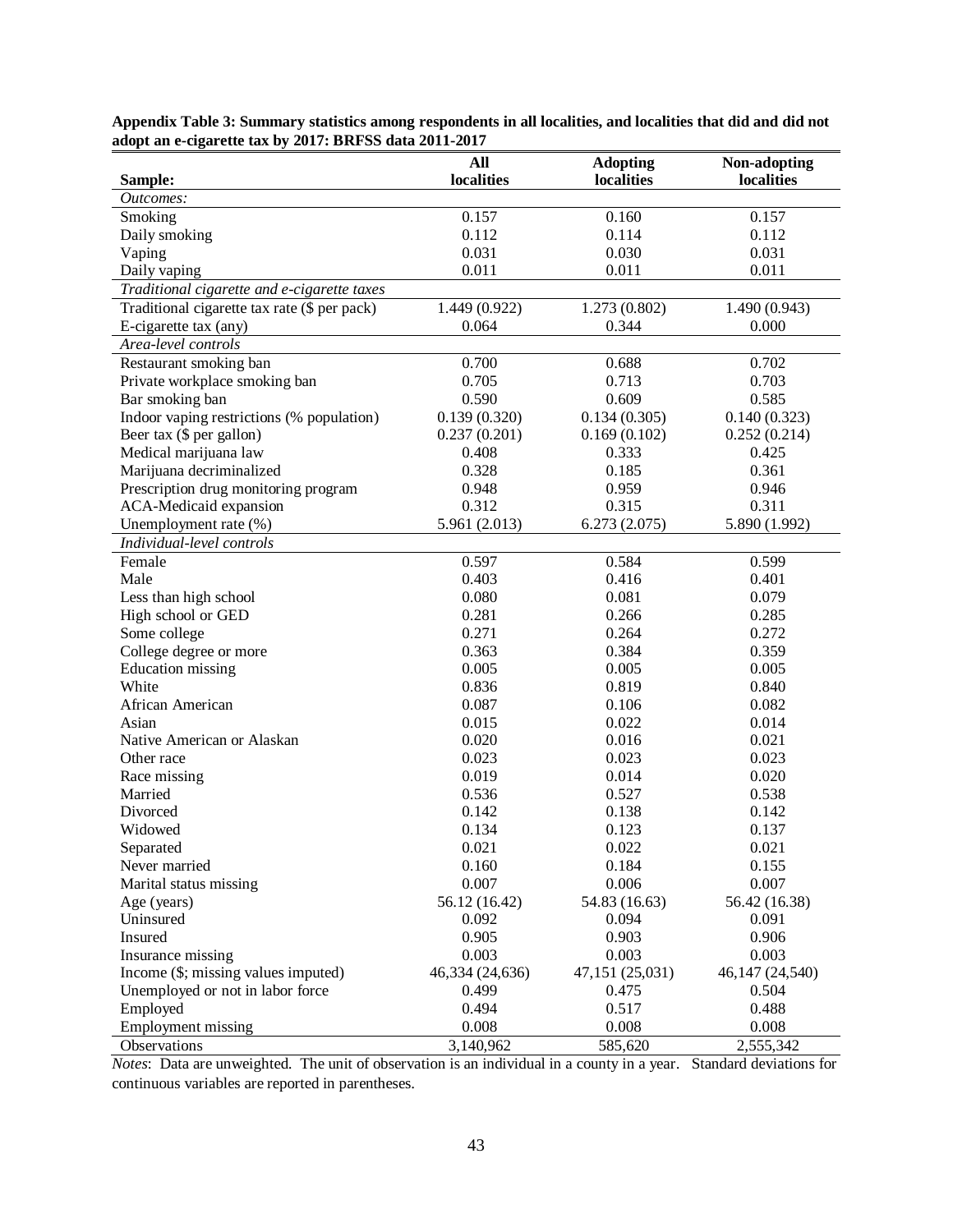| Sample:                                      | All<br>localities | <b>Adopting</b><br>localities | Non-adopting<br>localities |
|----------------------------------------------|-------------------|-------------------------------|----------------------------|
| Outcomes:                                    |                   |                               |                            |
| Smoking                                      | 0.176             | 0.158                         | 0.182                      |
| Daily smoking                                | 0.135             | 0.116                         | 0.141                      |
| Vaping                                       | 0.031             | 0.026                         | 0.032                      |
| Daily vaping                                 | 0.011             | 0.009                         | 0.012                      |
| Traditional cigarette and e-cigarette taxes  |                   |                               |                            |
| Traditional cigarette tax rate (\$ per pack) | 1.420 (0.946)     | 1.143(0.734)                  | 1.519(0.993)               |
| E-cigarette tax (any)                        | 0.055             | 0.210                         | 0.000                      |
| Area-level controls                          |                   |                               |                            |
| Restaurant smoking ban                       | 0.586             | 0.444                         | 0.637                      |
| Private workplace smoking ban                | 0.598             | 0.464                         | 0.646                      |
| Bar smoking ban                              | 0.468             | 0.390                         | 0.496                      |
| Indoor vaping restrictions (% population)    | 0.128(0.304)      | 0.157(0.316)                  | 0.118(0.299)               |
| Beer tax (\$ per gallon)                     | 0.233(0.194)      | 0.175(0.076)                  | 0.253(0.217)               |
| Medical marijuana law                        | 0.429             | 0.593                         | 0.370                      |
| Marijuana decriminalized                     | 0.363             | 0.494                         | 0.317                      |
| Prescription drug monitoring program         | 0.952             | 0.969                         | 0.946                      |
| ACA-Medicaid expansion                       | 0.322             | 0.412                         | 0.290                      |
| Unemployment rate (%)                        | 6.445(2.098)      | 7.269 (2.254)                 | 6.152(1.958)               |
| Individual-level controls                    |                   |                               |                            |
| Female                                       | 0.528             | 0.528                         | 0.528                      |
| Male                                         | 0.472             | 0.472                         | 0.472                      |
| Less than high school                        | 0.144             | 0.169                         | 0.135                      |
| High school or GED                           | 0.263             | 0.242                         | 0.270                      |
| Some college                                 | 0.290             | 0.273                         | 0.296                      |
| College degree or more                       | 0.289             | 0.299                         | 0.285                      |
| <b>Education</b> missing                     | 0.015             | 0.018                         | 0.014                      |
| White                                        | 0.775             | 0.721                         | 0.795                      |
| African American                             | 0.132             | 0.133                         | 0.131                      |
| Asian                                        | 0.064             | 0.114                         | 0.046                      |
| Native American or Alaskan                   | 0.012             | 0.012                         | 0.011                      |
| Other race                                   | 0.018             | 0.020                         | 0.017                      |
| Race missing                                 | 0.000             | 0.000                         | 0.000                      |
| Married                                      | 0.569             | 0.559                         | 0.573                      |
| Divorced                                     | 0.115             | 0.101                         | 0.120                      |
| Widowed                                      | 0.064             | 0.060                         | 0.065                      |
| Separated                                    | 0.025             | 0.027                         | 0.024                      |
| Never married                                | 0.223             | 0.248                         | 0.214                      |
| Marital status missing                       | 0.004             | 0.004                         | 0.003                      |
| Age (years)                                  | 48.50 (16.75)     | 47.65 (16.59)                 | 48.81 (16.79)              |
| Uninsured                                    | 0.145             | 0.153                         | 0.142                      |
| Insured                                      | 0.845             | 0.835                         | 0.848                      |
| Insurance missing                            | 0.010             | 0.013                         | 0.010                      |
| Income (\$;missing values imputed)           | 21,736 (23,331)   | 21,971 (23,730)               | 21,652 (23,186)            |
| Unemployed or not in labor force             | 0.375             | 0.373                         | 0.376                      |
| Employed                                     | 0.618             | 0.618                         | 0.618                      |
| <b>Employment missing</b>                    | 0.007             | 0.009                         | 0.006                      |
| Observations                                 | 496,859           | 130,439                       | 366,420                    |

**Appendix table 4: Summary statistics among respondents in all localities, and localities that did and did not adopt an e-cigarette tax by 2017: NHIS data 2011-2017** 

*Notes*: Data are unweighted. The unit of observation is an individual in a county in a year. Standard deviations for continuous variables are reported in parentheses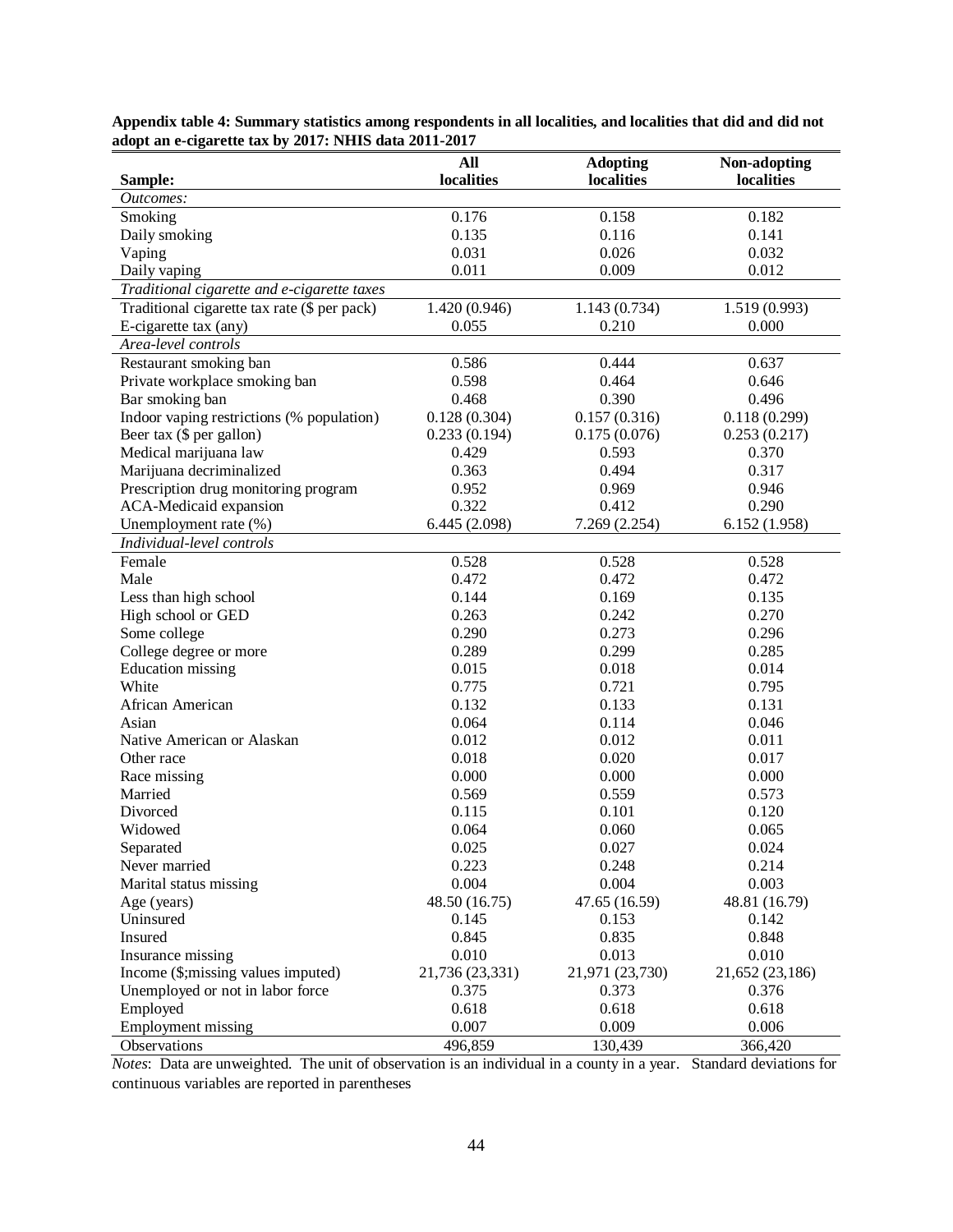#### **References:**

- Abouk, R., and S. Adams. 2017. "Bans on Electronic Cigarette Sales to Minors and Smoking among High School Students." *Journal of Health Economics* 54:17-24.
- Ali, M. M., W. N. Dowd, T. Classen, R. Mutter, and S. P. Novak. 2017. "Prescription Drug Monitoring Programs, Nonmedical Use of Prescription Drugs, and Heroin Use: Evidence from the National Survey of Drug Use and Health." *Addictive Behaviors* 69:65-77.
- Altonji, J. G., L. B. Kahn, and J. D. Speer. 2016. "Cashier or Consultant? Entry Labor Market Conditions, Field of Study, and Career Success." *Journal of Labor Economics* 34 (S1):S361-S401.
- Autor, D. H. 2003. "Outsourcing at Will: The Contribution of Unjust Dismissal Doctrine to the Growth of Employment Outsourcing." *Journal of Labor Economics* 21 (1):1-42.
- Barbaresco, S., C. J. Courtemanche, and Y. Qi. 2015. "Impacts of the Affordable Care Act Dependent Coverage Provision on Health-Related Outcomes of Young Adults." *Journal of Health Economics* 40:54-68.
- Bertrand, M., E. Duflo, and S. Mullainathan. 2004. "How Much Should We Trust Differencesin-Differences Estimates?" *Quarterly Journal of Economics* 119 (1):249-275.
- Besley, T., and A. Case. 2000. "Unnatural Experiments? Estimating the Incidence of Endogenous Policies." *The Economic Journal* 110 (467):672-694.
- Bishop, J. M. 2018. "Does Cigarette Smuggling Prop up Smoking Rates?" *American Journal of Health Economics* 4 (1):80-104.
- Bradford, A. C., and W. D. Bradford. 2018. "The Impact of Medical Cannabis Legalization on Prescription Medication Use and Costs under Medicare Part D." *The Journal of Law and Economics* 61 (3):461-487.
- Burns, M., and L. Dague. 2017. "The Effect of Expanding Medicaid Eligibility on Supplemental Security Income Program Participation." *Journal of Public Economics* 149:20-34.
- Callison, K., and R. Kaestner. 2014. "Do Higher Tobacco Taxes Reduce Adult Smoking? New Evidence of the Effect of Recent Cigarette Tax Increases on Adult Smoking " *Economic Inquiry* 52 (1):155-172.
- Cantrell, J., J. Huang, M. S. Greenberg, H. Xiao, E. C. Hair, and D. Vallone. 2019. "Impact of E-Cigarette and Cigarette Prices on Youth and Young Adult E-Cigarette and Cigarette Behaviour: Evidence from a National Longitudinal Cohort." *Tobacco Control*:tobaccocontrol-2018-054764.
- Carpenter, C., and P. J. Cook. 2008. "Cigarette Taxes and Youth Smoking: New Evidence from National, State, and Local Youth Risk Behavior Surveys." *Journal of Health Economics* 27 (2):287-299.
- Centers for Disease Control and Prevention. 2019. Cdc State System.
- Chaloupka, F. J., and K. E. Warner. 2000. "The Economics of Smoking." In *Handbook of Health Economics*, edited by A. J. Culyer and J. P. Newhouse 1539-1627.
- Community Preventive Services Task Force. 2014. Reducing Tobacco Use and Secondhand Smoke Exposure: Interventions to Increase the Unit Price for Tobacco Products.
- Cooper, M. T., and M. F. Pesko. 2017. "The Effect of E-Cigarette Indoor Vaping Restrictions on Adult Prenatal Smoking and Birth Outcomes." *Journal of Health Economics* 56:178-190.
- Cotti, C., E. Nesson, and N. Tefft. 2016. "The Effects of Tobacco Control Policies on Tobacco Products, Tar, and Nicotine Purchases among Adults: Evidence from Household Panel Data." *American Economic Journal: Economic Policy* 8 (4):103-23.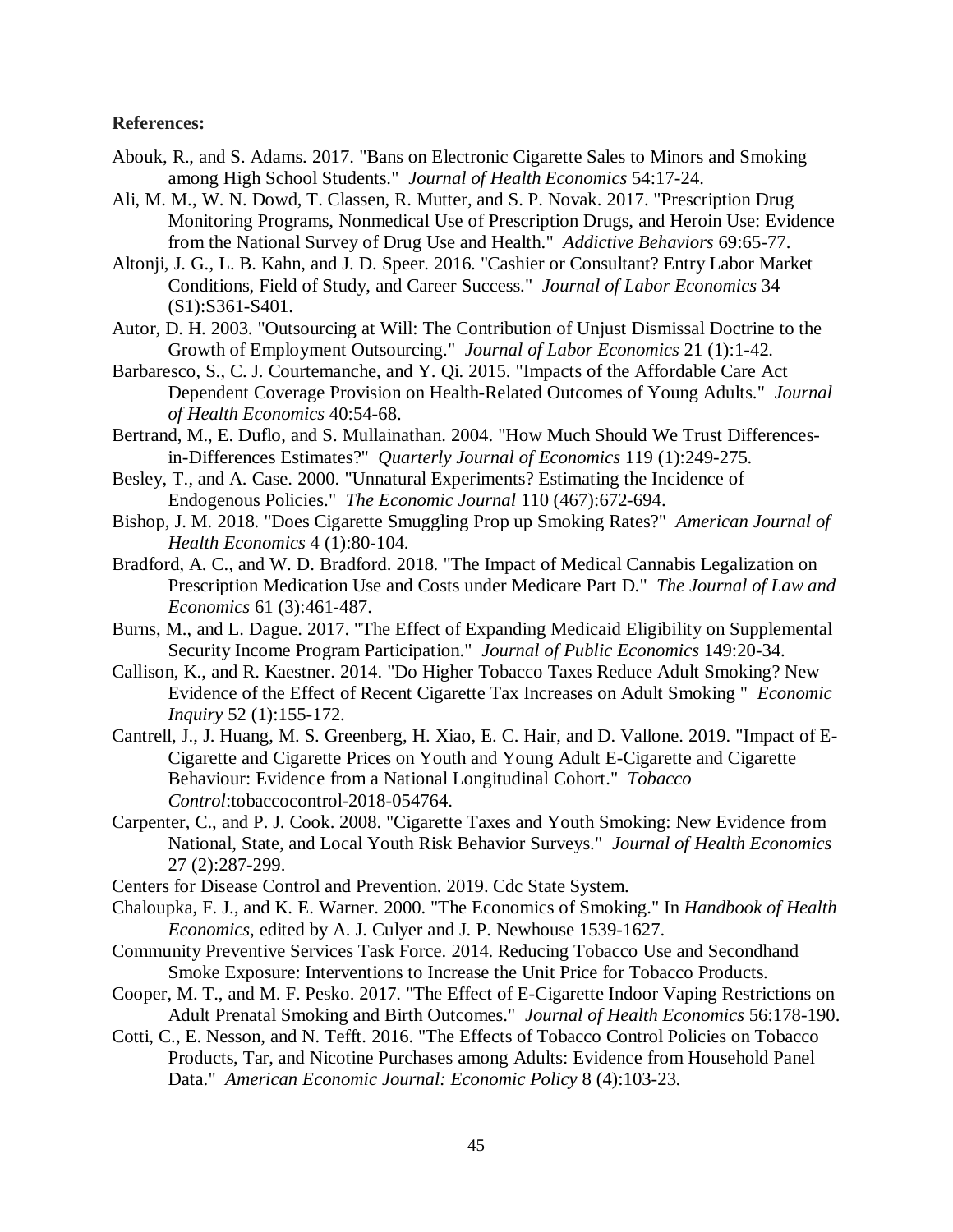- Cotti, C., E. Nesson, and N. Tefft. 2018. "The Relationship between Cigarettes and Electronic Cigarettes: Evidence from Household Panel Data." *Journal of Health Economics* 61:205- 219.
- Courtemanche, C., and B. Feng. 2018. Can Cigarette Taxes Still Reduce Youth Smoking?
- Dave, D., B. Feng, and M. F. Pesko. 2019. "The Effects of E-Cigarette Minimum Legal Sale Age Laws on Youth Substance Use." *Health Economics* 28 (3):419-436.
- DeCicca, P., D. Kenkel, and A. Mathios. 2002. "Putting out the Fires: Will Higher Taxes Reduce the Onset of Youth Smoking?" *Journal of Political Economy* 110 (1):144-169.
- DeCicca, P., and L. McLeod. 2008. "Cigarette Taxes and Older Adult Smoking: Evidence from Recent Large Tax Increases." *Journal of Health Economics* 27 (4):918-929.
- Farber, H. S., D. Herbst, I. Kuziemko, and S. Naidu. 2018. Unions and Inequality over the Twentieth Century: New Evidence from Survey Data. National Bureau of Economic Research.
- Friedman, A. S. 2015. "How Does Electronic Cigarette Access Affect Adolescent Smoking?" *Journal of Health Economics*.
- Glasser, A. M., L. Collins, J. L. Pearson, H. Abudayyeh, R. S. Niaura, D. B. Abrams, and A. C. Villanti. 2017. "Overview of Electronic Nicotine Delivery Systems: A Systematic Review." *American Journal of Preventive Medicine* 52 (2):e33-e66.
- Gostin, L. O. 2017. "2016: The Year of the Soda Tax." *The Milbank Quarterly* 95 (1):19.
- Gruber, J., and M. Frakes. 2006. "Does Falling Smoking Lead to Rising Obesity?" *Journal of Health Economics* 25 (2):183-197.
- Gruber, J., and B. Köszegi. 2001. "Is Addiction "Rational"? Theory and Evidence." *The Quarterly Journal of Economics* 116 (4):1261-1303.
- Hajek, P., A. Phillips-Waller, D. Przulj, F. Pesola, K. Myers Smith, N. Bisal, J. Li, S. Parrott, P. Sasieni, and L. Dawkins. 2019. "A Randomized Trial of E-Cigarettes Versus Nicotine-Replacement Therapy." *New England Journal of Medicine* 380 (7):629-637.
- Hansen, B., J. J. Sabia, and D. I. Rees. 2017. "Have Cigarette Taxes Lost Their Bite? New Estimates of the Relationship between Cigarette Taxes and Youth Smoking." *American Journal of Health Economics* 3 (1):60-75.
- Harrell, P. T., N. S. Marquinez, J. B. Correa, L. R. Meltzer, M. Unrod, S. K. Sutton, V. N. Simmons, and T. H. Brandon. 2014. "Expectancies for Cigarettes, E-Cigarettes, and Nicotine Replacement Therapies among E-Cigarette Users (Aka Vapers)." *Nicotine & Tobacco Research* 17 (2):193-200.
- Horn, B. P., J. C. Maclean, and M. R. Strain. 2017. "Do Minimum Wage Increases Influence Worker Health?" *Economic Inquiry* 55 (4):1986-2007.
- Huang, J., C. Gwarnicki, X. Xu, R. S. Caraballo, R. Wada, and F. J. Chaloupka. 2018. "A Comprehensive Examination of Own-and Cross-Price Elasticities of Tobacco and Nicotine Replacement Products in the Us." *Preventive Medicine* 117:107-114.
- Lovenheim, M. F. 2009. "The Effect of Teachers' Unions on Education Production: Evidence from Union Election Certifications in Three Midwestern States." *Journal of Labor Economics* 27 (4):525-587.
- Maclean, J. C., A. S. Kessler, and D. S. Kenkel. 2016. "Cigarette Taxes and Older Adult Smoking: Evidence from the Health and Retirement Study." *Health Economics* 25 (4):424-38.
- Maclean, J. C., M. Oney, J. Marti, and J. Sindelar. 2018. "What Factors Predict the Passage of State‐Level E‐Cigarette Regulations?" *Health Economics* 27 (5):897-907.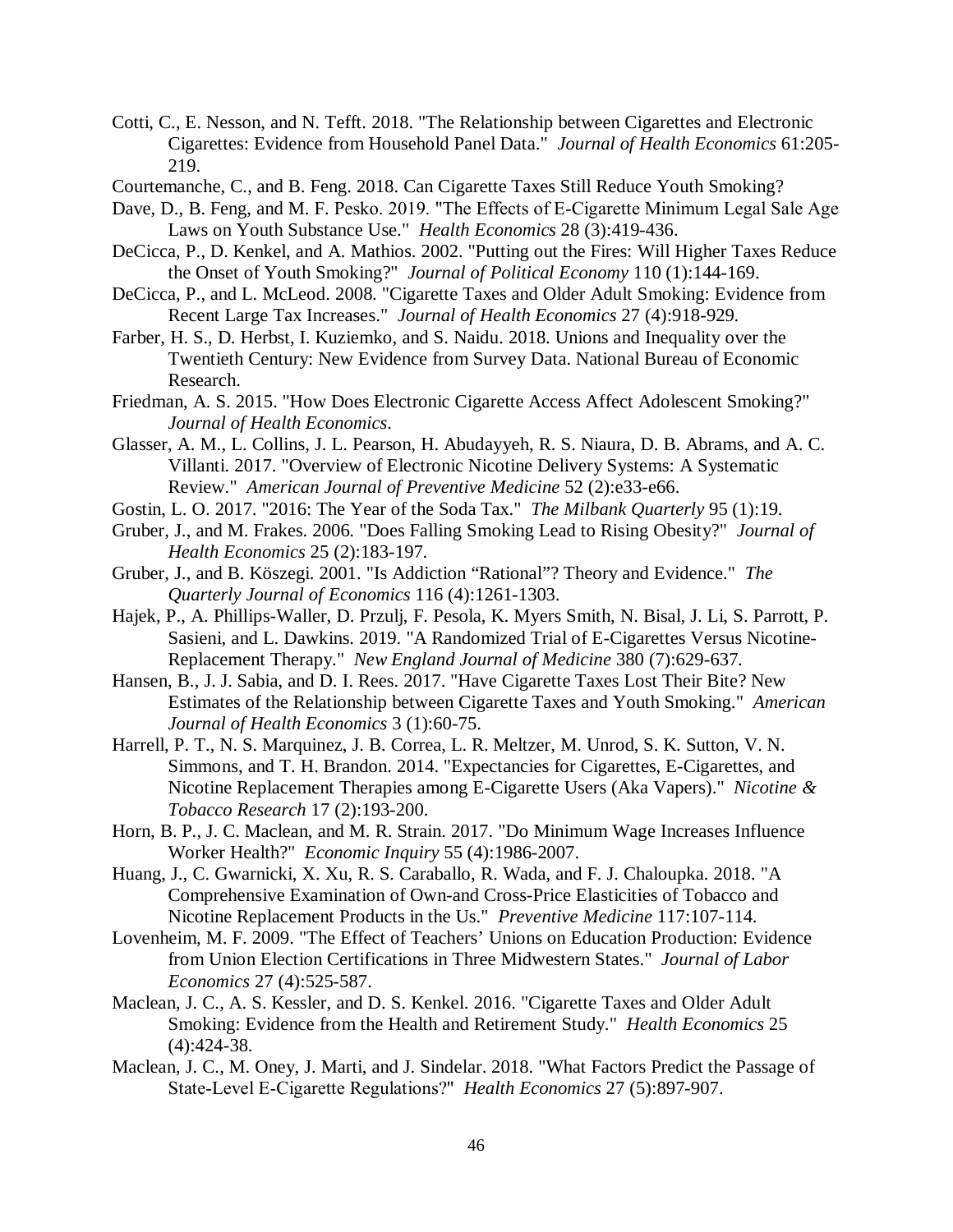- Maclean, J. C., M. F. Pesko, and S. C. Hill. 2019. "Public Insurance Expansions and Smoking Cessation Medications." *Economic Inquiry* Accepted.
- Maclean, J. C., D. S. Tello-Trillo, and D. Webber. 2019. Losing Insurance and Behavioral Health Inpatient Care: Evidence from a Large-Scale Medicaid Disenrollment. Cambridge, MA: National Bureau of Economic Research.
- Marti, J., J. Buckell, J. C. Maclean, and J. Sindelar. 2019. "To "Vape" or Smoke? Experimental Evidence on Adult Smokers." *Economic Inquiry* 57 (1):705-725.
- McInerney, M., and K. Simon. 2012. "The Effect of State Workers' Compensation Program Changes on the Use of Federal Social Security Disability Insurance." *Industrial Relations: A Journal of Economy and Society* 51 (1):57-88.
- Miller, S. 2012. "The Effect of Insurance on Emergency Room Visits: An Analysis of the 2006 Massachusetts Health Reform." *Journal of Public Economics* 96 (11-12):893-908.
- Miller, S., and L. R. Wherry. 2017. "Health and Access to Care During the First 2 Years of the Aca Medicaid Expansions." *New England Journal of Medicine* 376 (10):947-956.
- National Institute on Alcohol Abuse and Alcoholism. 2019. Alcohol Policy Information System (Apis): Beer Taxes.
- Nesson, E. 2017. "Heterogeneity in Smokers' Responses to Tobacco Control Policies." *Health Economics* 26 (2):206-225.
- Orzechowski, W., and R. Walker. 2018. The Tax Burden on Tobacco 2017: Historical Compilation. Arlington, VA.
- Pacula, R. L., J. F. Chriqui, and J. King. 2003. Marijuana Decriminalization: What Does It Mean in the United States? In *National Bureau of Economic Research Working Paper Series*. Cambridge, MA: National Bureau of Economic Research.
- Page, M. E., J. Spetz, and J. Millar. 2005. "Does the Minimum Wage Affect Welfare Caseloads?" *Journal of Policy Analysis and Management* 24 (2):273-295.
- Pei, Z., J.-S. Pischke, and H. Schwandt. 2018. "Poorly Measured Confounders Are More Useful on the Left Than on the Right." *Journal of Business & Economic Statistics*:1-12.
- Pesko, M. F. 2014. "Stress and Smoking: Associations with Terrorism and Causal Impact." *Contemporary Economic Policy* 32 (2):351-371.
- Pesko, M. F., and J. M. Currie. 2019. "E-Cigarette Minimum Legal Sale Age Laws and Traditional Cigarette Use among Rural Pregnant Teenagers." *Journal of Health Economics*.
- Pesko, M. F., J. Huang, L. D. Johnston, and F. J. Chaloupka. 2018. "E‐Cigarette Price Sensitivity among Middle‐and High‐School Students: Evidence from Monitoring the Future." *Addiction* 113 (5):896-906.
- Pesko, M. F., J. M. Hughes, and F. S. Faisal. 2016. "The Influence of Electronic Cigarette Age Purchasing Restrictions on Adolescent Tobacco and Marijuana Use." *Preventive Medicine* 87:207-12.
- Pesko, M. F., D. S. Kenkel, H. Wang, and J. M. Hughes. 2016. "The Effect of Potential Electronic Nicotine Delivery System Regulations on Nicotine Product Selection." *Addiction* 111 (4):734-44.
- Pesko, M. F., and C. Warman. 2017. The Effect of Prices on Youth Cigarette and E-Cigarette Use: Economic Substitutes or Complements? In *Social Science Research Network*.
- Remler, D. K. 2004. "Poor Smokers, Poor Quitters, and Cigarette Tax Regressivity." *American Journal of Public Health* 94 (2):225-229.